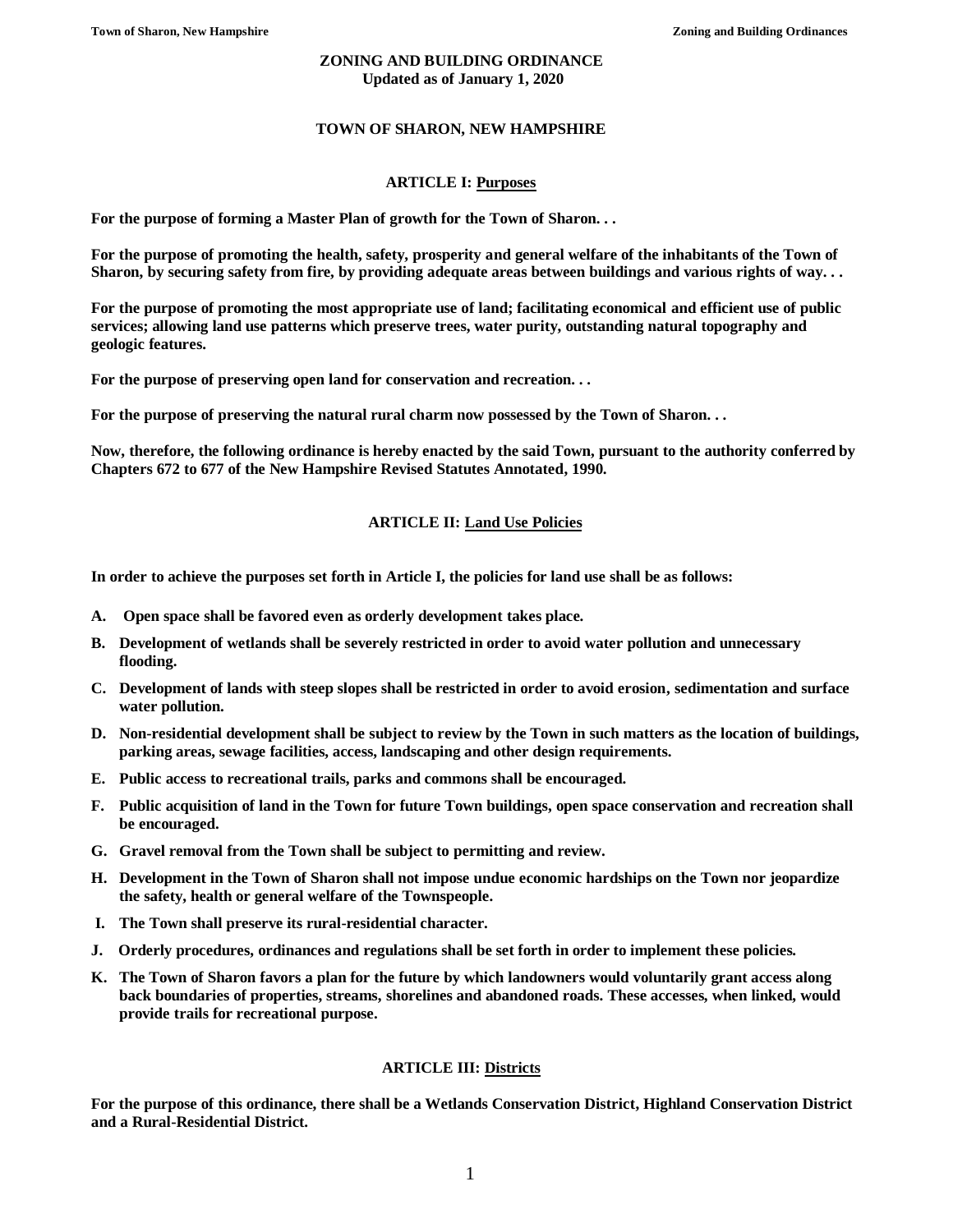### **A. Land Requirements:**

- **a. Area: In order to preserve the rural character and appearance of the Town of Sharon; the minimum building lot area for all lots which are not buildable back lots shall be five (5) acres.**
- **b. Frontage: Unless otherwise specified in this Ordinance, frontage for all lots shall be no less than three hundred (300) feet on a street defined in accordance with RSA 674:41 (1986).**
- **c. Depth: Depth of all lots shall be not less than one hundred and twenty-five (125) feet.**
- **2. Front Yard: There shall be between the nearest edge of the right of way and the extreme front of any building or accessory building, a minimum distance of one hundred (100) feet.**
- **3. Side and Back Yards: No building or accessory building, or any part thereof, shall be located nearer than fifty (50) feet from the property lines of any abutter.**

### **ARTICLE IV: Provisions Applicable to All Districts**

- **4. For lots within or partially within an overlay district, such as Wetland Conservation District, Highland Conservation District, or being constructed as workforce housing, the setback requirements detailed in the corresponding articles (Article V: Wetland Conservation District, Article XX: Workforce Housing or Article XXIII: Highland Conservation District) shall prevail.**
- **5. Construction on a Back Lot:** 
	- **a. Construction of a dwelling or other building on a back lot will be permitted only if the back lot fulfills all of the criteria and requirements, with the exception of frontage, of a "buildable lot" as defined in Article XVII of this Ordinance, and the back lot has also been demonstrated to meet the additional requirements of this section. Such back lots shall be called buildable back lots.**
	- **b. Uses Permitted on Buildable Back Lots: The only uses permitted on buildable back lots shall be those set forth at Article VII of this Ordinance.**
	- **c. Access to Private Way: Each buildable back lot must have direct access to a private way (as defined in Article XVII). Vehicular Access between the back lot and the public way must be achieved by way of a driveway over the private way, which driveway meets the requirements of Article XVIII. In addition:**
		- **(i) Each private way shall have a width of no less than fifty (50) contiguous feet,**
		- **(ii) In recognition of the potential for future subdivision of land behind or beyond a buildable back lot, each private way must be suitable for upgrade to road construction standards as specified in the Sharon Subdivision Regulations,**
		- **(iii) No private way shall be located within five hundred (500) feet of an existing, approved or proposed private way on the same side of the public road, and**
		- **(iv) Each buildable back lot shall have no less interest in the private way accessing that buildable back lot than a deeded easement allowing free, unobstructed, and unlimited right to use the private way as a means of access.**
	- **d. Area: The minimum lot size for a buildable back lot shall be ten (10) acres.**
	- **e. Number of Buildable Back Lots: No more than two buildable back lots shall be accessed over a single private way.**
	- **f. Building Setback from Public Way: There shall be a minimum distance of three hundred (300) feet between the nearest edge of the public right of way or road accessed by the private way and the nearest edge of all buildings or structures located on a buildable back lot.**
	- **g. Building Setback from Private Way: There shall be a minimum distance of one hundred (100) feet between the nearest edge of the private way and the nearest edge of all buildings or structures located on a buildable back lot.**
	- **h. Application of Zoning Regulations: Buildable back lots, and all structures and buildings located thereon, are subject to all Zoning Ordinance provisions and requirements not specifically affected or contradicted by this section.**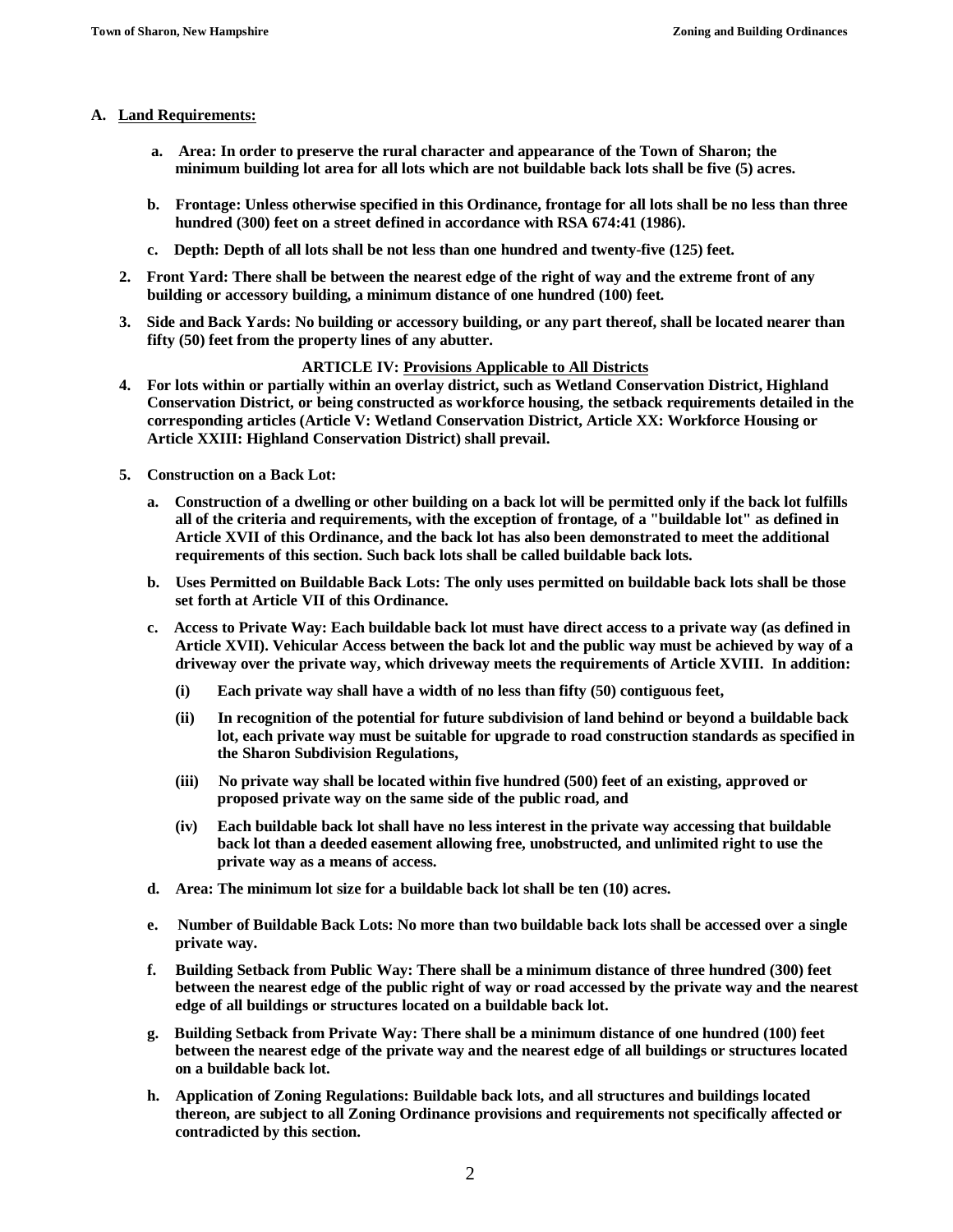- **i. Future Subdivision:**
	- **(i) Any future subdivision obtaining access over a private way shall be permitted only if the private way is upgraded to Town road construction standards and all roads in the subdivision are constructed to Town standards.**
	- **(ii) No future subdivision to be accessed by or over an existing private way will be permitted if the subdivision will create a non-conforming use with respect to an existing buildable lot.**
	- **(iii) Additionally, no future subdivision to be accessed by or over an existing private way will be permitted unless the subdivision shall have the effect of bringing existing buildable back lots accessed by the same private way into conformance with all of the conditions and requirements imposed by this Zoning Ordinance on lots other than buildable back lots. Accordingly, and without limiting the further application of this subsection, if a future subdivision includes the use of an existing private way as a means of vehicular access between a public street or road and the proposed subdivision: (1) then any existing buildable back lot accessed by that same private way must have a minimum of three hundred (300) feet of frontage on a right of way or road included in the proposed subdivision plan; and (2) any building or structure located on such buildable back lot, must be no closer than one hundred (100) feet from the edge of such proposed right of way or road.**

## **B. Sanitary Protection**

- **1. No privy, cesspool, septic tank or sewage disposal area shall be constructed or maintained less than seventy-five (75) feet from a well, from adjoining property or from a dwelling other than that to which it is appurtenant, except for a reduction of setback reduced to twenty-five (25) feet from a road.**
- **2. No septic tank or leach field may be located closer than one hundred (100) feet to any wetland.**
- **3. No waste or sewage shall be permitted to run freely into a public water body or be discharged in such a way that may be offensive or detrimental to the health of others. All such wastes shall be conveyed away underground through the use of an accepted sanitary system or in such a way that it will not be offensive or detrimental to health.**
- **4. All dwellings and sanitary systems shall be constructed and maintained in accordance with standards set and enforced by the New Hampshire Department of Health and Human Services and the New Hampshire Water Supply and Pollution Control Commission.**
- **C. Junk Yards:**

**No junk yards or places for the storage of discarded machinery, vehicles, glass, cordage, paper refuse or other debris or discarded material shall be maintained in the Town.**

#### **D. Fires, Ruins, Pits and Cellar Holes**

**No owner or occupant of land shall permit fire or other ruins to be left for a period of more than one year and shall within said year remove and/or refill the same to ground level or repair, rebuild, or replace the structure. No pit or cellar hole shall be left in an unsightly or hazardous condition.**

#### **E. Detrimental or Offensive Uses**

**Any business or industry which would be seriously detrimental or offensive to owners of adjoining property or to the Town or would tend to radically reduce property values of adjoining or other property is prohibited. Commercial piggeries and the storage of poultry manure are specifically prohibited.**

### **F. Signs**

- **1. Any and all signs shall be constructed of painted or carved wood, or have the appearance thereof, and shall be unlighted.**
- **2. Property owners with approved business, professional or service enterprises in the Town of Sharon shall be allowed two (2) advertising signs not in excess of twelve (12) square feet in area for each sign.**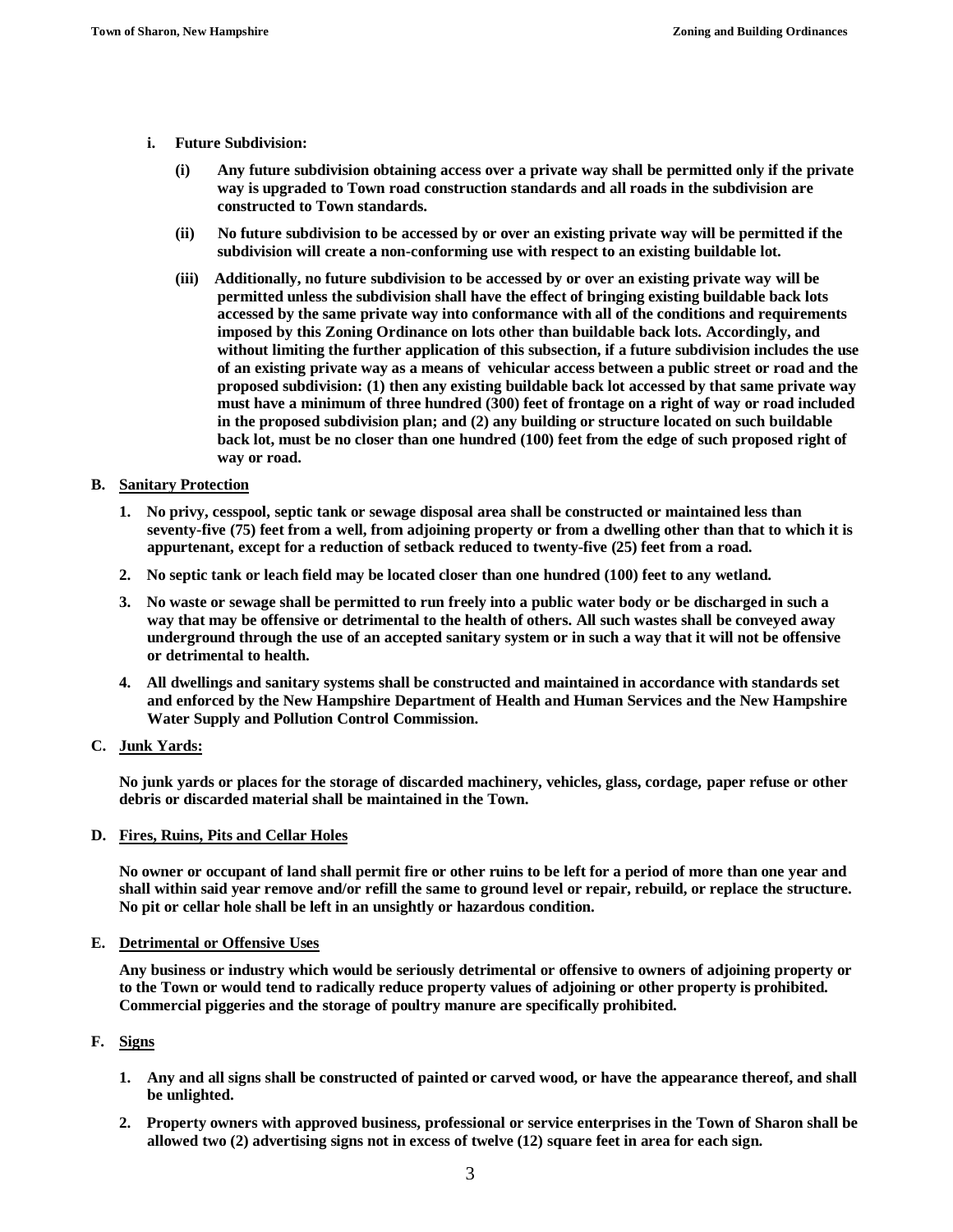- **3. All business signs shall be restricted to the place of business only.**
- **4. Any property owner shall be allowed two (2) signs, not in excess of twelve (12) square feet in area for each sign, pertaining to the lease, sale, or use of a lot or building on which placed.**
- **5. With the exception of those signs permitted in the above paragraph, all out of door advertising signs and/or structures are prohibited.**

## **G. Height**

- **1. The height of any building or accessory building or structure, shall not exceed forty-five (45) feet above the lowest point of land abutting the building or structure. The Zoning Board of Adjustment may grant Special Exceptions allowing the construction or expansion of such buildings and structures used as farm silos, church spires, antennas, flagpoles, and wind energy systems providing such construction or expansion is found by the Zoning Board of Adjustment to be appropriate in accord with the conditions set forth in Article XII of this Ordinance.**
- **2. Excepted from the provisions of this requirement are antennas and related supporting structures used exclusively in the amateur radio services as referenced in RSA 674: 16 and 674:17, Telecommunications Facilities (as detailed in Article XXI), Broadband Facilities (as detailed in Article XXII), Small Wind Energy Systems (as detailed in Article XXIV) and Large Wind Energy Systems (as detailed in Article VII:B.4).**

## **H. Stone Walls**

**The Town of Sharon recognizes stone walls as an important resource contributing to the rural character of the New Hampshire countryside. These stone walls constitute a historic and cultural resource that clearly demonstrates the rural nature of Sharon's past and should be maintained. The need for review of potential impacts to stone walls associated with any proposed projects, and the feasibility of preservation or reconstruction, is determined through evaluation requirements of Section 106 of the National Historic Preservation Act of 1966, under revised regulations for "Protection of Historic Properties" (36 CFR 800) effective 2004, as well as New Hampshire State Law RSA 227-C. The New Hampshire Department of Transportation (NHDOT) recognizes stone walls as an important resource contributing to the rural character of the New Hampshire countryside and needs to be evaluated during the environmental review process for NHDOT undertakings. Furthermore, Section 4(f) of the US Department of Transportation Act also requires the examination of project alternatives and selection of the feasible and prudent alternatives to avoid, minimize or mitigate impacts to cultural resources found significant under the Section 106 process. Stone walls can be considered in one of three categories:**

- **1. Boundary Walls: stone walls running parallel to a roadway, and commonly indicating the edge of the road right-of-way. These stone walls may not be altered or removed without the written consent of the NH Department of Transportation if bordering a state-maintained road, or the Sharon Select Board if bordering a town-maintained road.**
- **2. Property Walls: stone walls running between lots and indicate the property line between two lots. These walls may not be altered or removed without written permission of both property owners. A certified copy of the written permission must be filed with the Town of Sharon prior to any alteration or removal.**
- **3. Internal Walls: stone walls existing within a single lot, often indicating separation of land uses, such as gardens, orchards, cattle enclosures and wood lots. While there are no legal restrictions on the alteration or removal of these stone walls, consideration must be taken of the historic and cultural history they display.**

**It is noted that state law RSA 539:4 clearly indicates that removal of stones from any stone walls "***from land holden in common or from the land of another person, or shall aid therein, shall forfeit to the person injured treble damages based on the cost of materials and restoration, and including attorney's fees and costs."*

**For those stone walls that are altered or removed, any significant stones should either placed aside for future wall repair, or made available to the Sharon Road Agent, who shall store them for utilization in the repair or replacement of existing stone walls.**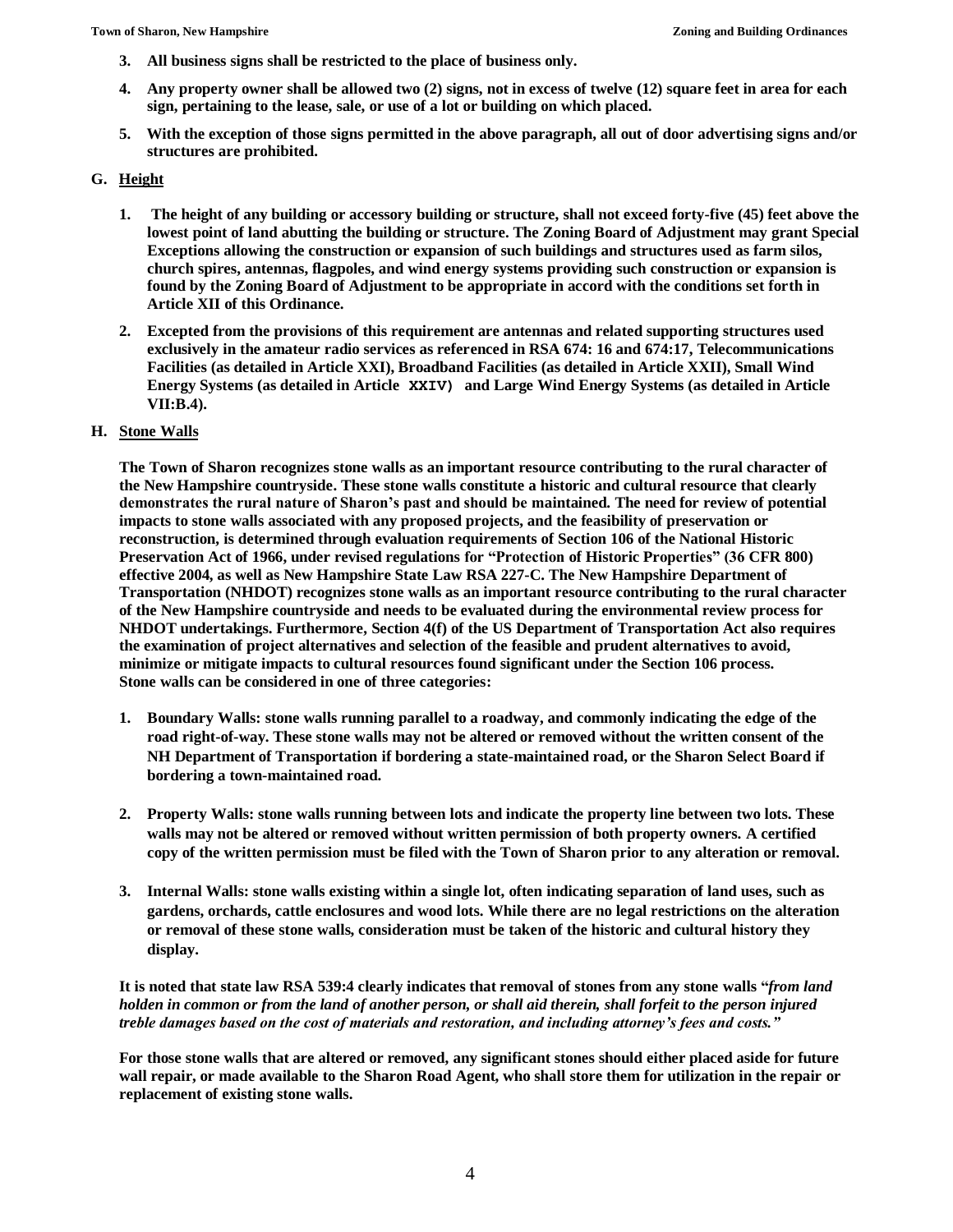## **ARTICLE V: Wetland Conservation District**

## **A. Authority & Purpose**

**In order to promote the public health, safety and general welfare of the Town and as authorized by the provisions of New Hampshire RSA 674:16-17 and 674:20-21 (Zoning Ordinances/Districts/Land Use Controls), a Wetland Conservation District is established for the following purposes:**

- **1. Prevent development on wetlands of structures and land uses that could contribute to the pollution of surface and ground water by sewage or toxic substances,**
- **2. Prevent the alteration or destruction of wetlands, which provide flood protection, recharge of groundwater supply or augmentation of stream flow during dry periods or are important for reasons as cited in RSA 482-A (Fill and Dredge in Wetlands) or any other applicable statute or regulation,**
- **3. Protect potential water supplies, existing aquifers and aquifer recharge areas,**
- **4. Protect wildlife habitats and maintain ecological balances,**
- **5. Allow uses that can occur harmoniously, appropriately and safely in wetland areas,**
- **6. Maintain conservation corridors along rivers, streams and other naturally occurring waterways,**
- **7. Prevent the Town from incurring unnecessary or excessive expenses related to the provision and maintenance of essential services and utilities, which could arise due to improper use of wetlands,**
- **8. Protect, preserve and enhance those aesthetic values associated with the wetlands of the Town.**

**In all cases where the Wetland Conservation District is superimposed over another zoning district in the Town of Sharon, the most restrictive regulations shall apply.**

## **B. Function of Wetlands**

**Wetlands provide the following functions:**

- **Protect the town's water supplies by removing pollution from waters that flow through them, and by interacting directly with the groundwater in aquifers.**
- **Prevent serious flooding by storing water during the wettest parts of the year.**
- **Provide critical breeding, feeding and nesting habitats for a wide variety of fish and wildlife, including migratory birds, as well as habitat for rare native plants.**
- **Provide opportunities for scientific research and education, and a general appreciation of the aesthetic beauty of the natural landscape.**

### **C. Identifying Wetlands Boundaries**

**The Wetlands Conservation District includes all wetlands equal to or greater than ten thousand (10,000) square feet.**

- **1. The term "wetland" means an area that is inundated or saturated by surface or groundwater at a frequency and duration sufficient to support, and that under normal circumstances do support, a prevalence of vegetation typically adapted for a life in saturated soil conditions. Wetlands include but are not limited to swamps, marshes, bogs and similar areas.**
- **2. The edge of a wetland shall be determined by on-site inspection of all of the three characteristics of wetlands, namely:**
	- **Hydrology, and**
	- **Hydric Soils, and**
	- **Hydrophytic Plants,**

**as recognized by the criteria established in and defined by the Army Corps of Engineers Wetlands Delineation Manual, Technical Report Y-87-1, Environmental Lab., Dept. of the Army, 1987 or revision thereof. Such inspection shall be undertaken by a certified soil scientist, certified wetland scientist or certified septic system designer using the Army Corps Delineation Methods described in the aforementioned Wetlands Delineation Manual. When a boundary of a wetland is disputed, or in the event that an area is incorrectly designated on the United States Fish and Wildlife Service National Wetland Inventory Maps, the Planning Board and/or the Conservation Commission may require the applicant to engage a certified soil or wetland scientist to determine the exact location of the wetland, at the applicant's**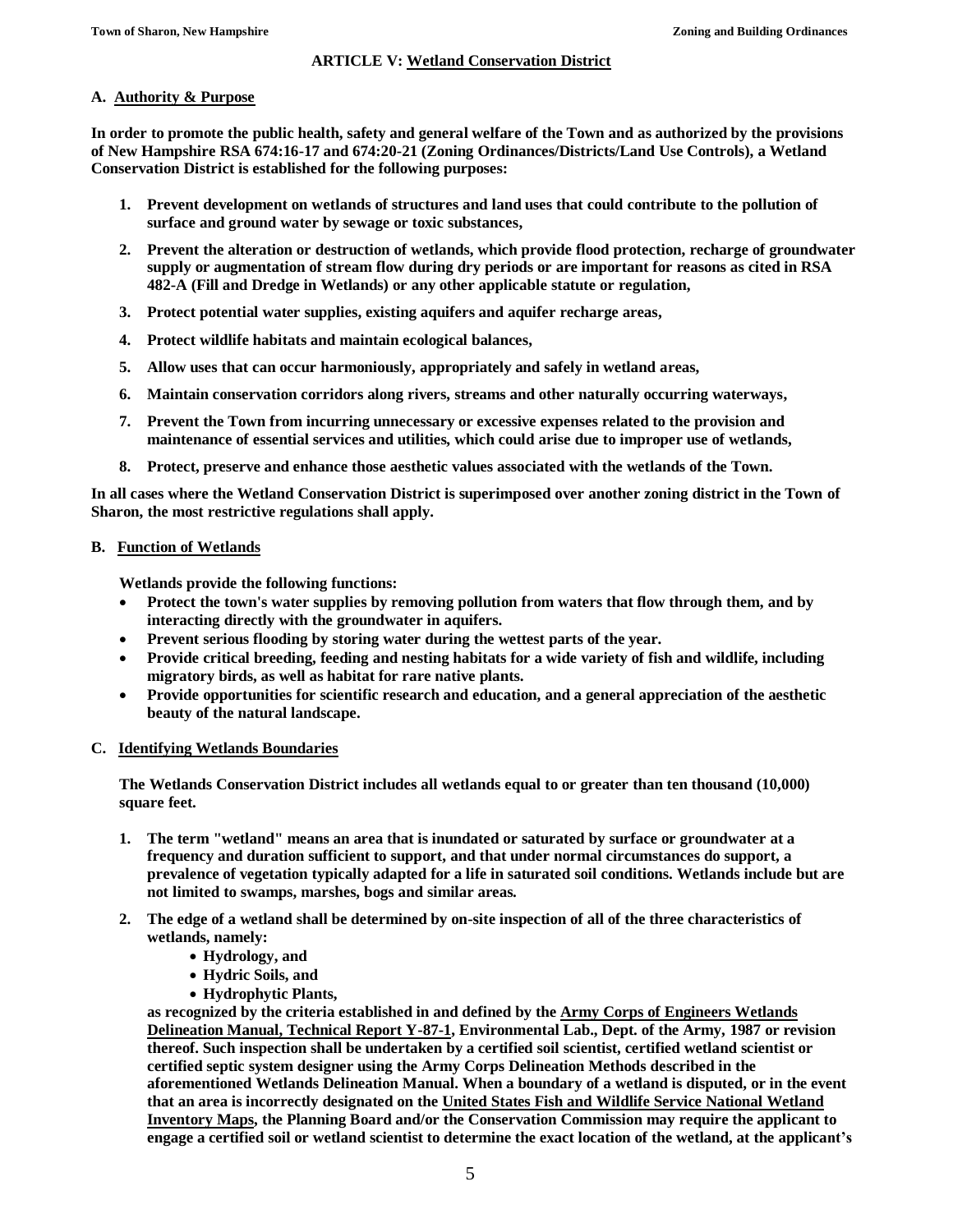**expense. The soil or wetland scientist's report shall include, at a minimum, a map of the area in question delineating the wetland boundary, if any, and a written report of an on-site field inspection. The Planning Board shall reserve the right to withhold action on any plan pending the results of an on-site inspection by the Planning Board or its appointed agents.**

### **D. Permitted Uses**

**Permitted uses within the limits of the Wetland Conservation District are those uses that will not require the erection or construction of any structure or building, that will not alter the natural surface configuration by the addition of fill or by dredging except as necessary for a permitted use, and shall include the following or similar uses only:**

- **1. Forestry, which is performed in accordance with best management practices as described in the most recent Best Management Practices for Erosion Control on Timber Harvesting Operations in New Hampshire, published by the NH Department of Resources and Economic Development, Division of Forests and Lands, and with suitable notification to the New Hampshire Wetlands Bureau.**
- **2. Agriculture, which is performed in accordance with best management practices in the most recent Manual of Best Management Practices for Agriculture in New Hampshire published by the NH Department of Agriculture, Markets and Food, provided that such use is shown not to cause significant increases in surface or groundwater contamination by pesticides, herbicides, fertilizers or other toxic or hazardous substances, and that such use will not cause or contribute to soil erosion.**
- **3. Wells and well supply lines.**
- **4. Wildlife habitat development and management.**
- **5. Conservation areas and nature trails.**
- **6. Recreational uses consistent with the purpose and intent of this article, such as hunting, snowshoeing, skiing, hiking, fishing and nature observation.**

**Dredging, filling, draining or otherwise altering the surface configuration of surface waters, wetlands or lands within the Wetland Conservation District shall require permitting by the New Hampshire Department of Environmental Services or the Wetlands Bureau.**

### **E. Dimensional Requirements**

**The dimensional and setback requirements outlined in the table below should be calculated from the wetlands boundary as defined in Section C.**

|                  | <b>ITEM</b>                                          | <b>Setback Requirement</b>           |
|------------------|------------------------------------------------------|--------------------------------------|
|                  |                                                      |                                      |
| 1.               | <b>Buildings, additions, impervious surfaces</b>     | 75 Feet                              |
| 2.               | <b>Septic Systems</b>                                | 100 feet                             |
| 3.               | <b>Salt Storage Sheds</b>                            | 125 feet                             |
| $\overline{4}$ . | Storage of chemicals, petroleum products or          | $125$ feet                           |
|                  | <b>Hazardous</b> materials                           |                                      |
| 5.               | <b>Application of fertilizer</b>                     | 25 feet                              |
| 6.               | <b>Manure storage</b>                                | 100 feet of vegetated buffer         |
| 7.               | <b>Livestock pastures</b>                            | 25 feet                              |
| 8.               | Off-road operation of wheeled or motorized vehicles, | 25 feet                              |
|                  | <b>Including ATVs and OHRVs.</b>                     |                                      |
| 9                | Retention and maintenance of the existing natural    | 75 feet                              |
|                  | woodland and/or vegetated Buffer.                    |                                      |
| 10.              | Satisfaction of minimum lot size requirements        | No more than 50% shall be            |
|                  |                                                      | <b>Wetland Conservation District</b> |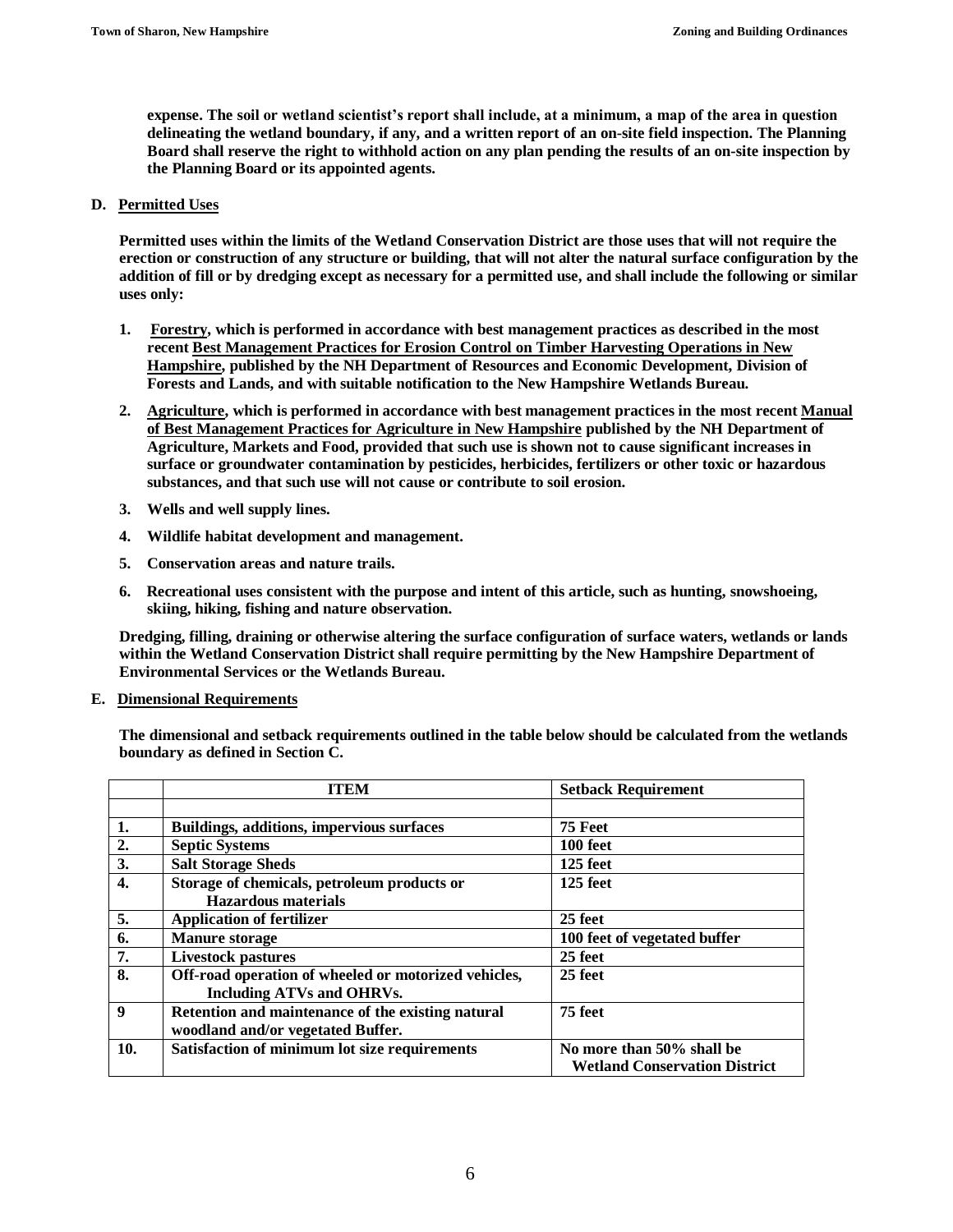## **F. Definitions**

**Unless otherwise defined in town ordinances, the following definitions shall apply:**

- **1. Best Management Practice - When referring to forestry, Best Management Practices are defined in "Best Management Practices for Erosion Control on Timber Harvesting Operations in New Hampshire," prepared by the New Hampshire Department of Resources and Economic Development, Division of Forests and Lands (January 2001), as amended. When referring to agriculture, Best Management Practices are defined in "Manual of Best Management Practices for Agriculture in New Hampshire," prepared by the Agricultural Best Management Practices Task Force and the USDA Natural Resources Conservation Service for the New Hampshire Department of Agriculture, Markets and Food (May 2001), as amended.**
- **2. Bog - As defined in "The New Hampshire Code of Administrative Rules, Wetlands Bureau, WT 101.08" or as amended. A bog is distinguished by, but not limited to, stunted evergreen trees and shrubs, peat deposits, poor drainage, and/or highly acidic soil and/or water conditions.**
- **3. Buffer - The vegetated upland area adjacent to wetlands or surface waters.**
- **4. Ground Cover - Any herbaceous plant of any height, and any woody plant, which grows to a mature height of three (3) feet or less.**
- **5. Natural Woodland Buffer - A forested area consisting of various species of trees, saplings, shrubs and ground covers in any combination thereof.**
- **6. Ordinary High-Water Mark - The line on the shore, running parallel to the natural water body, established by the fluctuations of water and indicated by physical characteristics such as a clear, natural line impressed on the immediate bank, shelving, changes in the character of soil, destruction of terrestrial vegetation, the presence of litter and debris, or other appropriate means that consider the characteristics of the surrounding areas. Where the ordinary high-water mark is not easily discernable, the ordinary highwater mark may be determined by the Department of Environmental Services. For artificially impounded water bodies refer to the Department of Environmental Services definition of Reference Line to determine ordinary high-water mark.**
- **7. Sapling - Any woody plant which normally grows to a mature height greater than 20 feet and has a diameter less than five (5) inches at a point four and one-half (4 ½) feet above the ground.**
- **8. Shrub - Any woody plant that normally grows to a mature height of greater than three (3) feet and less than 20 feet.**
- **9. Site Specific Soil Mapping – "Site Specific Soil Mapping Standards for NH & VT Version 2.0" adopted by the Society of Soil Scientists of Northern New England (publication #3, 1999) as revised.**
- **10. Tree - Any woody plant which normally grows to a mature height greater than twenty (20) feet and which has a diameter of five (5) inches or more at a point four and one-half (4 ½) feet above the ground.**
- **11. Vernal Pool - Typically a temporary body of water providing essential habitat for certain amphibians and invertebrates that does not support fish.**
- **12. Wetlands - Refer to Section C, "Identifying Wetlands Boundaries."**

## **ARTICLE VI: General District**

### **Repealed March 2001**

## **ARTICLE VII: Rural-Residential District**

### **A. Definition**

**The Rural-Residential District shall consist of all land within the Town of Sharon which is not specifically included in the Wetland Conservation District. A building may be erected, altered or used, and a lot may be used in the Rural-Residential District only in accordance with the following provisions:**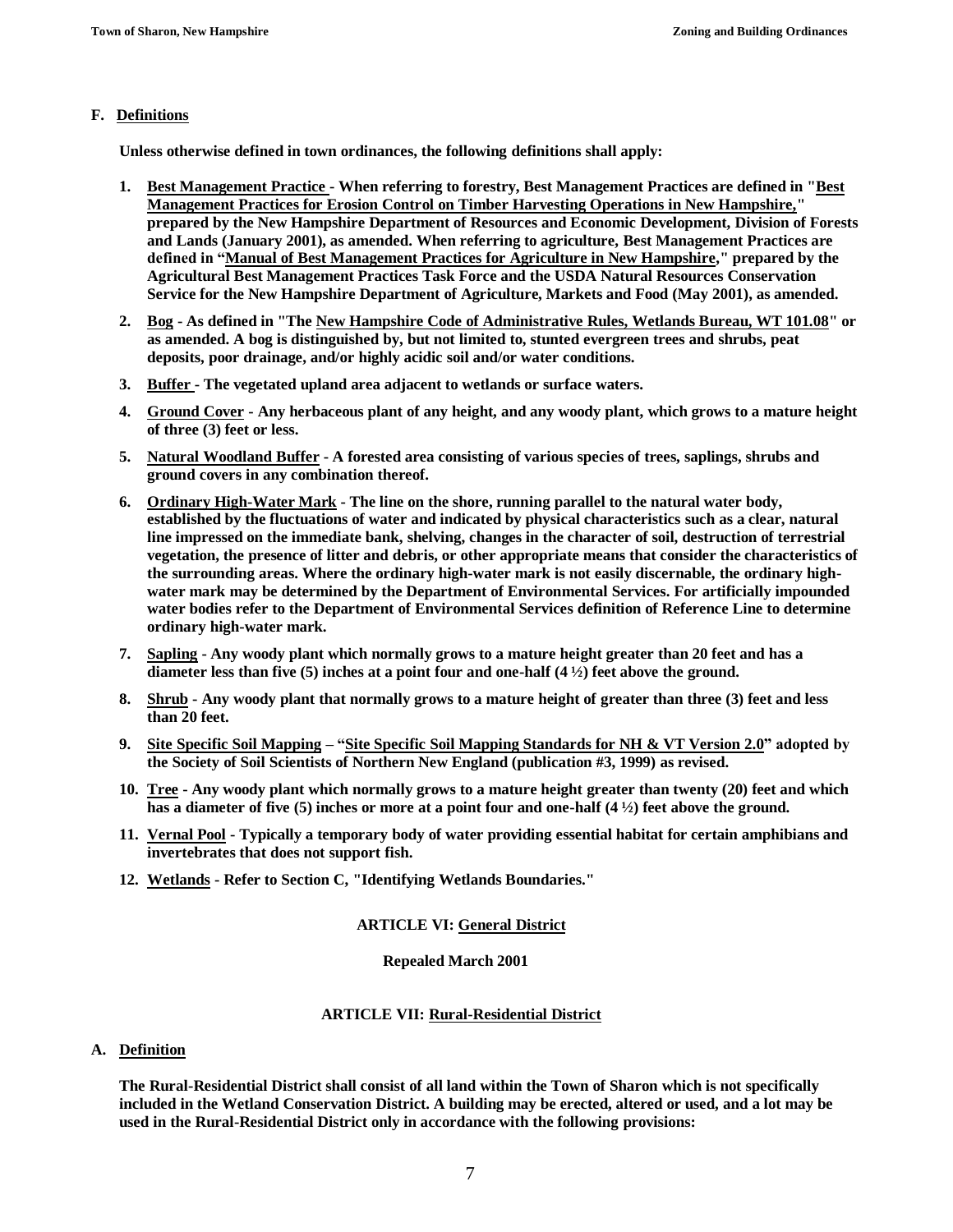## **B. Permitted**

- **1. Residential:**
	- **a. Single Family detached residences. No more than one residential building may be permitted on any one lot.**
	- **b. Accessory Dwelling Units (as defined and regulated in Article XXV).**
	- **c. Farms.**
- **2. Home Occupation/Home-Based Business.**

**Home Occupations and Home-Based Businesses are accessory uses to a residence and involve the manufacture and provision or sale of goods and/or services. Such use shall be clearly incidental and secondary to the primary residential use of the property. It shall not adversely affect or undermine the rural residential character of the neighborhood or Town.**

**A "Home Occupation" shall be differentiated from a "Home-Based Business" by the impact either may have on the neighborhood or Town.** 

- **a. Home Occupations are permitted in the Rural-Residential District subject to the following standards:**
	- **(i) The activity shall be carried out only by the residents of the premises and involve only a service provided or goods produced on those premises by those residents.**
	- **(ii) It shall be operated entirely within the dwelling unit.**
	- **(iii) It shall result in no external evidence of the activity or change in the residential character of the dwelling.**
	- **(iv) The activity shall have no adverse effect on the environment or the surrounding properties as a result of noise; odor; smoke; dust; light; traffic; soil, water, or air pollution, or electrical or electronic interference of any kind beyond the property wherever or whenever such might occur.**
	- **(v) A Town resident intending to start a Home occupation shall inform the Board of Selectmen of that intent. If the Selectmen agree that the standards noted in paragraphs (i) through (iv) above are met, the resident may proceed with the Home Occupation without further review.**
	- **(vi) Any activity that does not meet all of the standards of the preceding paragraphs (i) through (v) shall be considered a Home-Based Business. Approval of a Home-Based Business must be sought from the Zoning Board of Adjustment in accord with the provisions of the following paragraph.**
- **b. Home-Based Businesses are permitted in the Rural-Residential District subject to approval by Special Exception from the Zoning Board of Adjustment and the following criteria:**
	- **(i) The business shall be conducted by the residents and a number of non-resident others as approved by the Board of Adjustment.**
	- **(ii) Any outdoor display of goods shall be approved by the Zoning Board of Adjustment. Any outdoor storage of materials or equipment shall be screened from roads and surrounding properties in such manner as approved by the Board of Adjustment.**
	- **(iii) Any hazardous material used or generated by the business shall be disposed of off-site and not allowed to accumulate on-site.**
	- **(iv) The volume of traffic generated by the business shall not create any hazard, nuisance, or disturbance in the neighborhood or Town.**
	- **(v) There shall be no change to the exterior appearance of the residence or any other structure(s) on the property unless approved or required by the Board of Adjustment. New construction related to the business shall be accomplished in such character as is commonly associated with residential use and as approved by the Zoning Board of Adjustment.**
	- **(vi) The activity shall not have an adverse effect on the environment or the surrounding properties as a result of noise; odor; smoke; dust; light; soil, water, or air pollution; or electrical or electronic interference of any kind beyond the property wherever or whenever such might occur.**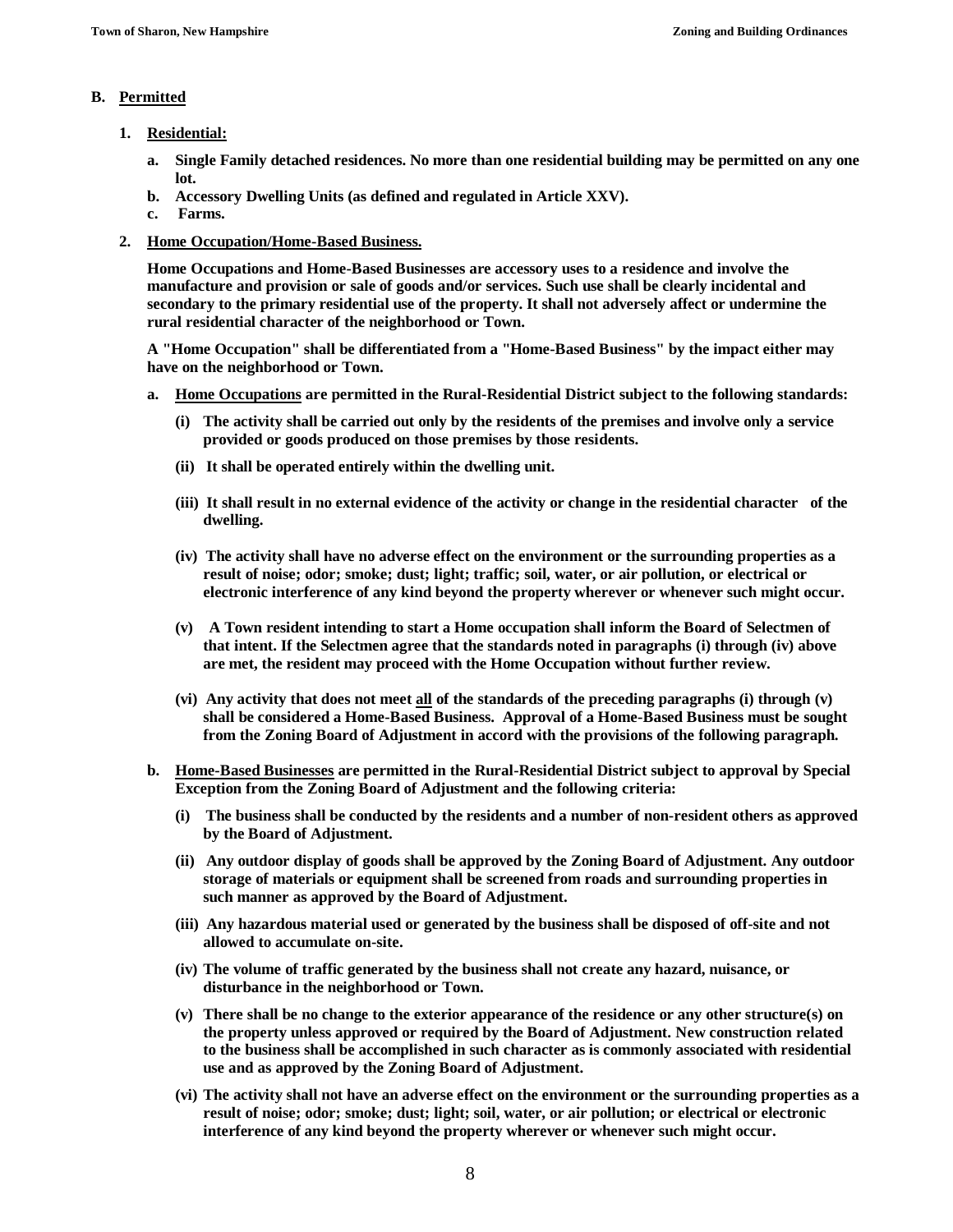**(vii)Parking areas shall be located at the side or rear of the property, subject to the set back requirements for accessory structures, and be screened from roads and surrounding properties in such manner as approved by the Zoning Board of Adjustment.**

## **3. Communications Facilities:**

- **a. Telecommunications Facilities, subject to the granting of a Conditional Use Permit, as detailed in the Telecommunications Facilities Regulations (Article XXI).**
- **b. Broadband Facilities, subject to the granting of a Conditional Use Permit, as detailed in the Broadband Facilities Regulations (Article XXII).**

## **4. Wind Energy Systems:**

**Large Wind Energy Systems, subject to the reviews and permits as detailed in the Large Wind Energy System Regulations.**

**Small Wind Energy Systems, subject of the reviews and permits as detailed in the Small Wind Energy Systems (Article XXIV).**

## **C. Control of Land Filling and Excavating**

**It is hereby declared to be in the best interests of the citizens of Sharon, and to promote their health, welfare and well-being, to control the excavation, quarrying and removal of loam, sand, gravel, clay, stone or similar earth materials and the filling of land with any material. Therefore, no such excavation, etc., as set forth in this paragraph, shall be allowed except by Special Exception of the Board of Adjustment. See Article Xll.C for conditions under which such a Special Exception may be allowed. If the Special Exception is allowed, the applicant must then apply to the Planning Board for an excavation permit. Application procedures are given in "Site Plan Review Regulations Governing Earth Excavations in the Town of Sharon, New Hampshire".**

## **D. Aircraft Activities:**

**Aircraft takeoffs and landings are not permitted within the rural residential district.**

## **ARTICLE VIII: Cluster Development**

**Repealed March 1988**

## **ARTICLE IX: Building Regulations**

## **A. Residential and Outbuilding Permit Requirements**

- **1. The construction of a new residence, or the renovation or enlargement of an existing structure to provide for an Accessory Dwelling Unit, requires the Application for a Building Permit.**
- **2. In order to verify set-backs from roadways, abutters, wetland and the possible impact on health codes, the town needs to be informed prior to the construction or enlargement of any accessory structure, which can be affected by the filing a Notice of Intent to Construct/Enlarge a Structure.**
- **B. Residential Dwellings**

**All residential dwellings built, or buildings converted for residential purposes within the boundaries of the Town of Sharon shall meet the following standards:**

**1. All dwellings except seasonal camps hereinafter erected shall have masonry footings and foundations. Footings for eight (8) inch foundations shall be not less than eight (8) inches deep and not less than**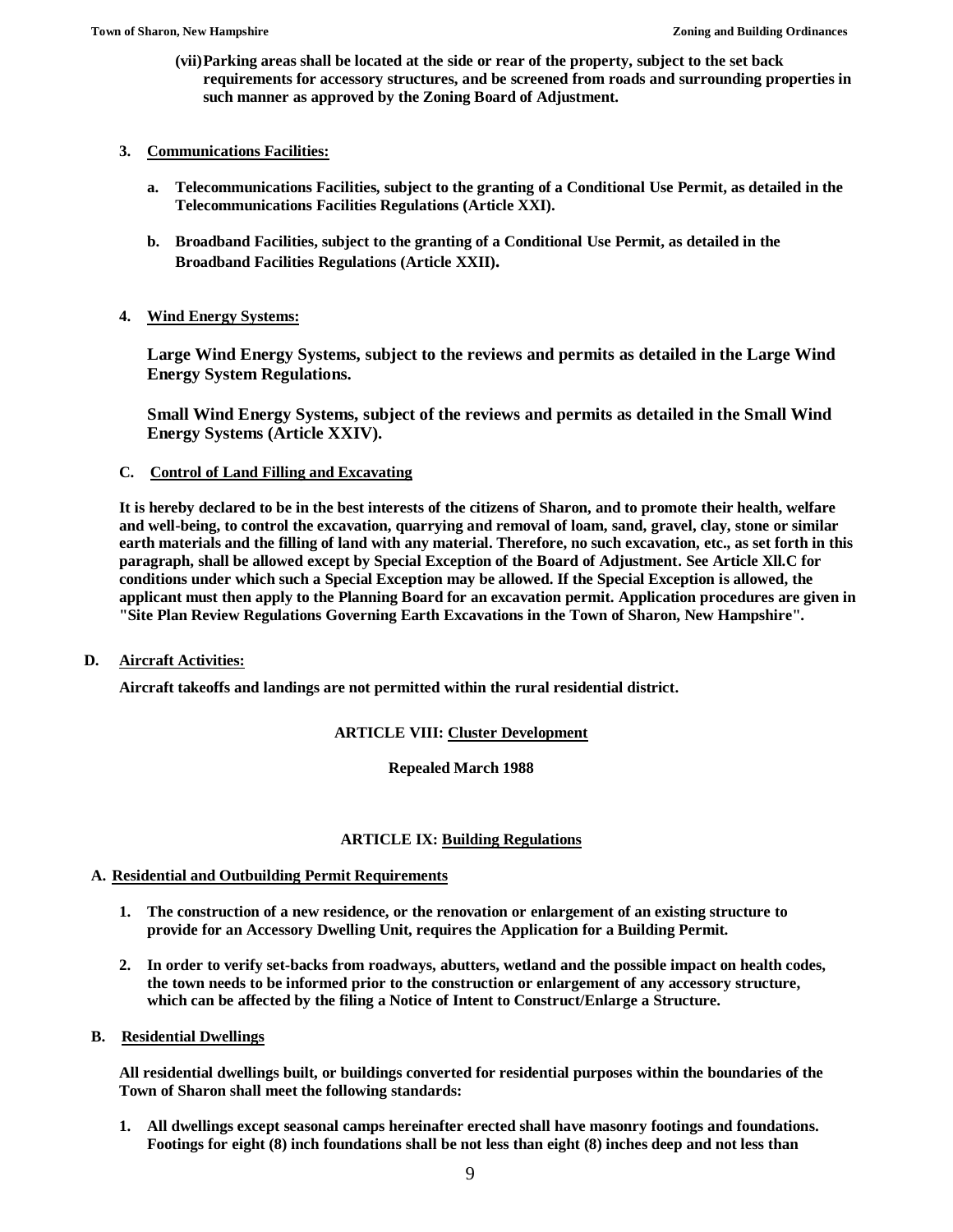- **2. sixteen (16) inches wide. Footings for twelve (12) inch foundations shall be not less than eight (8) inches deep and not less than twenty (20) inches wide. All footings shall extend below frost action. The presence of ledge, however, shall be considered as sufficient footing and/or foundation.**
- **3. Seasonal camps may be built on masonry piers provided that such piers extend below frost action.**
- **4. Sidewalls shall be finished with permanent materials. Two years from the start of construction will be allowed for the application of the above sidewall materials.**
- **5. Electric wiring shall be installed to conform to the National Electric Code.**

#### **C. Building Site Inspector**

**There shall be a Building Site Inspector, such official to be chosen annually by the Selectmen.**

#### **D. Growth Management**

**The Board of Selectmen shall issue any and all building permits requested when such permit is in accordance with the provisions of this ordinance. The fee for such permits shall be determined by the Board of Selectmen and payable to the Town and shall be related to the costs incurred by the Town in inspecting the premises involved.**

#### **1. Preamble and Purpose:**

**The Town of Sharon hereby identifies a Comprehensive Planning Program dated 1983 and as amended. In recognition of this document and based on the information and materials developed in accordance with the foregoing, it is hereby determined that the Town of Sharon must limit and control the rate of growth within the Town in order to prevent an excessive expenditure of public funds for the provision of services to accommodate the growth.** 

**In this regard, reference is made to the comprehensive plan, and certain conclusions and findings made therein, that indicate that the Town of Sharon is unique in the area in that it currently has no facilities, other than the Meeting House and town roads, and that it is uniquely susceptible to serious consequences and impact in the event of even a small increase in the population of the Town.**

**Additionally, it is noted that the town intends to be prepared for and receive its share of regional growth but must do so in a manner that does not place an unreasonable burden on the current taxpayers to finance the cost of public improvements necessitated by the growth, and also in a manner that does not destroy the character of the town as it currently exists, to the extent that the town has dedicated itself to the preservation of the same as outlined in the comprehensive plan.**

### **2. Building Permits:**

**The Board of Selectmen is hereby instructed to issue building permits to qualified applicants in any given year up to a maximum number of permits as determined below. The calendar year of January 1 to December 31 will control the purposes of this ordinance and the Selectmen are instructed to issue permits on a first come first serve basis to those parties applying for the same. In the event that the work has not commenced as applied for in the permit within a period of ninety (90) days after issuance of the permit, and the Selectmen have determined this by inspection of the premises which are the subject matter of the application for the permit, then the permit shall be revoked by the Board of Selectmen for such noncommencement and any other permits that are pending which have not been issued as a consequence of the limitation having been reached shall then be considered for approval in the order received. Such ninety-day limitation shall be printed in bold faced type on the permit.** 

**This regulation with respect to building permit limitation shall apply only to new residential construction and shall not limit in any way the Selectmen's right or obligation to issue permits for remodeling, rehabilitation or expansion of existing dwellings or uses.**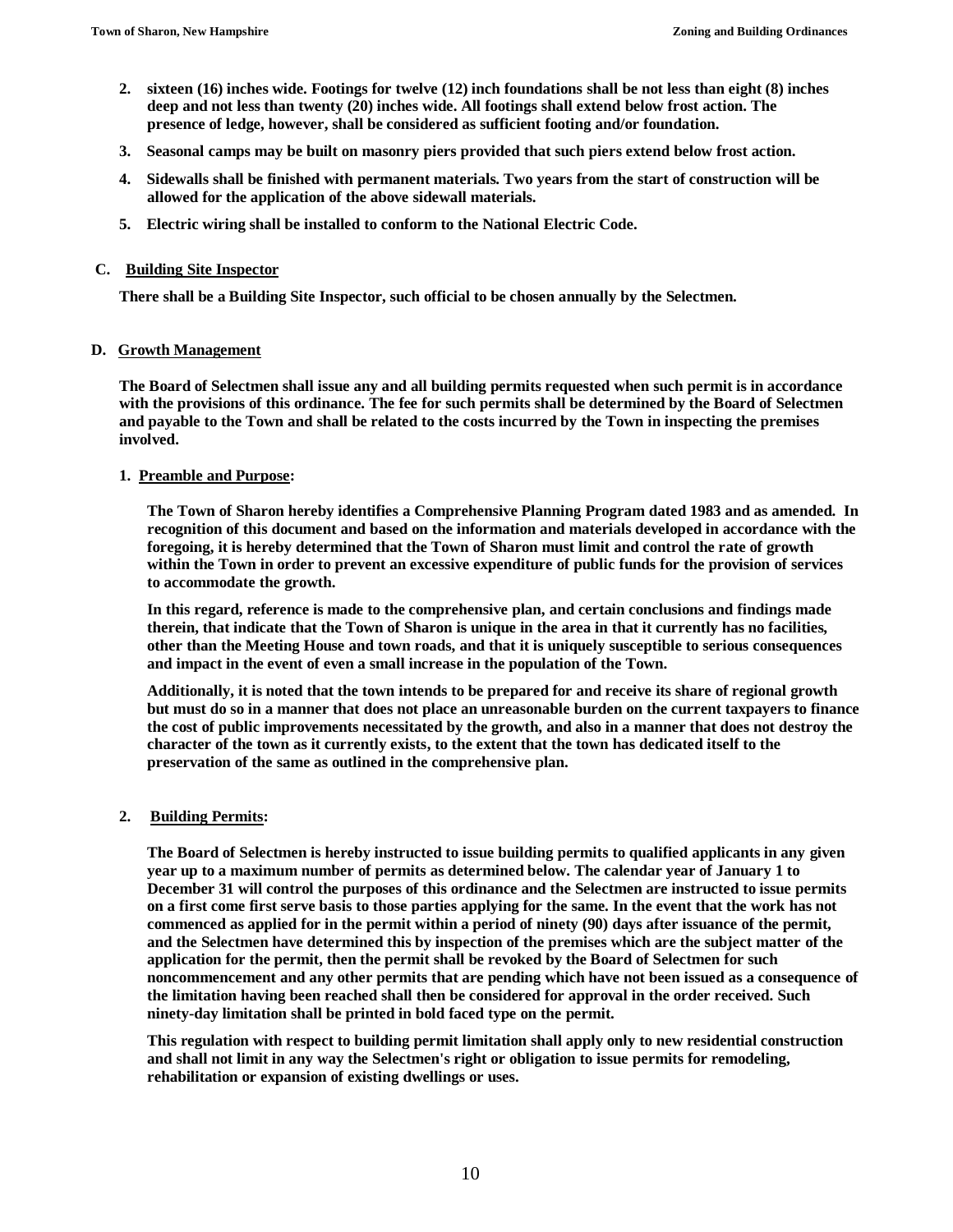### **3. Limitation Formula:**

**a. The maximum number of permits that the Selectmen shall be entitled to issue, so long as this ordinance remains in effect, shall be determined by the application of the following formula:**

> **Base Population times 5% divided by the average population per household equals the number of permits per year.**

**In this regard it is noted that the base population will be defined as the most recent estimate of the town's population either as calculated by the Town using available building permit data or the most recent inventory information, or as estimated by the Office of State Planning, unless another, more accurate, figure is available. The person per household figure shall be calculated using the most recent US Census statistics unless other, more accurate, data is available. Conventional 5/4 rounding shall be used to arrive at a round number of permits. It is hereby declared that the purpose of this regulation is to provide for and limit the growth rate of the Town to no more than five percent (5%) in any given year.**

- **b. In the event that the Board of Selectmen have not issued the maximum number of permits available for any given year the entitlement in the forthcoming year shall not include any unused portion from the previous year and shall be computed based upon the formula set forth in Section C:3.a and limited to that number.**
- **c. It is acknowledged that the Town, in establishing the within limitation, is addressing a problem that is perceived to exist based on the studies indicated above and the knowledge of the regional growth experience and the needs of the other towns in the area. In this regard the within ordinance and the limitations imposed shall continue to be the subject matter of the Planning Board inquiry into the continued need for the same as well as the trends in growth within the Town and region. When and if the Planning Board in its continuing efforts and study of the regional growth trends as well as the planning for the Town of Sharon determines that the limitation imposed is no longer necessary or is capable of being modified within the considerations that they are addressing, the Planning Board shall make such recommendations to the Town and propose such amendments to this ordinance as needed to reflect changes in the circumstances as they may come to exist.**
- **4. It shall be unlawful to erect or locate any residential dwelling, including accessory buildings, that:**
	- **a. Requires construction of a sewage disposal system, or**
	- **b. Would increase the load on an existing sewage disposal system within the meaning of RSA 485-A:38 without first obtaining a building permit from the Board of Selectmen. All structures shall meet existing setback requirements. Building permits issued for the relocation within the Town, shall not be counted in the growth management limitations.**
- **5. No permit shall be required for repairing or remodeling unless additional occupancy space is created, or such repair or remodeling increases the load on the sewage disposal system, within the meaning of RSA 485-A:38.**
- **6. No permit shall be issued until an approval for construction of the sewage disposal system has been received from the New Hampshire Department of Environmental Services, Subsurface Systems Bureau.**
- **7. No building structure or land shall hereafter be used, occupied or erected, moved, or structurally altered unless in conformity with all of the regulations herein specified.**

### **ARTICLE X: Non-conforming Uses and Buildings**

**Any lawful use of buildings, structures, premises, land or parts thereof existing at the effective date of this Ordinance or amendments thereto and not in conformance with the provisions of this Ordinance shall be considered to be a non-conforming use.** 

**Any non-conforming use of land or buildings may continue but it may not be expanded, enlarged or changed to a different non-conforming use except by Special Exception granted by the Zoning Board of Adjustment. See Article Xll.D for criteria. A non-conforming use may not be re-established after discontinuance for one year.**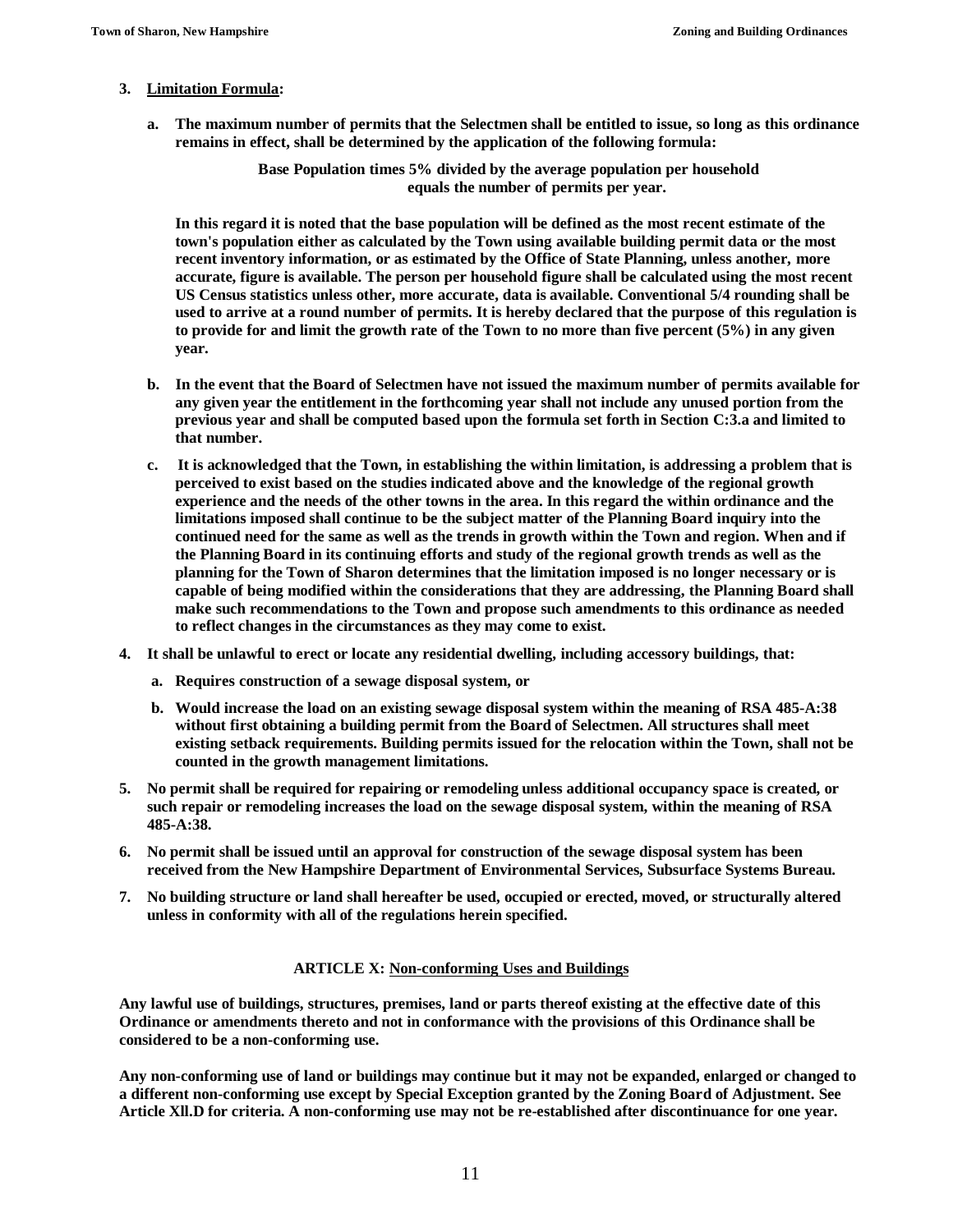**Record Lots: In any district, notwithstanding limitations imposed by other sections and the definition of Record Lot in Article XVII of this ordinance, single lots of record at the effective date of this ordinance or subsequently having obtained subdivision approval from the Planning Board prior to August 4, 1992 may be transferred, and may be built upon provided that all conditions of this ordinance other than lot size are complied with.**

## **ARTICLE XI: Enforcement**

- **A. It shall be the duty of the Board of Selectmen to enforce the provisions of this ordinance.**
- **B. Upon any well-founded information that this Ordinance is being violated, the Board of Selectmen shall, on its own initiative, take immediate steps to enforce the provisions of the Ordinance by seeking an injunction in Superior Court or by taking any other appropriate legal action.**
- **C. The interpretation of these regulations shall be the sole province of the Planning Board, which may seek legal advice and counsel as it deems necessary.**
- **D. Each day of infraction shall constitute a separate offense.**

## **ARTICLE XII: Zoning Board of Adjustment**

**The Selectmen shall make appointments to a Zoning Board of Adjustment of five (5) members and up to three (3) alternative members, each serving three (3) year terms. This board shall have the powers authorized in Chapter 674 and operate under procedures described in Chapters 676-677, New Hampshire Revised Statutes Annotated, 1990, as amended. Vacancies occurring other than through the expiration of a term of office shall be filled by appointment by the Selectmen for the unexpired term (RSA 673:12-II). The members of the Board of Adjustment shall serve without remuneration.**

**The said Board may, in appropriate cases and subject to appropriate conditions and safeguards, make Special Exceptions to the terms of this ordinance in harmony with its general purposes and intent and in accordance with the general and specific rules therein contained. The only cases for which Special Exceptions are allowable are listed below, along with the appropriate conditions and safeguards for each case:**

### **A. Special Exception for Wetlands**

- **1. Special Exceptions may be granted by the Zoning Board of Adjustment for the following uses within the Wetland Conservation District:**
- **a. Those uses essential to the productive use of land not involved in the Wetland Conservation District, if located and constructed to minimize any detrimental impact upon the wetlands. Those uses include but are not limited to the construction of streets, roads, other access ways; utility rights of way and easements, including power lines and pipe lines; and water impoundments for agriculture and wildlife.**
- **b. The undertaking of a use not otherwise permitted in the Wetland Conservation District which may include the erection of a structure, dredging, filling, draining, or otherwise altering the surface configuration of the land, if it can be shown that such proposed use will not conflict with the purpose and intention of the Wetlands Conservation District and if such proposed use is otherwise permitted by the Zoning and Building Ordinance. Proper evidence to this effect shall be submitted in writing to the Zoning Board of Adjustment and shall be accompanied by the findings of a review by the Hillsborough Conservation District and, if deemed necessary, the Sharon Conservation Commission of the environmental effects of such proposed use upon the wetlands in question. If a wetland is only partially located on the property for which application for a Special Exception for development has been submitted, then the Zoning Board of Adjustment shall take into consideration the potential impacts of the proposal on those portions of the wetland located on adjacent properties.**
- **2. Each application for a Special Exception with the Wetland Conservation District shall include, but not be limited to, the following:**
	- **a. Site-specific plan(s) showing roads, streets or access ways, utility rights of way, projected impacts to wetlands and planned sediment and erosion controls,**
	- **b. Plans showing all contiguous or hydrologically-connected waterways above and below the impacted wetland areas,**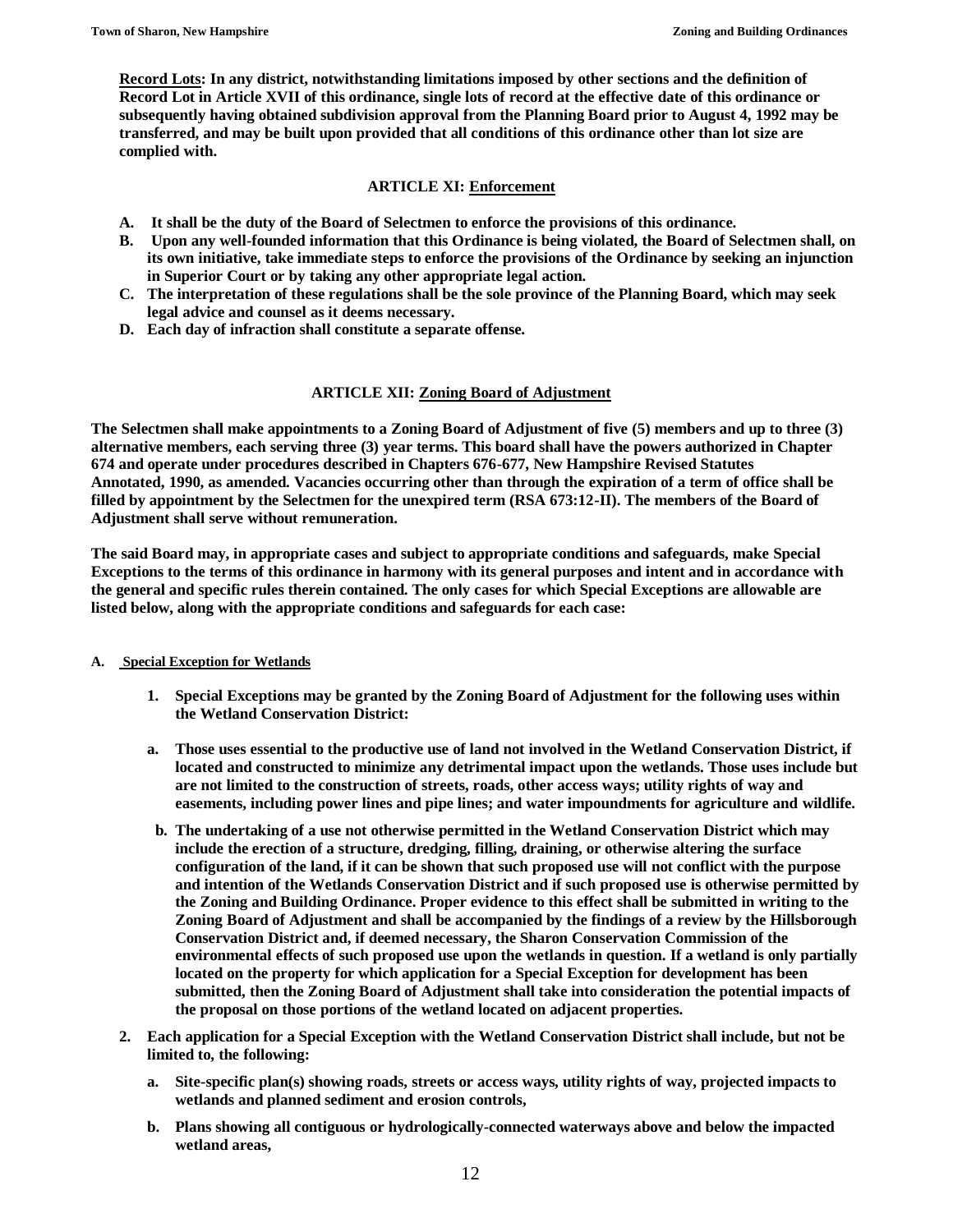- **c. A descriptive narrative describing the need for the project, the impacts to wetland functions, the types of wetland to be impacted and a mitigation plan that demonstrates avoidance and minimization of wetland impacts, as well as the ways in which any lost functions and values of impacted wetland will be compensated for.**
- **3. With any application for a Special Exception for Wetlands, the Sharon Conservation Commission shall receive notice no less than fifteen (15) days prior to the scheduled hearing by the Zoning Board of Adjustment and may tender an advisory opinion to the Zoning Board of Adjustment on said application.**

### **B. Special Exception for Temporary Sawmills**

**The Zoning Board of Adjustment may grant a Special Exception for temporary saw mills in the Rural-Residential District if it can be demonstrated that the proposed use will not be seriously detrimental or offensive to residents or property owners or to the Town.**

### **C. Special Exception for Excavation and Land Fills**

**The Zoning Board of Adjustment may grant a Special Exception for the excavation, quarrying or removal of loam, sand, gravel, clay, stone or similar earth materials or the filling of land with any such material.**

**Before allowing such a Special Exception, the Zoning Board of Adjustment must affirmatively determine that such excavation, etc., will not devalue surrounding property, will not create a public nuisance, will not disturb the neighborhood through excessive noise or traffic, that the public streets leading to the excavation area, etc., are not only adequate to handle the volume and weight of traffic, but that such streets during periods of such traffic will be safe and secure for the travel of vehicles and pedestrians on those streets, and that the hours of operation will be limited as described in Section VII, Operational Standards, of "Site Plan Review Regulations Governing Earth Excavations in the Town of Sharon, New Hampshire".**

**If the Special Exception is granted, the applicant must then apply to the Planning Board for an excavation permit. Application procedures are given in the above referenced Site Plan Review Regulations.**

### **D. Special Exception for Expansion of Non-conforming use**

**The Zoning Board of Adjustment may grant a Special Exception for expansion, enlargement or change of an existing non-conforming use in the Rural-Residential District under the following conditions:**

- **1. That the scale of the proposed modification is appropriate to the size and character of the lot,**
- **2. That the proposed modification will not have a detrimental effect on the neighborhood or on property values,**
- **3. Enlargement of a structure may be allowed if the enlarged structure encroaches no further into any setback than the existing structure. Small entranceways and steps may be allowed to encroach a reasonable distance further into a setback.**

**Expansion means increasing the intensity of the existing use within the limits of the existing structure.**

**Enlargement means increasing the area of the footprint of the structure.**

**Change means a difference in the type of activity taking place on the property.**

**The Zoning Board of Adjustment shall grant or refuse all Special Exceptions in accordance with the procedures stated in RSA 676:5-7 and RSA 677.**

## **ARTICLE XIII: Amendments**

**The ordinance may be amended as provided by New Hampshire Revised Statutes Annotated Chapter 675.**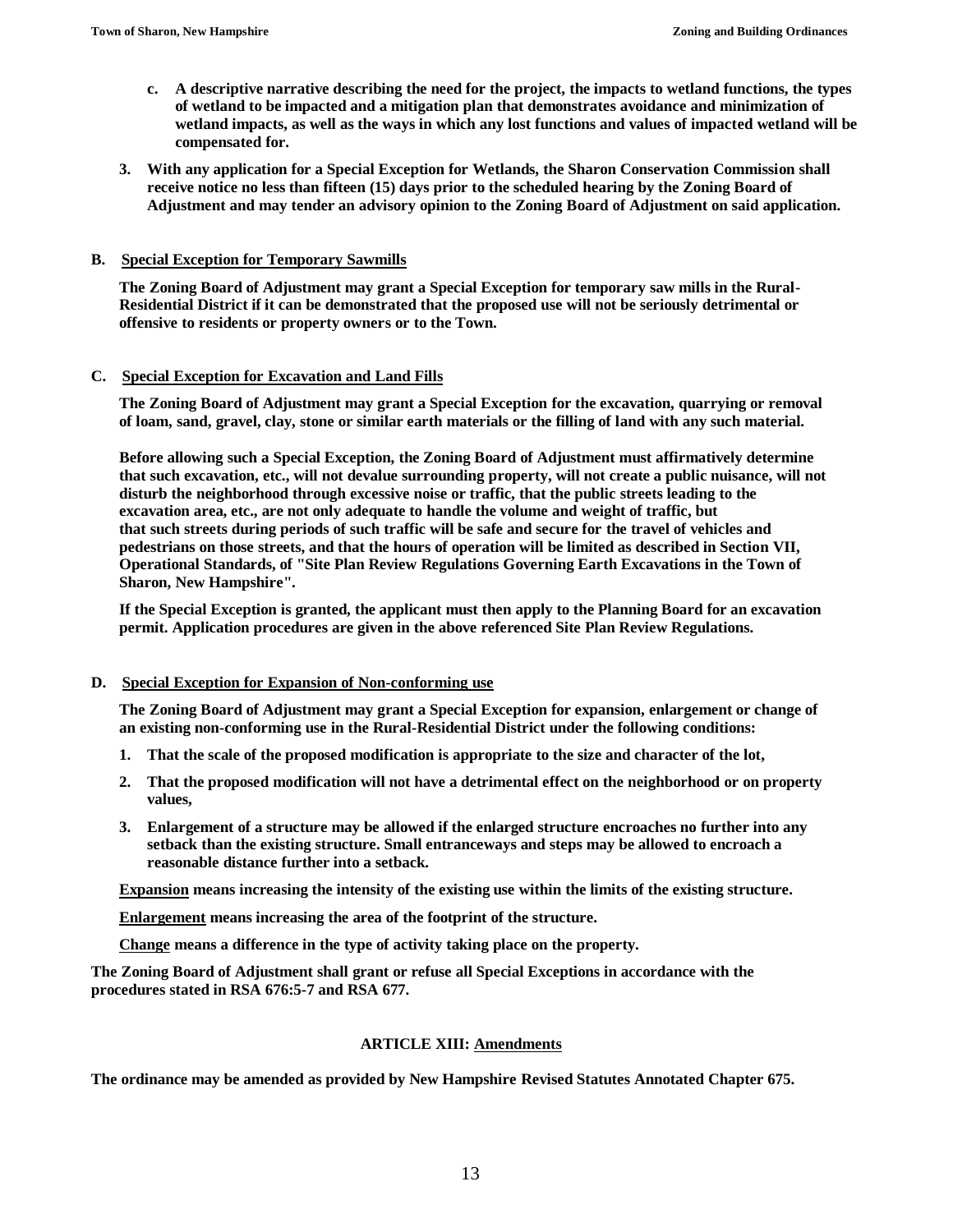## **ARTICLE XIV: Fines and Penalties**

**Pursuant to the provisions of RSA 676: I 7, any violation of this ordinance may be punishable, as determined by the Board of Selectmen by either:** 

**(a) A civil fine of not more than two hundred and seventy-five dollars (\$275.00) for the first offense and five hundred and fifty dollars (\$550.00) for subsequent offenses for each day that such a violation is found by a court to continue after the conviction date or after the date on which the violator receives written notice from the town that he is in violation of this ordinance, whichever date is earlier; or** 

**(b) A criminal penalty, which shall be a misdemeanor if the violation is by a natural person; or a felony if the violation is committed by any other person.**

#### **ARTICLE XV: Saving Clause**

**If any section, provision, portion, clause or phrase of this Ordinance shall be held to be invalid or unconstitutional by any court, such holding shall not affect, impair or invalidate any other section, provision, portion, clause or phrase of this Ordinance.**

#### **ARTICLE XVI: When Effective**

**This Ordinance shall take effect upon passage.**

### **ARTICLE XVII: Definitions**

**Abutter means:**

- **1. Any person whose property is located in New Hampshire and adjoins or is directly across the street or stream from the land under consideration.**
- **2. For the purposes of receiving testimony only, and not for the purpose of notification, the term "abutter" shall include any person who is able to demonstrate that their land will be directly affected by the proposal under consideration.**
- **3. In the case of an abutting property being under a condominium or other collective form of ownership, the term "abutter" means the officers of the collective or association as defined in RSA 356-B:3, XXIII (or as amended).**
- **4. For purposes of notification and receiving testimony, abutter means all affected towns and the regional planning commission(s) in the cases of a development having regional impact, as determined by the Board.**
- **5. Names and addresses of all abutters must be taken from the town records no more than ten (10) business days before the date of filing.**

**Accessory Building means a building subordinate to the main building on a lot used for purposes customarily incidental to those of the main building.**

**Accessory Dwelling Unit (ADU) means a second dwelling unit located on the same lot as a principal dwelling unit which may be detached, attached or interior to the principal dwelling unit. It is a complete housekeeping unit with independent cooking, living, sanitary and sleeping facilities (see Article XXV).**

**Back Lot means a lot of record which does not meet the frontage requirements set forth in Article IV-A:I.b.**

**Buildable Lot means any lot, which has been demonstrated to fulfill all state and local requirements for lot size, frontage, building setbacks and sewage disposal capability. The Planning Board may, at its discretion, approve a subdivision where one or more lots have not yet been demonstrated to be buildable, provided that a note to that effect is entered on the plat. Before a building permit can be issued for such a lot, its buildability must be demonstrated.**

**Buildable Back Lot means a back lot which has been demonstrated to satisfy all of the conditions and requirements of Article IV-A.4, as well as the additional elements comprising the definition of Buildable Lot set forth in this Article.** 

**Driveway means a privately-owned road which provides vehicular access across privately owned land onto either a public right of way or a "private way" owned by another.**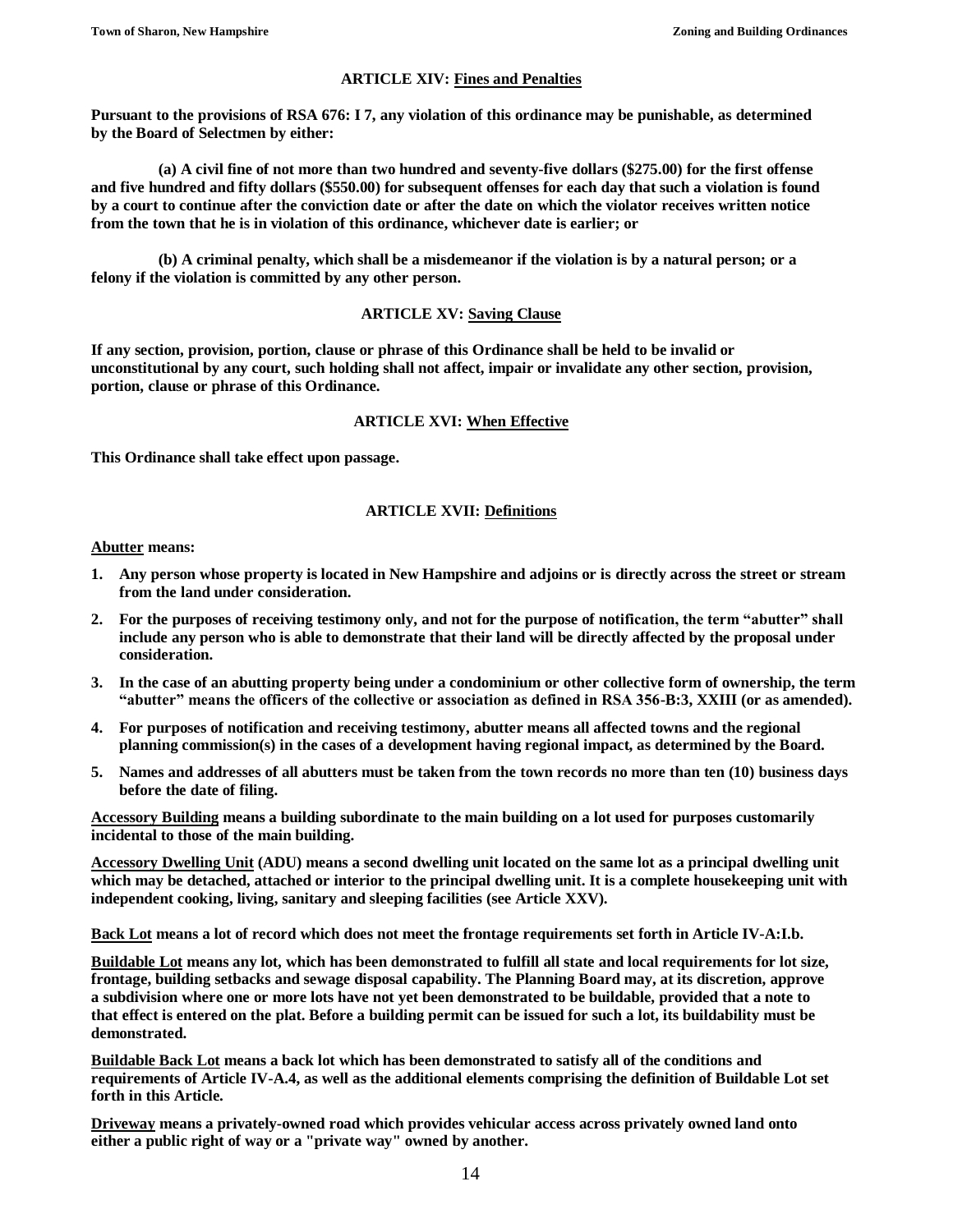**Frontage means the length of the lot bordering on a public right of way.**

**Front Yard means a space extending for a full width of a lot between the extreme frontline of a building and the nearest edge of the right of way.**

**Home Produce and Products means and includes everything of an agricultural nature grown, produced, conditioned or otherwise carried on the property of the resident, also such articles as are manufactured or altered by members of the household or the bona fide resident of any property.**

**Junk means any old metals, bottles, cotton or woolen mill waste, unfinished cotton or woolen mill yarns, old paper products, two or more unregistered motor vehicles and other secondhand articles, the accumulation of which is detrimental or injurious to the neighborhood.**

**Manufactured Housing means any and all forms of modular, unitized, or prefabricated housing as well as mobile homes which are brought to and assembled on a building site, placed on a foundation and tied into all conventional and necessary utility systems and which are intended to be used as a permanent dwelling unit. Manufactured housing does not include housing or mobile homes which are fully constructed on the site.**

**Non-conforming Building or Structure, the use of which in whole or in part does not conform to the use regulations of the Town of Sharon and which was established or constructed prior to the enactment of this ordinance.**

**Overlay district means an area within a particular district that has certain specified characteristics or allowed uses. For example, the Wetland Conservation District consists of all areas in the other defined district that are wetlands as defined below.**

**Owner means the owner, his agent or servant, the person in charge, the person apparently in charge, whether it be owned by any individual, corporation, partnership or in any other manner.**

**Private Way means a privately-owned means of access, no less than fifty (50) feet wide, from or across a buildable back lot to a public street meeting the criteria of either paragraph (a) or (b ) of RSA 674:41,1 (1986). A private way may traverse more than one lot whether or not such lots have the same owner as the buildable back lot. The Town of Sharon shall have no easement over, or responsibility for maintenance of, a private way.**

**Record Lot means land designated as a separate and distinct parcel in a legally recorded deed filed in the Registry of Deeds, Hillsborough County, New Hampshire provided, however, it is not contiguous with other land of the same owner. All of the contiguous land owned by the same owner shall be considered as one parcel and shall be the record lot.**

**Right of Way means and includes all town, state and federal highways and the land on either side of same as covered by statutes to determine the width of the rights of way.**

**Sign means any advertisement, announcement, direction or communication produced in whole or in part by the construction, erection, affixing or placing of a structure on any land or on any other structure or produced by painting on or posting or placing any printed, lettered, figured or colored material on any building, structure or surface; provided, however, the signs placed or erected by the town, state or federal government for the purpose of showing street names or traffic directions or regulations or for other municipal or governmental purposes shall not be included herein, nor shall this include signs that are part of the architectural design of the building.** 

**Structure means anything built for the support, shelter or enclosure of persons, animals, goods, or property of any kind, as well as anything constructed or erected with a fixed location on or in the ground, exclusive of fences.**

**Wetland: See Article V, C.1.**

### **ARTICLE XVIII: Driveway**

#### **Replaced by Driveway Regulation (June 12, 2018)**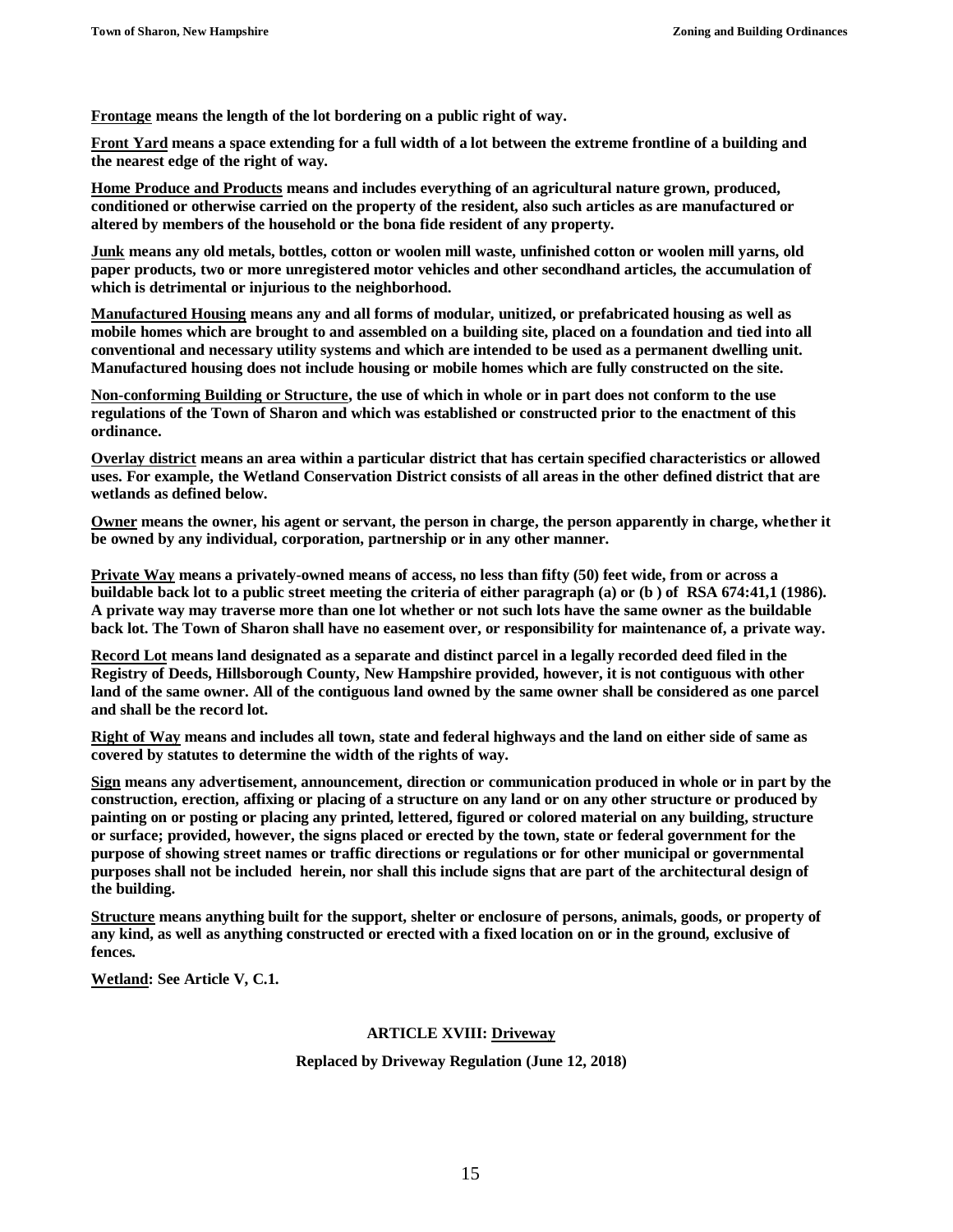## **ARTICLE XIX: External Lighting**

## **A. Purpose and Intent**

**Good outdoor lighting at night benefits everyone. To recognize that inappropriate and poorly designed or installed lighting causes unsafe and unpleasant conditions, limits residents' ability to enjoy the nighttime sky, contributes to sky glow, and detracts from the rural character of the Town of Sharon, the following regulations are established.**

## **B. Regulations**

**All public and private lighting installed in the Town of Sharon shall be in conformance with the requirements established by this ordinance.**

- **1. Control of Glare - Luminaire Design Factors**
	- **a. Any luminaire with a lamp or lamps rated at a total of more than 900 lumens shall not emit any light above the horizontal plane through the lowest direct-light-emitting part of the luminaire, nor shall they produce disability glare or horizontal luminance.**
	- **b. Any luminaire with a lamp or lamps rated at a total of more than 900 lumens shall be mounted at a height equal to or less than the value 3 + (D/3), where D is the distance in feet to the nearest property boundary. The maximum height of a luminaire may not exceed twenty-five (25) feet.**
- **2. For the purpose of these regulations, the mounting height of a luminaire shall be defined as the vertical distance from the bulb to the ground directly below.**
- **3. No luminaire shall be directed or focused such as to cause the shining or reflectance of light produced by a luminaire beyond the boundaries of the property on which it is located. Light trespass is prohibited.**
- **4. Lighting of streets or parking areas shall use full cut-off fixtures. The lamps shall be High Pressure Sodium (HPS) not greater than 50 watts, or equivalent. Such fixtures shall not produce disability glare, nor direct or indirect light that causes light trespass.**
- **5. Seasonal (3 month) holiday lighting using multiple low-wattage bulbs during the months of November, December and January will be exempt from the provisions of this section, provided that such lighting does not create dangerous glare on adjacent streets or properties.**
- **6. Temporary lighting and emergency lighting needed by the police or fire departments or other emergency services, as well as all vehicle luminaries, shall be exempt from the requirements of this article.**
- **7. Law governing conflicts: Where any provision of federal, state, county or town statutes, codes or laws conflicts with any provision of this code, the most restrictive shall govern unless otherwise regulated by law.**
- **C. Prohibitions**
	- **1. Laser source light: The use of laser source light or any similar high-intensity light for outdoor or entertainment purposes, such that light is projected off-site, is prohibited.**
	- **2. Searchlights: The operation of searchlights for other than public safety purposes is prohibited.**
	- **3. Internal or external illumination of outdoor signs is prohibited.**
	- **4. Up lighting is prohibited.**

### **D. Effective Date and Grandfathering of Nonconforming Luminaires**

- **1. This ordinance shall take effect immediately upon approval by the voters of the Town of Sharon at an annual or special Town Meeting and shall supersede and replace all previous ordinances pertaining to outdoor lighting.**
- **2. All luminaries lawfully in place prior to date of this ordinance shall be grandfathered. However, any luminaire that replaces a grandfathered luminaire, or any grandfathered luminaire that is moved, must meet the standards of this ordinance.**
- **3. Grandfathered luminaries that direct light toward streets or parking lots that cause disability glare to motorists or cyclists shall be either shielded or re-directed within 90 days of notification.**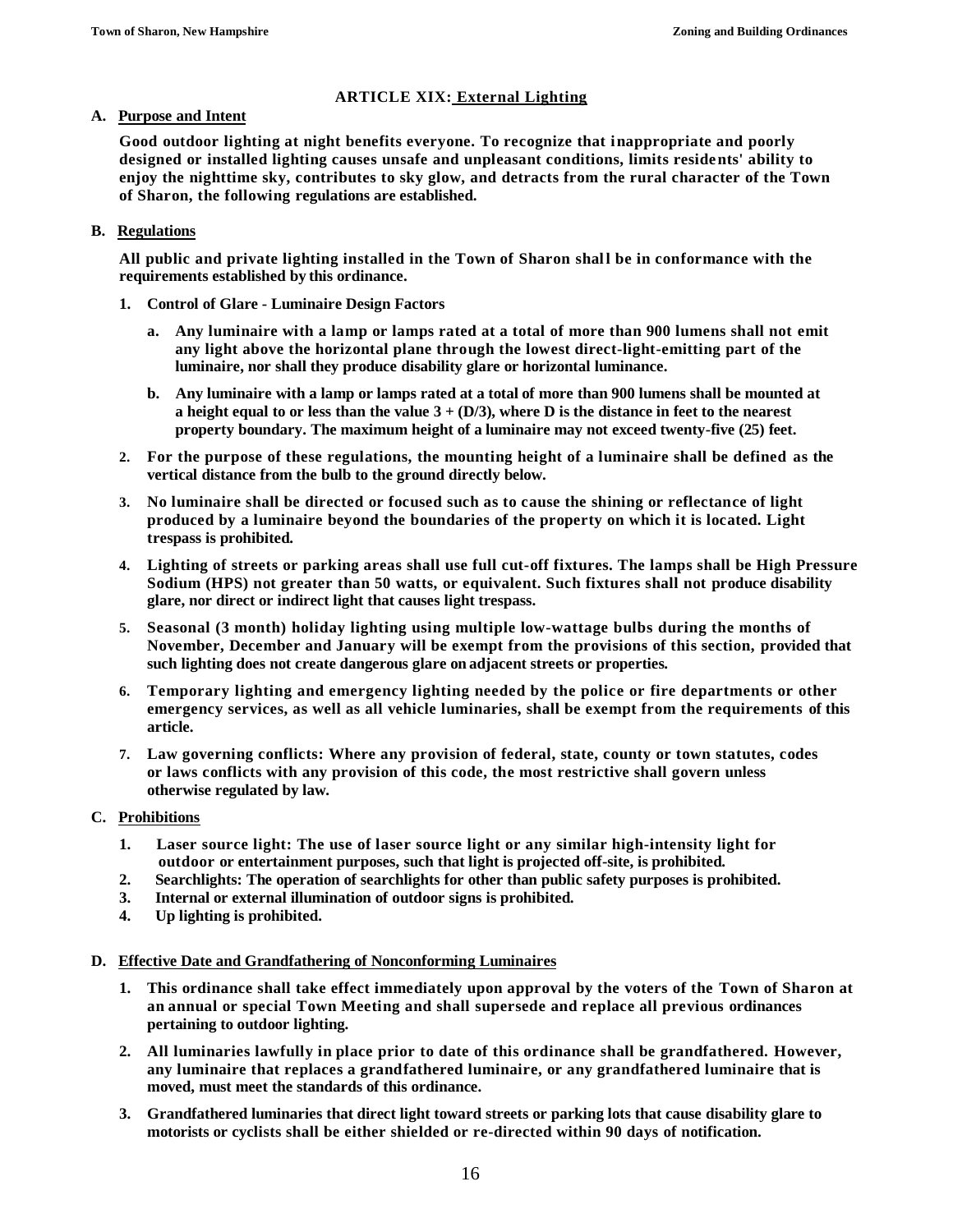## **E. Violations, Legal Actions and Penalties**

- **1. If the Board of Selectmen determines that any provision of this ordinance is being violated, it may institute such proceedings as it deems appropriate, including the issuance of cease and desist orders pursuant to RSA 676:17-a, and the issuance of citations for the commission of violations pursuant to RSA 676:17-b; provided, however, that notice of such violation shall be given by hand delivery or certified mail return receipt requested, to the owner and/or to the occupant of such premises, demanding that such violation be abated by the owner and/or occupant at least thirty (30) days prior to the commencement of such proceedings.**
- **2. Penalties: A violation of this ordinance, or any provision thereof, shall be punishable by a civil penalty of fifty dollars (\$50), and each day of violation after the expiration of the thirty-day period provided in Paragraph 1 shall constitute a separate offense for the purpose of calculating the civil penalty.**

## **F. Definitions**

- **1. Disability Glare is caused by stray light within the eyes, producing a veiling luminance upon the retinal image of an object to be seen, resulting in reduced object visibility.**
- **2. Foot-candle: A unit of measure for luminance. A unit of luminance on a surface that is everywhere one foot from a uniform point source of light of one candle and equal to one lumen per square foot.**
- **3. Full cut-off fixture: A luminaire that by design of the housing does not allow any light dispersion or direct glare to shine at a vertical angle above 90 degrees above vertical axis or nadir.**
- **4. Horizontal luminance: The measurement of brightness from a light source, measured in footcandles or lumens, which is taken through a light meter's sensor at a horizontal position.**
- **5. Light trespass: Light from an artificial light source that is intruding into an area where it is not wanted or does not belong.**
- **6. Lumen: A unit of luminous flux. One foot-candle is one lumen per square foot. For the purposes of this ordinance, the lumen-output value shall be the initial lumen output rating of a lamp.**
- **7. Luminaire: A complete lighting unit consisting of a lamp or lamps and ballasting (when applicable) together with the parts designed to distribute the light, to position and protect the lamps, and to connect the lamps to the power supply.**
- **8. Up lighting: Any light source that distributes illumination above a vertical angle of 90 degrees above vertical axis or nadir.**

## **ARTICLE XX: Workforce Housing**

## **A. Purpose:**

**The purpose of this article is to promote and maintain the pastoral nature of the Town of Sharon, and provide for the safety, health, prosperity and general welfare of the inhabitants, while fulfilling the requirements to provide reasonable and realistic opportunities for the development of Workforce Housing, as delineated in NH RSA 674:58-61, as amended.**

**Any proposal to develop or construct dwellings intended to qualify as Workforce Housing must adhere to the Town of Sharon Zoning and Building Ordinance, Land Subdivision Control Regulations and Site Plan Review Regulations.**

## **B. General Plan of Regulation:**

**Any applicant desiring to qualify a project as "Workforce Housing" must obtain Planning Board approval, which approval shall include site plan approval:**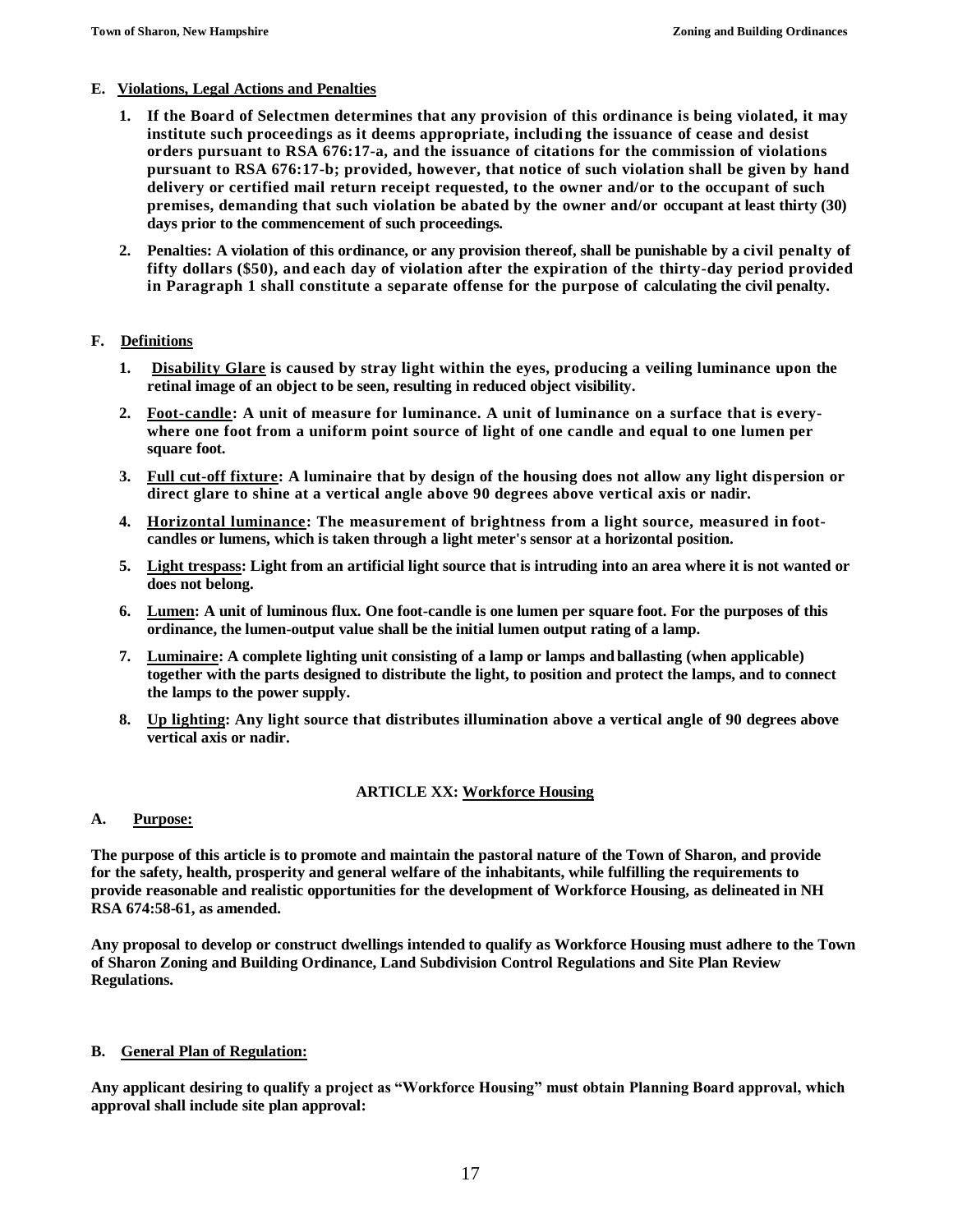- **1. The applicant shall participate in a Preliminary Consultation with the Planning Board in accordance with Section III:B of the Land Subdivision Control Regulations.**
- **2. Each application for qualification as Workforce Housing shall include the following:**
	- **a. Calculation of the affordability of the proposed Workforce Housing units, including:**
		- **(i) For the purpose of this ordinance, the annual schedules most recently available promulgated by the New Hampshire Housing Finance Authority currently identified as "HUD Metropolitan Fair Market Rent Areas (HMFA)" in the publication entitled "Workforce Housing Purchase and Rent Limits, RSA 674:56-61" will determine the maximum permissible values for purchase and rental. The Town of Sharon is included in the area identified as "Hillsborough Co. NH (Part).**
		- **(ii) For dwelling units intended for sale, the sales price shall be established at an amount so that the combined costs of mortgage loan debt services (assuming a 5% down payment, private mortgage insurance and a thirty-year amortization), property taxes and homeowner's insurance premium does not exceed thirty percent (30%) of the median income for a 4-person household in Hillsborough County, as shown in the above-cited annual schedules.**
		- **(iii) For those dwelling units intended for rent, the combined rental and utility costs do not exceed thirty percent (30%) of the median income for a 3-person household in Hillsborough County, as shown in the above-cited annual schedules.**
	- **b. A deed restriction in form suitable for recording, the form and content of which shall be subject to approval by the Planning Board, to ensure that the proposed dwelling units will be administered as "affordable Workforce Housing" for a period of not less that thirty (30) years following first occupancy. Said restrictions shall run with the land, shall be adequately reflected in all deeds and leases, and on all plats filed with the Hillsborough County Registry of Deeds.**
	- **c. The restrictions as set forth above shall include the understanding that, during the thirty (30) year period, the town may require the seller of any Workforce Housing property to confirm the full sale price at the time of sale, and the owner must, upon request, provide the town with the then existing rental prices on all occupied rental units.**

## **C. Definitions:**

- **1. Workforce Housing Dwelling Space: A structure or part of a structure that provides adequate living space for a family, including kitchen and bathroom facilities, living space and a minimum of two (2) bedrooms.**
- **2. Single Family Dwelling: A dwelling structure standing alone that contains one Workforce Housing dwelling space, providing a minimum of eight hundred fifty (850) square feet of living space and a maximum of twelve hundred (1,200) square feet, excluding unfinished basements, attics, garages and any unheated areas.**
- **3. Multi-Family Building: A structure containing five (5) to eight (8) Workforce Housing dwelling spaces constructed in accordance with National Building Code Standards, with all spaces, including attics and basements, protected by approved fire suppression devices, with each dwelling space providing a minimum of seven hundred fifty (750) square feet and a maximum of eleven hundred (1,100) square feet of living space, excluding unfinished basements, attics, garages and any unheated areas.**

### **D. Site Dimensional Requirements:**

- **1. Any Workforce Housing shall be constructed on a site of not less than eight (8) acres, of which no less than four (4) acres must be determined buildable in accordance with regulations in the Zoning and Building Ordinances of the Town of Sharon.**
- **2. Any project developed as Workforce Housing must provide for a minimum of five (5) Workforce Housing dwelling spaces, and a maximum of eight (8) Workforce Housing dwelling spaces.**
- **3. Within each Multi-Family Workforce Housing project, one Workforce Housing dwelling space may be constructed for each fifty thousand (50,000) square feet of land.**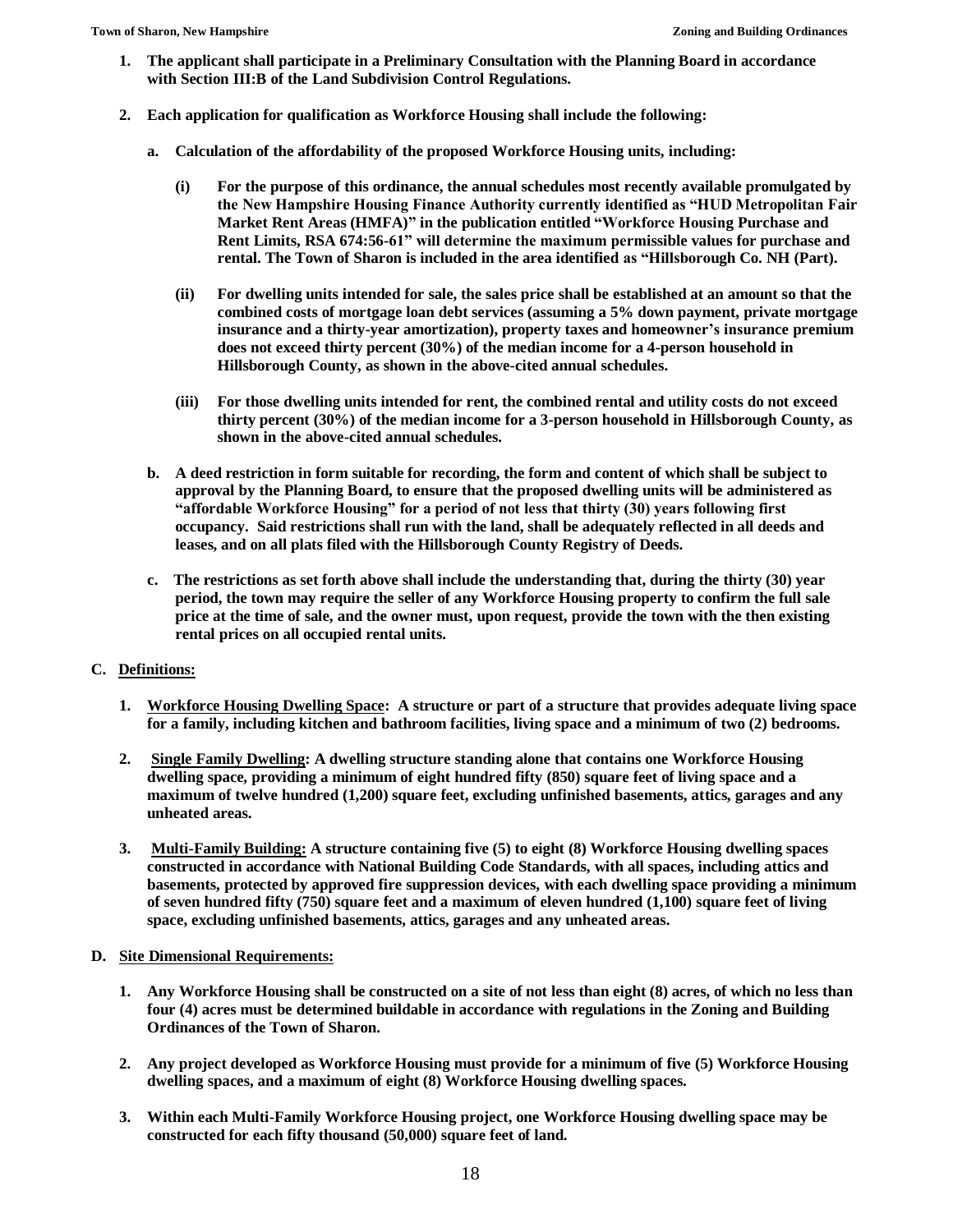- **4. Each Single-Family Dwelling for Workforce Housing shall be constructed on a lot no less than one-half (½) acre in area, with a minimum frontage on the access highway of one hundred fifty (150) feet.**
- **5. Fifty percent (50%) of the land area within the Workforce Housing Subdivision must be designated as common area.**
- **6. A homeowner's association shall be formed to manage the common lands and, as applicable, any infrastructure facilities of the development.**
	- **a. The members of the homeowners' association shall be the owners of properties within the Workforce Housing Subdivision.**
	- **b. All common lands and facilities shall be protected by covenants, easements and/or restrictions running with the land, which shall include permanent restrictions prohibiting erection of buildings and structures, and which shall be approved by the Planning Board prior to any conveyance to the homeowner(s). Documents setting forth such restrictions, etc. shall be recorded in the Hillsborough County Registry of Deeds with the approved plan.**
	- **c. Persons or entities having ownership interests in the common lands and facilities shall be responsible for their continued upkeep and proper maintenance.**

## **E. Setbacks and Access Requirements:**

- **1. Access to Workforce Housing Subdivisions shall be limited to paved highways only. The location of site access from the highway must be in accordance with all state and town regulations and ordinances.**
- **2. In a Workforce Housing Subdivision, no building shall be located nearer than twenty-five (25) feet from any property boundary, or nearer than fifty (50) feet from any public highway or subdivision road. No Multi-Family Workforce Housing building shall be located nearer than one hundred (100) feet from any property boundary.**
- **3. All Multi-Family Workforce Housing buildings, as defined in paragraph C.3, shall be located on land with frontage on New Hampshire Route 124, to assure residents of adequate transportation opportunities and prompt access to emergency services.**

### **F. Site Preparation and Landscaping:**

- **1. These regulations are intended to provide requirements relative to site preparation and initial landscaping that will permit the subdivision to quickly conform to the pastoral nature of the Town of Sharon.**
- **2. To retain this pastoral nature, Workforce Housing developments shall be set back from any existing highway a minimum of one hundred (100) feet and shall be screened from any existing highway by trees, vegetation and other natural features, to the extent possible.**
- **3. Existing trees, vegetation and other natural features shall be used for screening along the side and back lines of a Workforce Housing Subdivision for a minimum of fifty (50) feet.**
- **4. The applicant shall provide a complete landscaping plan, indicating existing and future plantings on all subdivision land.**
- **5. The minimum setback area surrounding any Multi-Family Workforce Housing buildings shall be a vegetative screen.**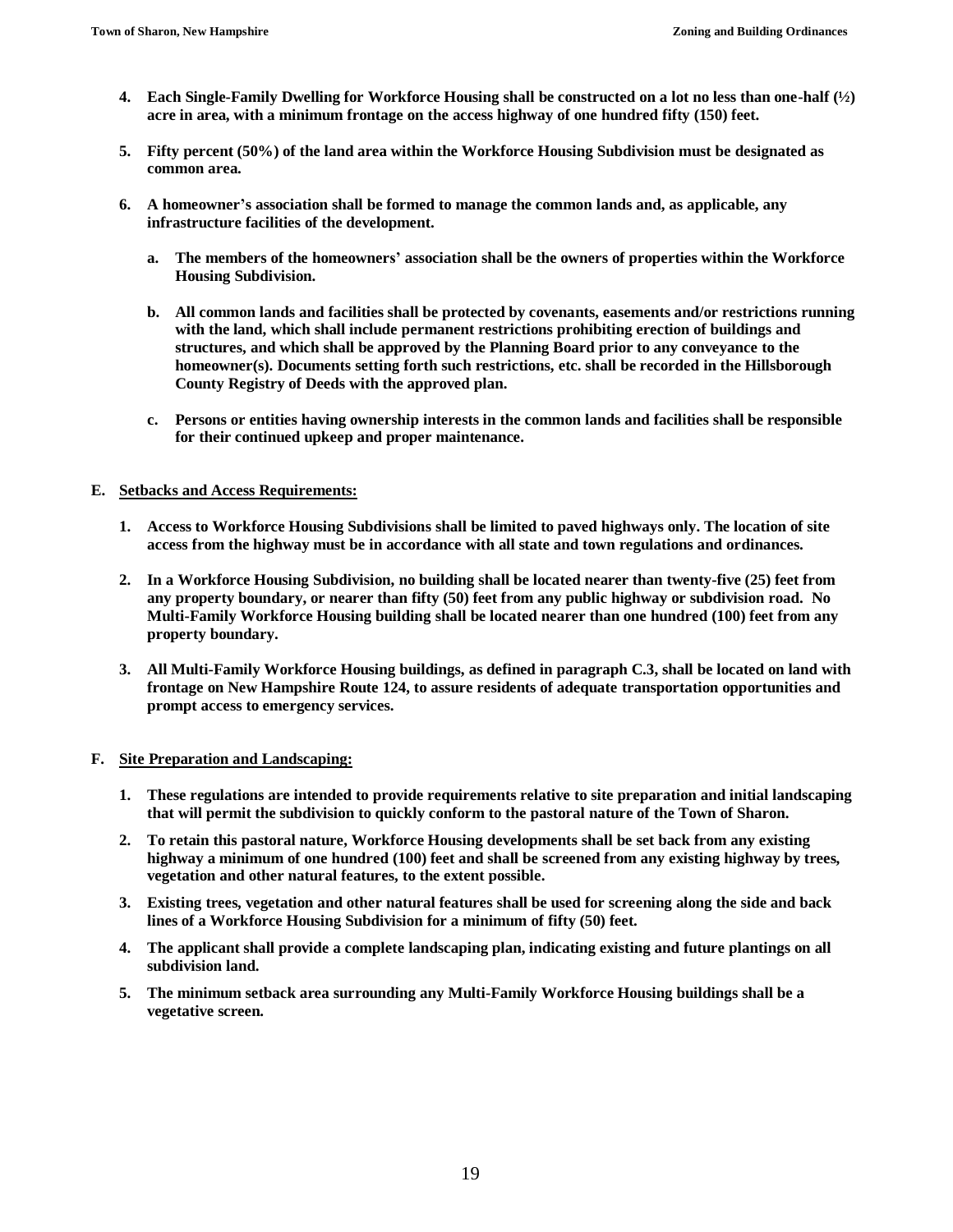## **ARTICLE XXI: Telecommunication Facilities**

## **A. Authority and Purpose:**

**This Article has been adopted by the Town of Sharon, New Hampshire, in accordance with the authority granted by the New Hampshire Revised Statutes Annotated 674:16, IV and 21, II.** 

**This Article has been enacted in order to establish general guidelines for the siting of telecommunications towers and antennas (commonly known as cell towers and cell antennas), and to enhance and fulfill the following goals:** 

- **1. Preserve the authority of the Town of Sharon to regulate and provide for reasonable opportunity for the siting, construction and maintenance of telecommunications facilities without cost to the town, or adjacent property owners, either directly or indirectly.**
- **2. Reduce the adverse impacts such facilities may create on, including, but not limited to; migratory bird flight corridors, impacts on aesthetics, environmentally sensitive areas, historically significant locations, health and safety by injurious accidents to person and property, and diminution of property values.**
- **3. Preserve Sharon's unique viewsheds, visual beauty, rural character, sensitive natural environment and scenic values, in particular those associated with Temple Mountain.**

**Regulations relating to the siting, construction and maintenance of Fixed Wireless Transmitters and Antenna Facilities (commonly known as broadband internet access facilities) are set forth in Article XXII: Broadband Facilities.** 

## **B. Definitions:**

**Antenna: Means any apparatus designed for communications through the sending and/or receiving of electromagnetic waves of any frequency or bandwidth.**

**Average Tree Canopy Height: Means the average height found by inventorying the height above ground level of all trees forming the canopy within a radius of one hundred and fifty feet (150'). Canopy height is determined utilizing the Forest Ecosystem Rapid Assessment Scorecard (FERAS).**

**Compound: Means the tower site and includes any and all accessory structures and exposed equipment, including security fencing.**

**Existing Structure: Means a residential or commercial building, barn, silo, public utility transmission power or tower, or other similar structure where telecommunications facilities are to be deployed.**

**Tower: Means any structure that is designed and constructed primarily for the purpose of supporting one or more antennas.** 

**Telecommunications Facility ("Facility"): Means any antenna, tower, or other structure intended for use in connection with the transmission or reception of electromagnetic signals, and commonly utilized for transmission of voice, and data using cell phone technology.**

## **C. Permitted Uses:**

**Principal or Secondary Use: Telecommunications facilities may be considered either principal or secondary uses. The presence of an existing permitted use or structure on a lot shall not preclude the installation of a facility nor may commencement of a permitted use on a lot upon which a facility exists be precluded. In determining compliance with district development regulations, including but not limited to setback and lot coverage requirements, the dimensions of the entire lot shall control, even though the facility may be located on a leased parcel within such lot. Facilities that are installed in accordance with the provisions of this ordinance shall not be deemed to constitute the expansion of a nonconforming use or structure. Any alteration of the original permitted use and/or device configuration of the facility will require a new approval by the Planning Board ("Board").**

**Amateur Radio: The installation or use of a tower and/or an antenna less than seventy feet (70) in height above ground, which is operated and used exclusively by a federally licensed amateur radio station operator is not subject to the provisions of this Article.**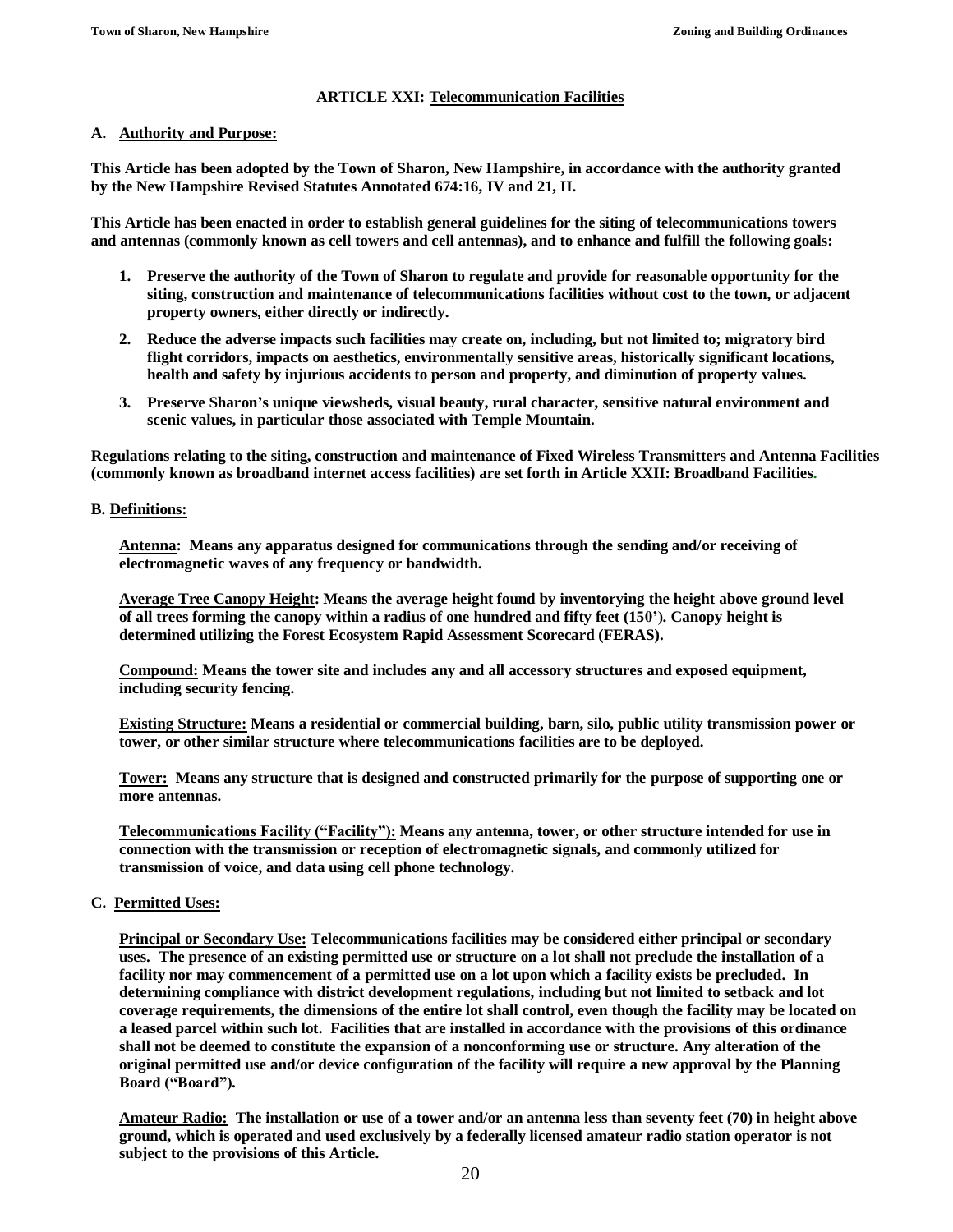**Essential Services & Public Utilities: Telecommunication facilities shall not be considered infrastructure, essential services, or public facilities, as used elsewhere in the Town's Ordinances and Regulations. Siting for facilities is a use of land and is addressed by this Article.**

### **D. Construction Performance Requirements:**

**Federal Requirements: All Facilities must meet or exceed current standards and regulations of the Federal Aviation Administration (FAA), Federal Communications Commission (FCC), and any other agency of the federal government with the authority to regulate such Facilities. If such federal standards and regulations are changed, the owners of facilities governed by this Article shall achieve compliance within six (6) months of the effective date of the changes, unless a more stringent compliance schedule is mandated by the controlling federal agency. Failure to bring facilities into compliance with any changes in federal requirements shall constitute grounds for the removal of the tower or antenna at the owner's expense, in accordance with Section H hereinbelow through execution of the posted security.** 

**Building Codes/Safety Standards: To ensure the structural integrity of towers and antennas, all facilities shall be inspected to determine structural safety every year by a licensed engineer approved by the Town, with the cost to be paid by the owner. The engineer will submit a report to the Town. If the report concludes that a tower fails to comply with all applicable codes and standards and constitutes a danger to persons or property, the owner will receive notice to bring such tower and/or antenna into compliance with such codes and standards within thirty (30) days of receipt of such notice. If the owner fails to comply within thirty (30) days, such action shall constitute an abandonment and grounds for the removal of the tower or antenna, in accordance with Section H hereinbelow, at the owner's expense through execution of the posted security.** 

#### **Additional Requirements for Telecommunications Facilities:**

**These requirements shall supersede any and all other applicable standards found elsewhere in Town Ordinances or Regulations that are less strict.**

- **1. Height: Facilities shall be erected and maintained at the lowest feasible height. In no case shall the height of any facility exceed thirty-five (35) feet above the Average Tree Canopy Height, or one hundred (100) feet above ground, whichever is greater.**
- **2. Setbacks and Separation: In addition to compliance with the minimum zoning district setback requirements for all structures, towers shall be set back a distance equal to 125% of the height of the tower from all property lines. For locations adjacent to wetland, there shall be a setback of at least one hundred (100) feet from the boundaries of a wetland conservation district.**
- **3. Security Fencing: Towers shall be enclosed by security fencing not less than six (6) feet in height and be equipped with appropriate anti-climbing devices. Any accessory structure shall be situated fully within twenty feet (20') of the tower and within the fenced area.**
- **4. Landscaping: A buffer shall be provided and maintained that effectively screens the view of the compound from adjacent residential property. The standard buffer shall consist of existing indigenous vegetation within the setback required in paragraph 2 above. Existing vegetation and natural landforms on the site shall be preserved to the extent possible. In some cases, such as towers sited on large wooded lots, natural growth around the property may be deemed a sufficient buffer. The access road must be located and constructed to minimize its visual impact to the Facility.**
- **5. Camouflaging:**
	- **a. At a tower site, the design of the buildings and related structures shall, to the maximum extent possible, use materials, colors, textures, screening, and landscaping that will blend the tower facilities with the natural setting and surrounding environment.**
	- **b. If an antenna is installed on a structure other than a tower, the antenna and supporting electrical and mechanical equipment must be of a neutral color that is identical to, or closely compatible with, the color of the supporting structure so as to make the antenna and related equipment visually unobtrusive.**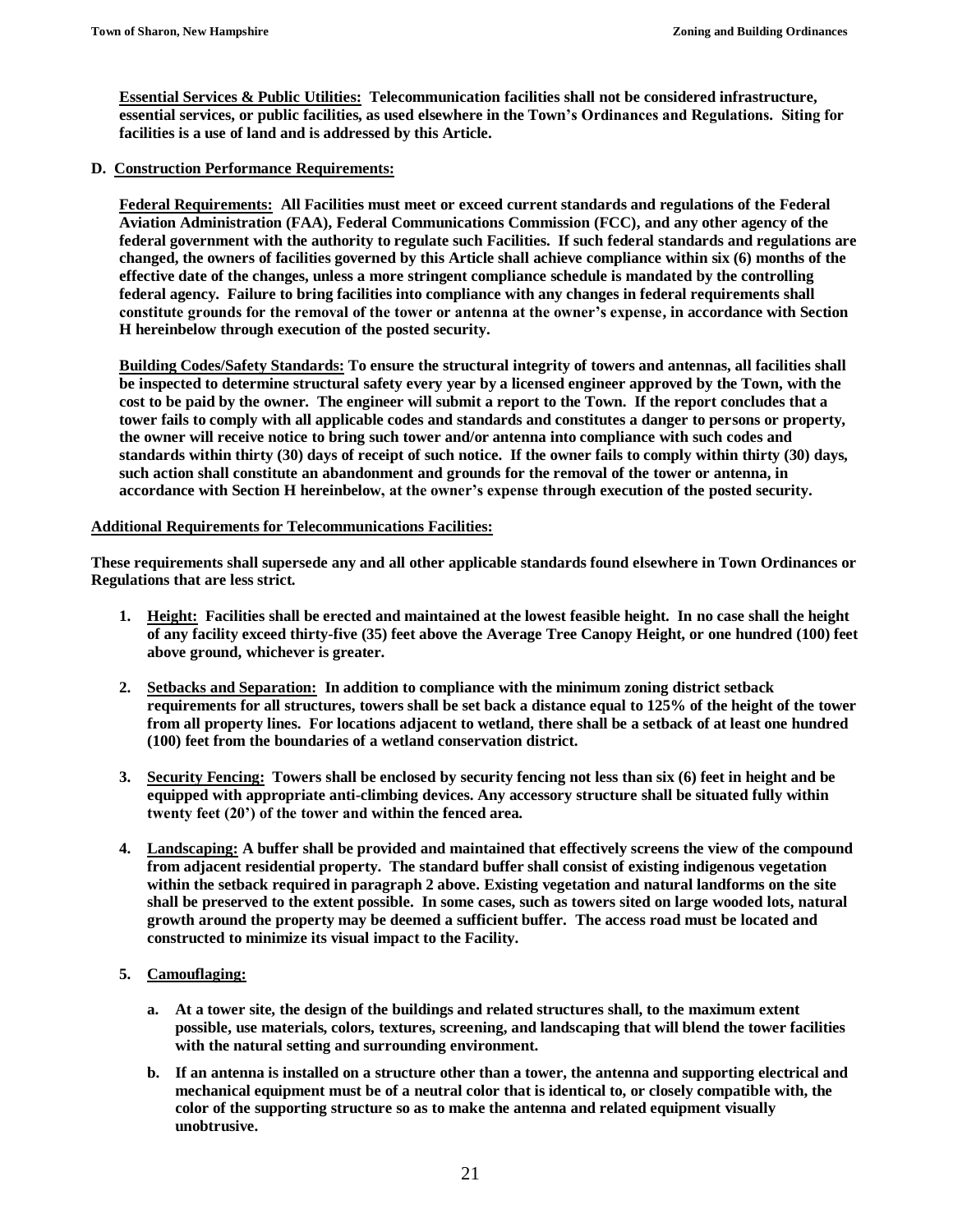## **6. Balloon Test:**

- **a. For the siting of any tower or similar structure, the applicant shall provide notice of a date on which a balloon (or balloons) will be floated at the proposed site and provide photographs from locations specified by the planning board.**
- **b. All towns within twenty (20) miles of the proposed location will be notified of the test, by certified mail, to be paid by the applicant. A notice will also be posted in a newspaper of general circulation within such municipalities.**
- **c. Such notice shall be published not less than seven (7) days nor more than twenty-one (21) days prior to the test date. The test will be continued for a minimum of three (3) hours and if cancelled or delayed by inclement weather, such as limited visibility or wind velocities above ten (10) miles per hour, the test will be re-scheduled and re-noticed, as detailed above.**

## **7. Fall Zone:**

**In order to ensure public safety, no structures (other than those within the compound) shall be located within an area of setback, as detailed in paragraph 2 above.**

## **E. Conditional Use Permits:**

## **General:**

- **a. Telecommunications Facilities are permitted only after obtaining a Conditional Use Permit from the Board. All such uses must comply with other applicable Ordinances and Regulations of the Town of Sharon, except where they conflict with this Article.**
- **b. The applicant shall use the Application for Telecommunications Facilities as provided by the Town.**
- **c. Request for waivers from the applicant (Section G) must be made in writing, noting the name of the project, and the date of application, and shall become a part of the application.**

### **Issuance of Conditional Use Permits:**

- **a. In granting the Conditional Use Permit, the Planning Board may impose conditions to the extent the Board concludes such conditions are necessary to minimize any adverse effect the proposed tower may have on adjoining properties and property values, and to comply with the intent of this Article.**
- **b. The Board may deny the granting of a Conditional Use Permit if the proposed facility does not substantially increase cell phone coverage within the Town of Sharon.**

### **Procedure on Application:**

- **1. The Board shall act upon the application in accordance with the procedural requirements of the Site Plan Review Regulations and RSA 676:4. Each applicant shall pay an application fee as specified on the form of Application for Telecommunications Facilities. If the Board determines that additional technical review is required, such review shall be conducted at the applicant's expense. The board will attempt to limit such expenses, but refusal by the applicant to pay for such technical assistance as the board determines to be necessary shall be grounds for denial of the permit.**
- **2. If the application requests approval to erect or to heighten a tower, all towns within twenty (20) miles of the proposed location will be notified of the public hearing, by certified mail, to be paid by the applicant. A notice will also be posted in a newspaper of general circulation within such municipalities. Such notice shall be published not less than seven (7) days nor more than twenty-one (21) days prior to the public hearing date.**

### **Decisions:**

**All decisions shall be rendered in writing. A denial of the Conditional Use Permit or any waivers requested by the applicant must be based upon substantial evidence contained in the written record. Conditions required by the Board will be detailed in the letter of approval and within the minutes of the Board.**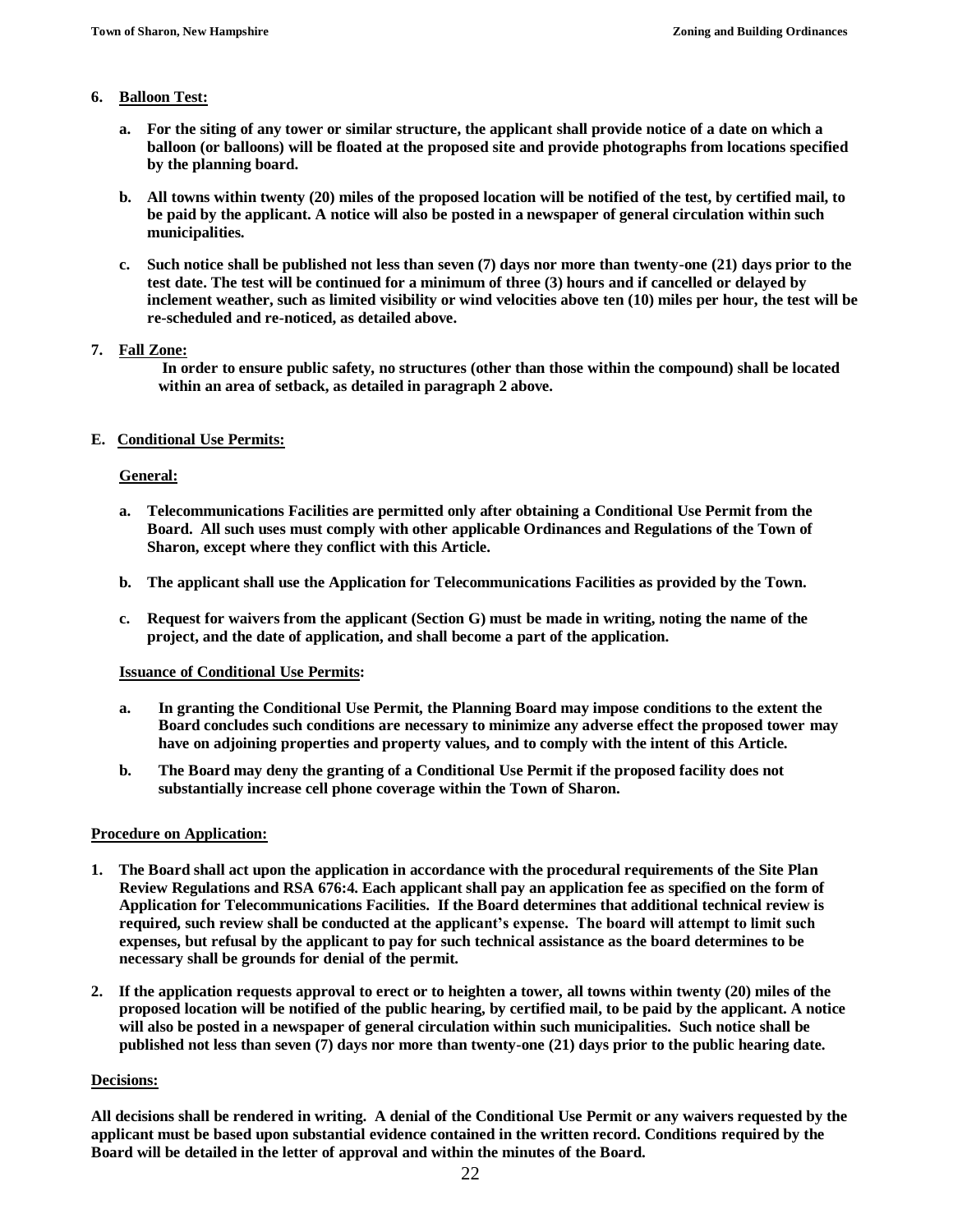## **Plan Requirements:**

**Each applicant requesting a Conditional Use Permit under this Article shall submit a scaled plan showing or accompanied by the following information:**

- **1. Title block that shows the name of the development or project.**
- **2. Written acknowledgement by the property owner(s) of approval of this project (if other than the applicant).**
- **3. North arrow, date of plat, scale; name, address and seal of all persons preparing the plat**
- **4. Signature block for Board endorsement.**
- **5. Vicinity sketch and zoning district(s).**
- **6. Total area of the parcel in acres and square feet.**
- **7. Lot frontage.**
- **8. Boundary lines and recorded dimensions and bearings.**
- **9. Tax map and lot numbers.**
- **10. Locations and descriptions of any existing or proposed easements, deed restrictions, or covenants.**
- **11. Physical features on the site and within two hundred feet (200') of the site.**
- **12. Soil information based on the Hillsborough County Soil Survey.**
- **13. All natural features, such as streams, ponds, wetlands, etc.**
- **14. Existing and proposed grades and contours, at five-foot (5') intervals, and base flood elevations.**
- **15. Shape, size, height, location and use of existing and proposed structures on the site.**
- **16. Existing buildings and structures within five hundred feet (500') of the site.**
- **17. Access to the site, with location and width of existing and proposed driveways.**
- **18. If required, a driveway permit granted from either the New Hampshire Department of Transportation or the Town of Sharon.**
- **19. Locations, names, right-of-way and travel widths of any existing and proposed roads on the property and within two hundred feet (200') of the site.**
- **20. For access using private ways, written verification of permission of the owner(s) of the private way.**
- **21. Final road profiles and cross sections for any new roads.**
- **22. Locations and sizes of all electric and telephone lines on the site.**
- **23. Existing and proposed fire hydrants and/or fire ponds.**
- **24. Existing and proposed methods of handling storm water runoff, and the direction of the flow indicated by arrows.**
- **25. Size and locations of all storm water drainage lines, catch basins, drywells, drainage ditches, retention basins, and culverts.**
- **26. Location, types, and sizes of all existing and proposed landscaping and screening.**
- **27. Location of any proposed lighting and certification that it meets the requirements of Article XIX – External Lighting.**
- **28. Confirmation that all reasonable steps have been taken to mute any noise that might be emitted from the campus, including sound deadening practices and the use of propane generators.**

### **Other Information Required:**

**In order to assess compliance with this Article, the Board shall require the applicant to submit the following prior to any approval by the Board:**

- **1. Propagation map showing proposed radio frequency coverage.**
- **2. Photographic documentation of the balloon test(s).**
- **3. The applicant shall submit written proof that the proposed use/facility complies with the FCC regulations on radio frequency (RF) exposure guidelines.**
- **4. The applicant shall submit written proof that it has conducted an evaluation of any requirements of the National Environmental Policy Act (NEPA) pertaining to the proposed facility, as may be required under applicable FCC rules, and the results of any such evaluation. If an Environmental Assessment (EA) or an Environmental Impact Statement (EIS) is required under the FCC rules and/or NEPA, the applicant shall submit the EA or EIS to the Board prior to the beginning of the federal 30-day comment period; the Town proceedings with respect to the proposed facility shall become part of the FCC application requirements.**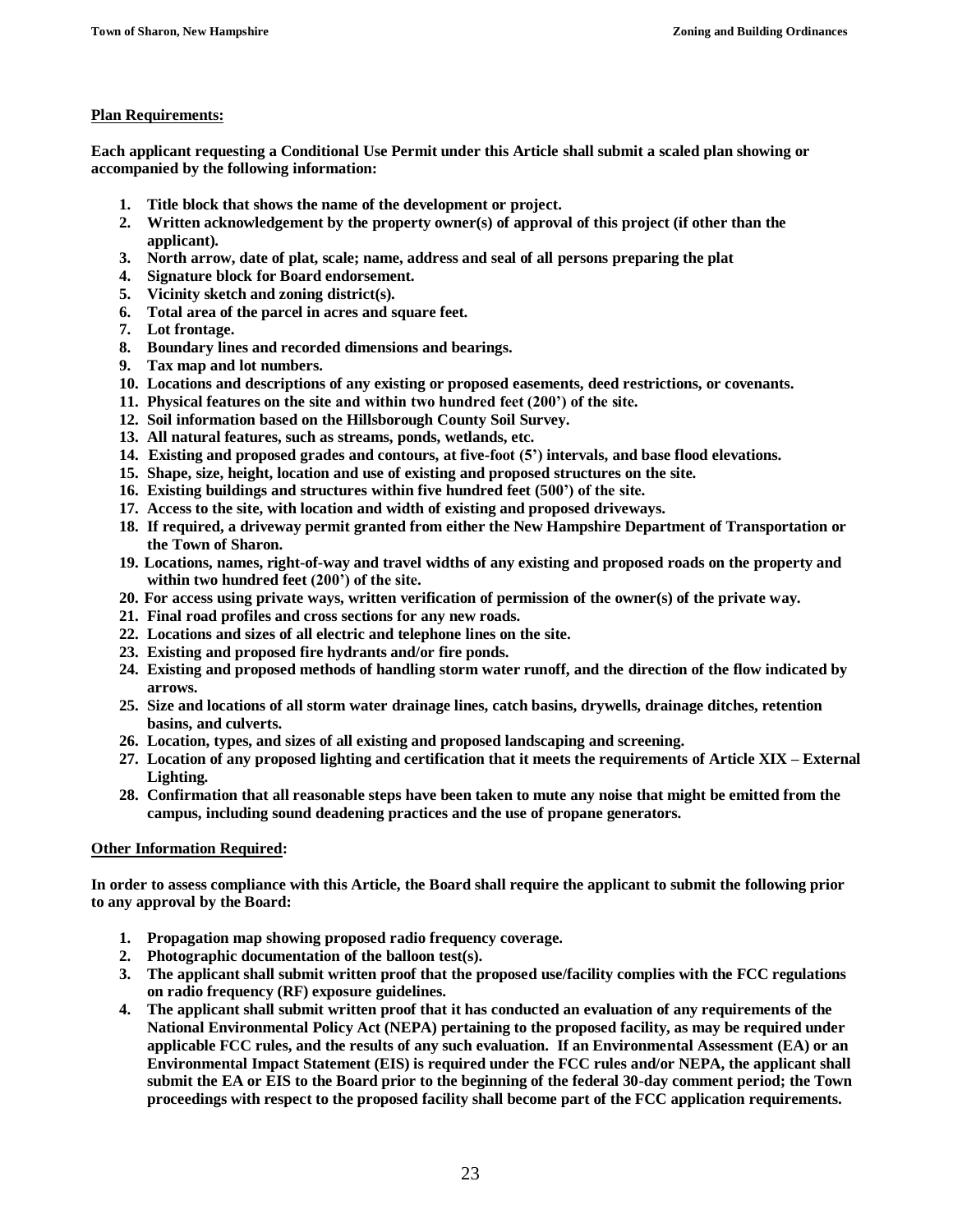- **5. The applicant will provide the Board with the following information:** 
	- **a. The number of sites for telecommunication facilities each provider will require,**
	- **b. Sites outside of the Town for the particular coverage area that has been considered,**
	- **c. How the siting of a telecommunication facility will affect the ability to allow a competitor's antennas on the same property?**
- **6. The applicant will provide the Board with studies of alternative sites in Town that the applicant has considered for siting.**
- **7. The applicant shall enter into an agreement with the Town that allows for the maximum allowance of colocation upon the new structure. Such agreement shall, at a minimum, require the applicant to supply an available co-location for reasonable fees and costs to other wireless telecommunication providers.**
- **8. An opportunity for co-location is not to be considered a justification for excessive height of towers. Colocation opportunities shall also not exclude the investigation of alternative sites.**
- **9. The applicant will provide the Board with a copy of the federal license received from the FCC establishing that it, or its contracted client, is eligible to deploy its systems under the Federal Telecommunications Act of 1996 (and amendments, revisions or replacements thereof).**

## **Upon request, the applicant will provide:**

- **1. Detailed maps showing all of the carrier's current externally visible tower and monopole locations in the state within a 20-mile radius, both active and inactive; and**
- **2. Site descriptions for each of the above locations showing the antenna height and diameter, and all externally visible structures.**
- **3. An agreement with the Town which will indemnify and hold the Town harmless on account of any extraordinary fire or safety events.**

## **F. Waivers:**

- **1. Any requirement of this Article may be waived or modified when, in the opinion of the Board, strict conformity would pose an unnecessary hardship to the applicant and such waiver would not be contrary to the spirit and intent of this Article or that specific circumstances relative to the project indicate that the waiver will properly carry out the spirit and intent of this Article.**
- **2. The basis for any waiver granted by the Board shall be recorded in the minutes of the Board and detailed in the decision of the Board.**

### **Conditions:**

**In approving waivers, the Board may impose such conditions as it deems appropriate to substantially secure the objectives of the standards or requirements of the Article.**

### **Procedures:**

**A petition for any such waiver shall be submitted in writing by the applicant for Board review. The petition shall state fully the grounds for the waiver and all of the facts relied upon by the applicant.** 

### **G. Bonding and Liability Insurance**:

**The applicant shall provide a surety bond or other appropriate security to the Town in an amount sufficient to cover the costs of removal and disposal of the facility components. The Board shall set the form and amount of the security. The Board shall also require the applicant to submit proof of appropriate liability insurance with respect to the proposed facilities prior to construction.** 

**The term of the bond shall be determined by the Board. The Selectmen shall administer the bond requirements. In addition, if the Board requires an engineering assessment in order to set the amount of the bond, the cost shall be borne by the applicant.**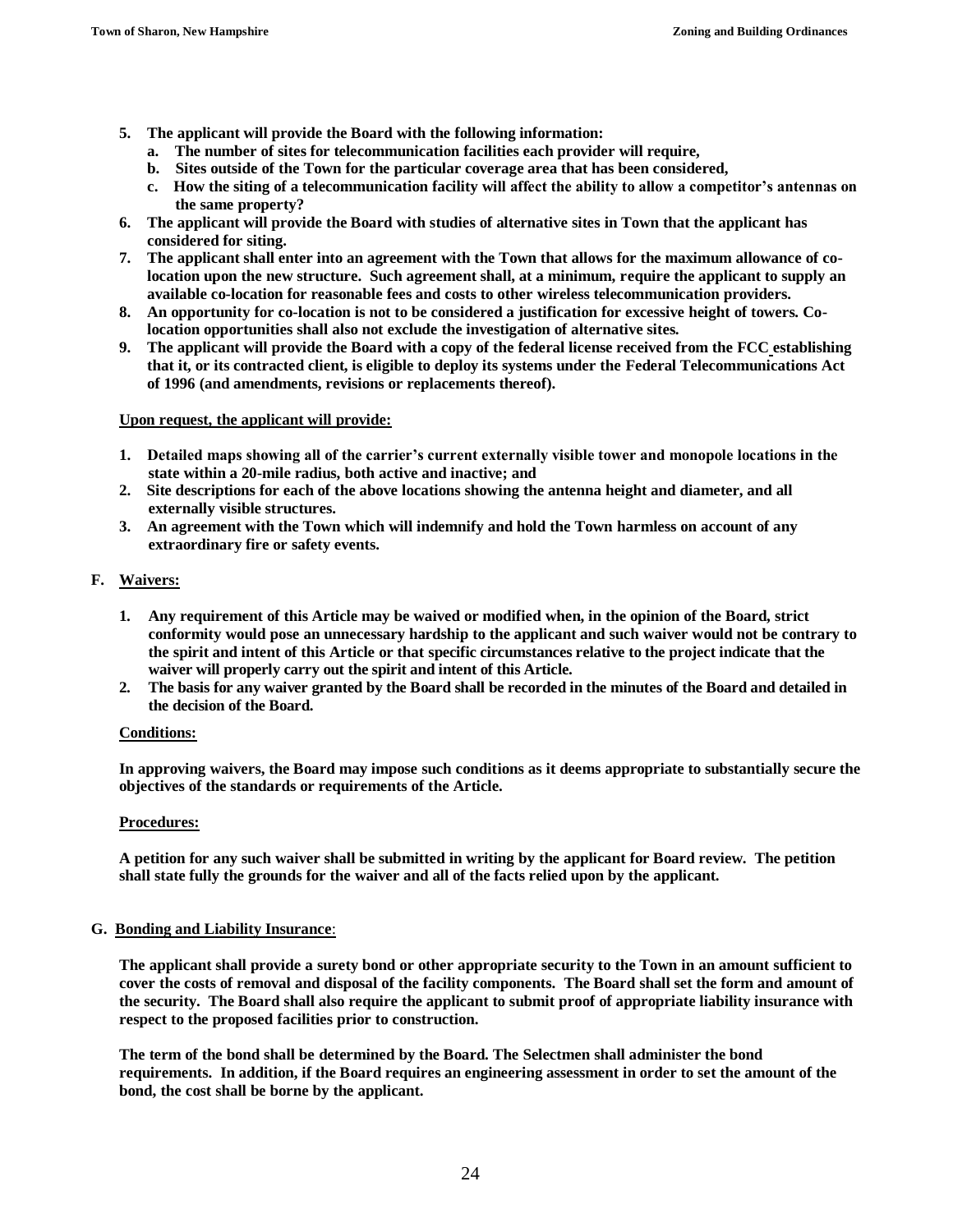#### **H. Removal of Abandoned Antennas and Towers:**

**Any antenna or tower that is not operated for a continuous period of twelve (12) months shall be considered abandoned and hazardous to the public health and safety, unless the owner of said tower provides proof of quarterly inspections with results satisfactory to the Board. The owner shall remove the abandoned structure within ninety (90) days of receipt of a declaration of abandonment from the Town.**

**A declaration of abandonment shall be issued only following a duly noticed public hearing, in accord with Town regulations. Abutters and the last known owner/operator of the tower shall also receive notice. If the abandoned tower is not removed within ninety (90) days, the Town may execute the security and have the tower removed. If there are two or more users of a single tower, this provision shall not become effective until all users cease using the tower.** 

### **I. Administration and Enforcement:**

**It shall be the duty of the Board of Selectmen, and they are hereby given the power and authority, to enforce the provisions of this Article. The Selectmen may appoint an agent to enforce this Article. Upon any wellfounded information that this Article is being violated, the Selectmen shall take immediate steps to enforce the provisions thereof by seeking an injunction in the Superior Court or by any other legal action.** 

#### **J. Appeals:**

**Pursuant to RSA 676:5, any decision made under this Article cannot be appealed to the Board of Adjustment, but to the superior court as provided by RSA 677:15.** 

#### **Adopted March 13, 2012**

### **ARTICLE XXII: Broadband Facilities**

#### **A. Authority and Purpose:**

**This Article has been adopted by the Town of Sharon, New Hampshire, in accordance with the authority granted by the New Hampshire Revised Statutes Annotated 674:16, IV and 21, II. This Article has been enacted in order to establish guidelines for regulating the installation of facilities for enhanced broadband services and fulfill the following goals:** 

- **1. Preserve the authority of the Town of Sharon to regulate and provide reasonable opportunity for the siting, construction and maintenance of broadband services without cost to the town, or adjacent property owners, either directly or indirectly.**
- **2. Reduce the adverse impacts such facilities may create on, including, but not limited to: migratory bird flight corridors, impacts on aesthetics, environmentally sensitive areas, historically significant locations, health and safety by injurious accidents to person and property, and diminution of property values.**
- **3. Preserve Sharon's unique viewsheds, visual beauty, rural character, sensitive natural environment and scenic values, in particular those associated with Temple Mountain.**

**Regulations relating to Telecommunications Facilities (commonly known as cell towers and cell phone antennas) are set forth in Article XXI: Telecommunications Facilities.**

#### **B. Definitions:**

### **Average Tree Canopy Height:**

**Means the average height found by inventorying the height above ground level of all trees forming the canopy within a radius of one hundred and fifty feet (150'). Canopy height is determined utilizing the Forest Ecosystem Rapid Assessment Scorecard (FERAS)**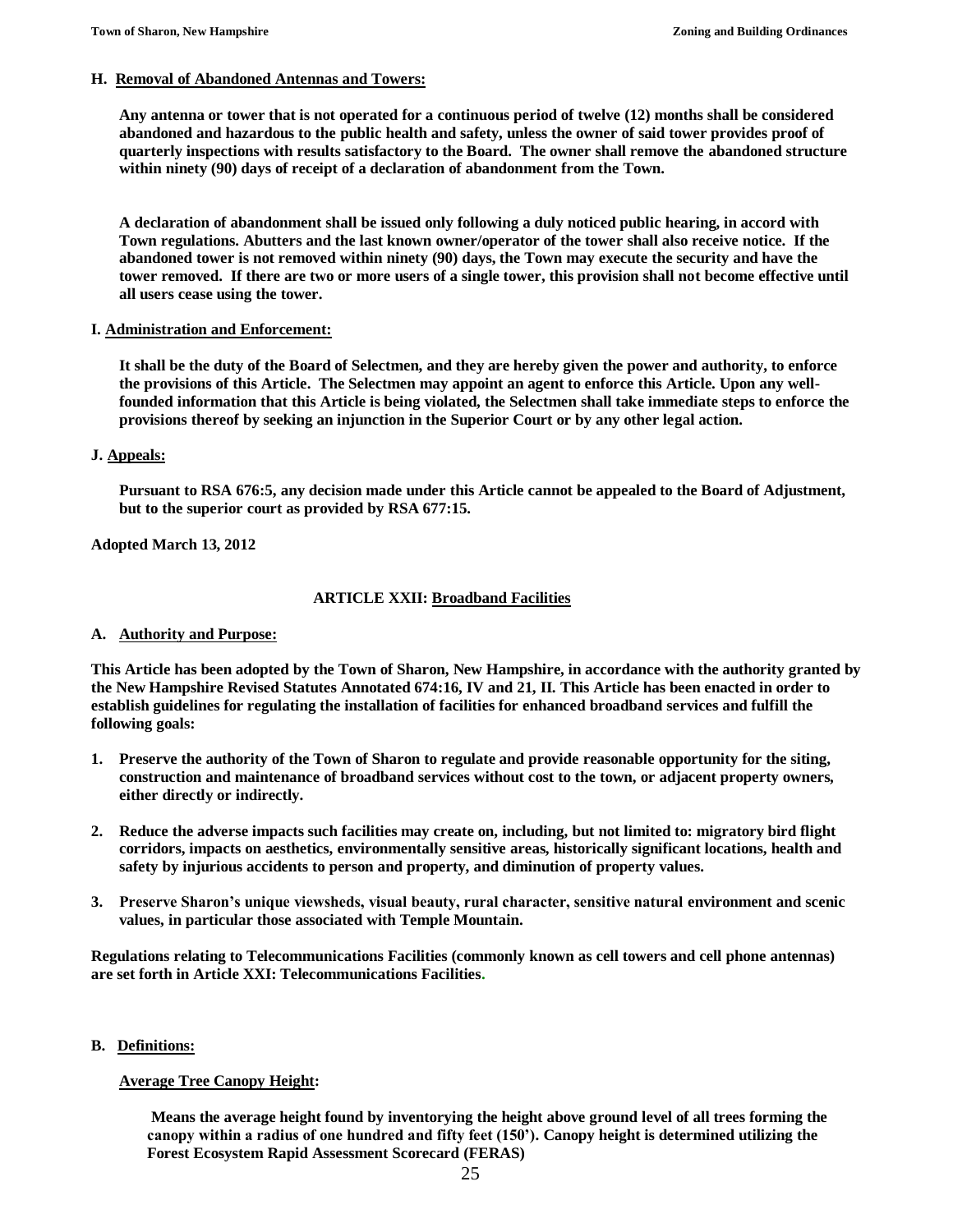#### **Compound:**

**Means the tower site and includes any and all accessory structures and exposed equipment, including security fencing.**

## **Existing Structure:**

**Means a residential or commercial building, barn, silo, water tower, public utility transmission power pole, tower or other similar structure where fixed wireless broadband technology is to be deployed.**

#### **Fixed Wireless Transmitter Tower Structure:**

**Means a structure that supports one or more antenna(s) that receives and transmits fixed wireless signals to provide subscribers with high-speed (broadband) internet access capabilities.**

#### **Fixed Wireless Transmitter Antenna Array:**

**Means any series of antenna or array of antennas that receives and transmits fixed wireless signals to provide subscribers with high speed (broadband) internet access capabilities.**

#### **Over-the-Air Reception Devices (OTARD):**

**The Federal Communications Commission adopted the OTARD rule in 1996 (47 C.F.R. Section 1.4000). OTARD rules as amended in 2000 prohibit restrictions on property that impair the use of certain antennas.** 

**The rule applies to customer-end antennas serving customers on the premises that transmit and/or receive fixed wireless signals. Fixed wireless signals are defined to be any commercial non-broadcast communications signals transmitted via wireless technology to and/or from a fixed customer location.**

#### **C. Permitted Uses**

#### **Amateur Radio:**

 **The installation or use of a tower and/or an antenna less than seventy feet (70') in height which is operated and used exclusively by a federally licensed amateur radio station operator is not subject to the provisions of this Article.**

#### **Essential Services & Public Utilities:**

**Fixed Wireless Broadband Facilities shall not be considered infrastructure, essential services, or public facilities, as used elsewhere in the Town's Ordinances and Regulations. Siting for fixed wireless broadband facilities is a use of land and is addressed by this Article.**

### **D. Construction Performance Requirements:**

#### **Federal Requirements:**

**All Facilities must meet or exceed current standards and regulations of the Federal Aviation Administration (FAA), Federal Communications Commission (FCC), and any other agency of the federal government with the authority to regulate such Facilities. If such federal standards and regulations are changed, the owners of Facilities governed by this Article shall achieve compliance within six (6) months of the effective date of the changes, unless a more stringent compliance schedule is mandated by the controlling federal agency.** 

**Failure to bring facilities into compliance with any changes in federal requirements shall constitute grounds for the removal of the tower or antenna at the owner's expense, in accordance with Section H herein below through execution of the posted security.**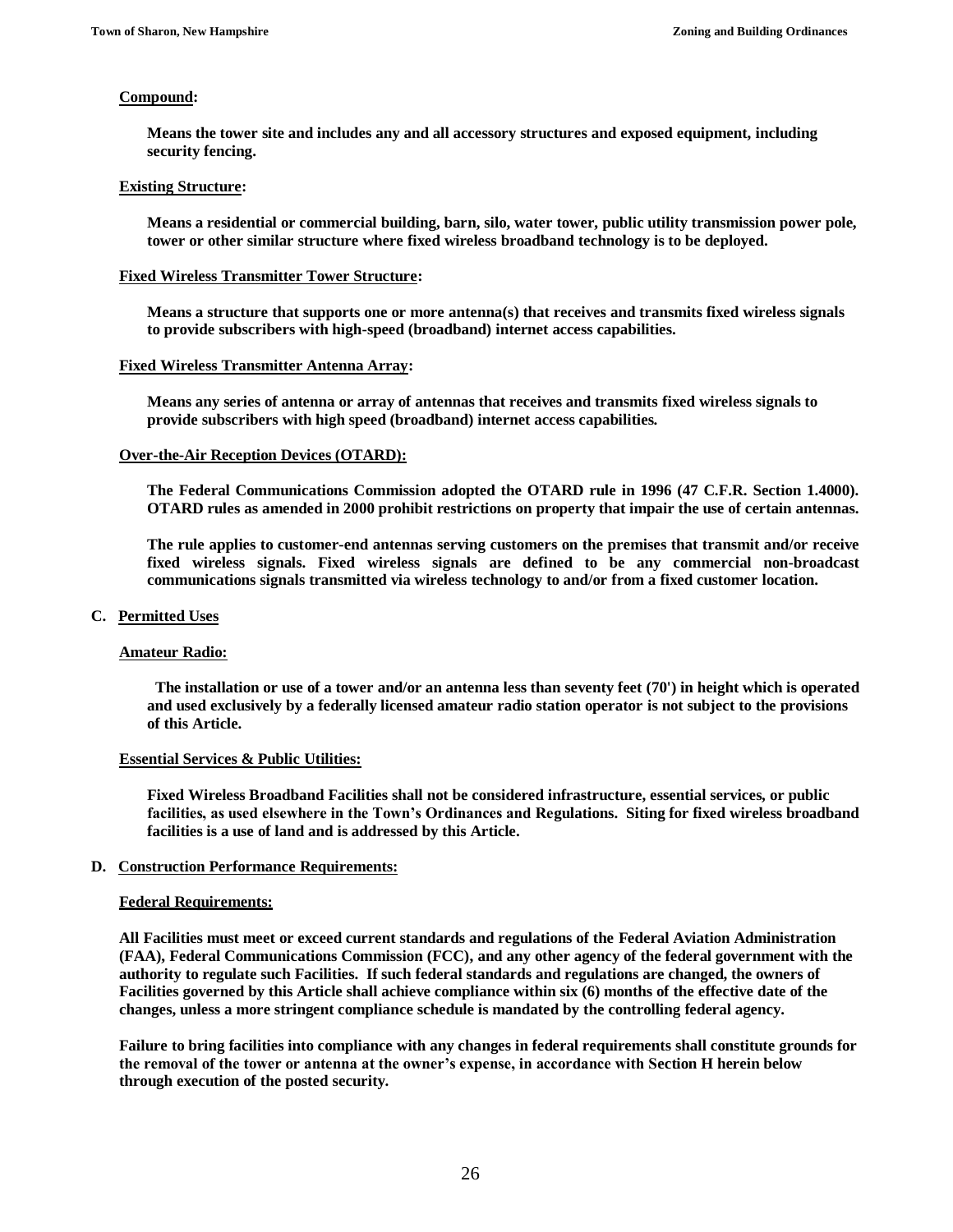#### **Building Codes/Safety Standards:**

**To ensure the structural integrity of towers and antennas, all facilities shall be inspected to determine structural safety every year by a licensed engineer approved by the Town, with the cost to be paid by the owner. The engineer will submit a report to the Town.** 

**If the report concludes that a tower fails to comply with all applicable codes and standards and constitutes a danger to persons or property, the owner will receive notice to bring such tower and/or antenna into compliance with such codes and standards within thirty (30) days of receipt of such notice.** 

**If the owner fails to comply within thirty (30) days, such action shall constitute an abandonment and grounds for the removal of the tower or antenna, in accordance with Section H hereinbelow, at the owner's expense through execution of the posted security.**

#### **1. Fixed Wireless Transmitter Tower Structures:**

**This Article shall supersede any and all other applicable standards found elsewhere in Town Ordinances or Regulations that are less strict:**

- **a. Height: Facilities shall be erected and maintained at the lowest feasible height. In no case shall the height of any Facility exceed thirty-five (35) feet above the Average Tree Canopy Height, or one hundred (100) feet above ground, whichever is greater.**
- **b. Setbacks and Separation: In addition to compliance with the minimum zoning district setback requirements for all structures, towers shall be set back a distance equal to 125% of the height of the tower from all property lines. For locations adjacent to wetland, there shall be a setback of at least one hundred (100) feet from the boundaries of the wetlands conservation district.**
- **c. Security Fencing: Towers shall be enclosed by security fencing not less than six (6) feet in height and be equipped with appropriate anti-climbing devices. Any accessory structure shall be situated fully within twenty feet (20') of the tower and within the fenced area.**
- **d. Landscaping: A buffer shall be provided and maintained that effectively screens the view of the compound from adjacent residential property. The standard buffer shall consist of existing indigenous vegetation within the setback required in paragraph 2 above. Existing vegetation and natural landforms on the site shall be preserved to the extent possible. In some cases, such as towers sited on large wooded lots, natural growth around the property may be deemed a sufficient buffer. The access road must be located and constructed to minimize its visual impact on the Facility.**

### **e. Camouflaging:**

- **1. At a tower site, the design of the buildings and related structures shall, to the maximum extent possible, use materials, colors, textures, screening, and landscaping that will blend the tower facilities with the natural setting and surrounding environment.**
- **2. If an antenna is installed on a structure other than a tower, the antenna and supporting electrical and mechanical equipment must be of a neutral color that is identical to, or closely compatible with, the color of the supporting structure so as to make the antenna and related equipment visually unobtrusive.**
- **f. Balloon Test:**
	- **1. For the siting of any tower or similar structure, the applicant shall provide notice of a date on which a balloon (or balloons) will be floated at the proposed site and provide photographs from locations specified by the Planning Board ("Board").**
	- **2. All towns within twenty (20) miles of the proposed location will be notified of the test, by certified mail, to be paid by the applicant. A notice will also be posted in a newspaper of general circulation within such municipalities. Such notice shall be published not less than seven (7) days nor more than twenty-one (21) days prior to the public hearing date.**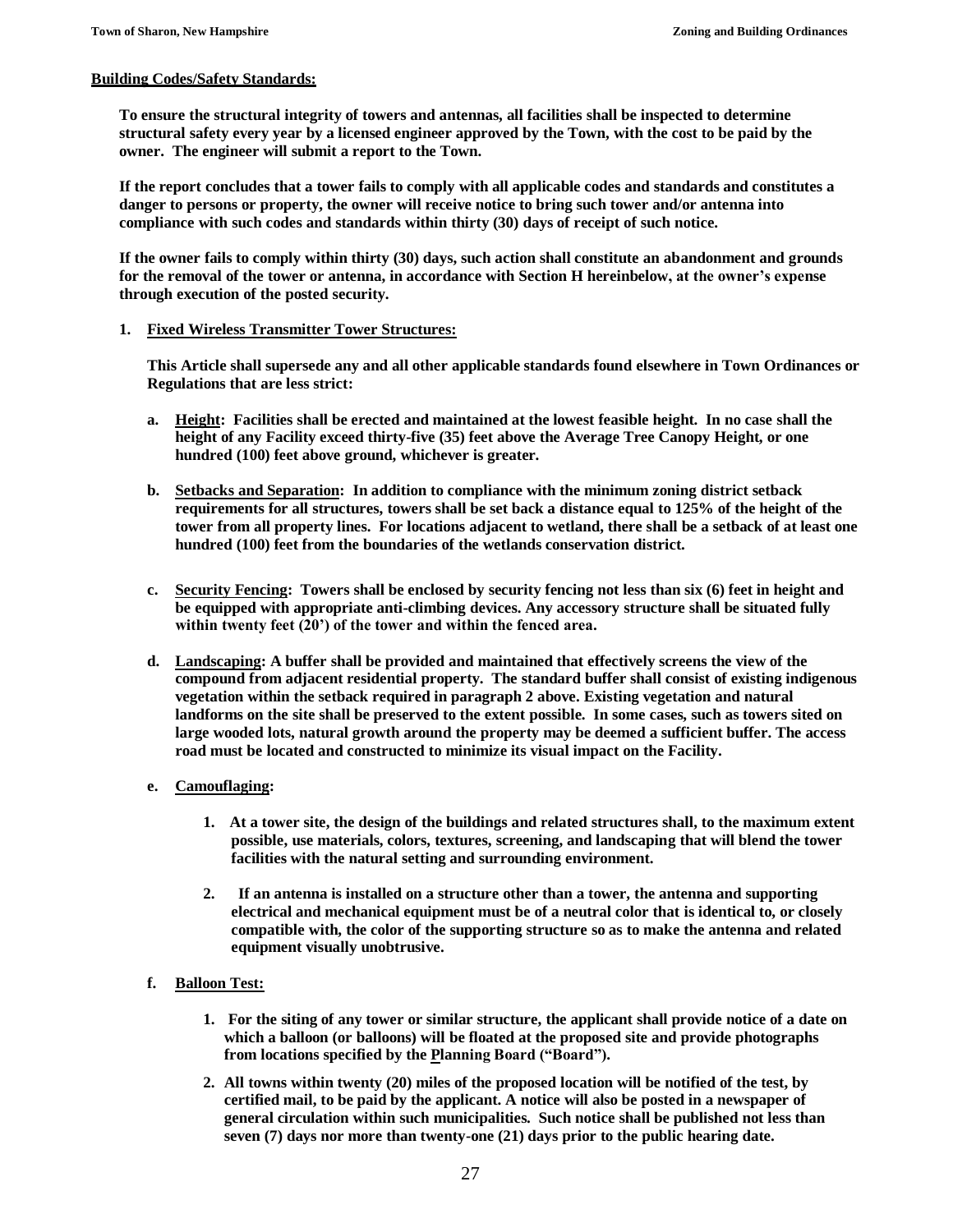**3. The test will be continued for a minimum of three (3) hours and if cancelled or delayed by inclement weather, such as limited visibility or wind velocities above ten (10) miles per hour, the test will be re-scheduled and re-noticed, as detailed above.**

### **g. Fall Zone:**

**In order to ensure public safety, no structures (other than those within the compound) shall be within an area of setback, as detailed in paragraph 2 above.**

#### **Fixed Wireless Transmitter Antenna Array:**

**The array may be located on an existing structure in any zoning district but may not exceed five (5) feet above the existing structure. Before attaching any fixed wireless transmitter antenna array technology to any public utility transmission towers or poles the written approval of the Board of Selectmen must be obtained. The applicant shall provide any and all information or documents requested.**

**The written approval shall be subject to such conditions as the Selectmen may require. Before attaching a fixed wireless transmitter antenna array to any existing residential or commercial building, governmental building, barn, silo or other similar structure, an application for a Conditional Use Permit shall be submitted to the Board as set forth in Section E hereunder.**

**If an antenna is installed on the exterior of a structure other than a tower, the antenna and supporting electrical and mechanical equipment must be of a neutral color that is identical to, or closely compatible with, the color of the supporting structure so as to make the antenna and related equipment visually unobtrusive.**

#### **E. Conditional Use Permits:**

#### **General:**

**Fixed Wireless Transmitter Towers or Antenna Arrays are permitted upon obtaining from the Board a Conditional Use Permit (excluding those attaching to public utility transmission towers and approved by the Board of Selectmen). All such uses must comply with other applicable Ordinances and Regulations of the Town of Sharon, except for those specifically noted herein.**

**The applicant shall use the form of Application for Fixed Wireless Transmitter Tower and Antenna Facilities as provided by the town. Request for waivers from the application (Section F) must be made in writing, noting the name of the project, and the date of application which request shall become a part of the application.**

**Conditional Use Permit approval may be granted by the Board pursuant to RSA 674:21 after a public hearing. All applications for Tower Structure shall contain a scaled plan in accordance with the Site Plan Review Regulations and further information including a scaled elevation view, topography, radio frequency coverage, tower height requirements, setbacks, drives, parking, fencing, landscaping, adjacent uses (up to two hundred feet [200'] away), and any other information deemed necessary by the Board to assess compliance with this Article.**

**The Board may decline to grant a Conditional Use Permit if the proposed Fixed Wireless Transmitter or Antennae Array Facility does not provide significant additional broadband capabilities for the residents of the Town of Sharon.**

## **Issuance of Conditional Use Permits:**

**In granting the Conditional Use Permit, the Board may impose conditions to the extent the Board concludes such conditions are necessary to minimize any adverse effect of the proposed tower or antennas on adjoining properties and preserve the intent of this Article.**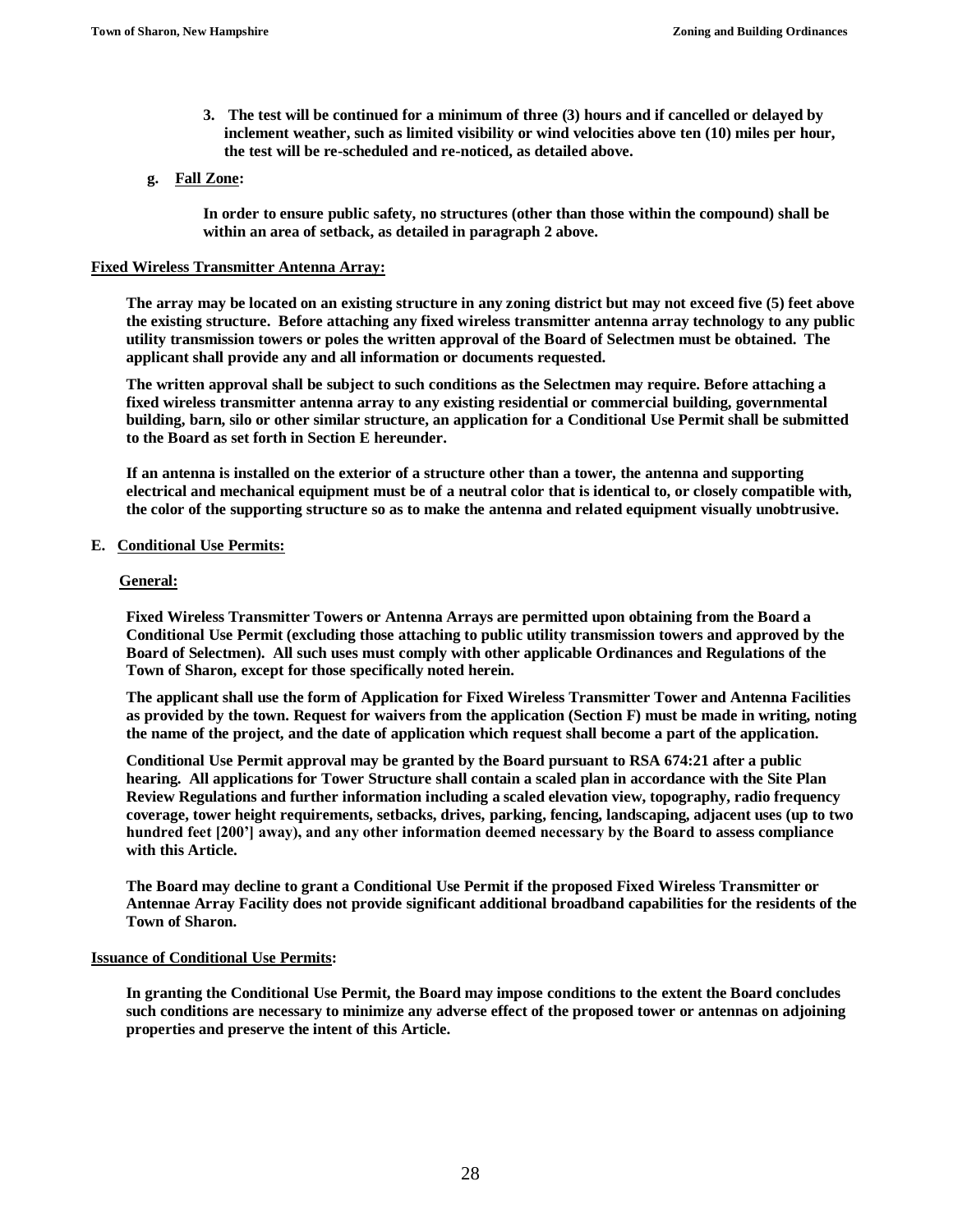#### **Procedure on Application:**

**The Board shall act upon the application in accordance with the procedural requirements of the Site Plan Review Regulations and RSA 676:4. Each applicant shall pay an application fee as specified on the form of Application for Fixed Wireless Transmitter Tower and Antenna Facilities.**

**If the Board determines that additional technical review is required, such review shall be conducted at the applicant's expense. The Board will attempt to limit such expenses, but refusal by the applicant to pay for such technical assistance as the Board determines to be necessary shall be grounds for denial of the permit.**

**The Board will consider the following factors before making a decision regarding a request for Waiver or the granting of a Conditional Use Permit:**

- **1. Article.**
- **2. Design, construction and maintenance methods are established to minimize detrimental impacts.**
- **3. The activity is a productive and reasonable use of the land and is in compliance with the purpose of this Factors that will be considered in granting decisions:**
	- **a. Height of the proposed supporting tower structure.**
	- **b. Mechanical safety of the structure.**
	- **c. Compliance with Radiofrequency Electromagnetic Fields (RF) exposure guidelines.**
	- **d. Proximity of tower structure to residential development.**
	- **e. Nature of uses on adjacent and nearby properties.**
	- **f. Surrounding topography.**
	- **g. Surrounding tree coverage and foliage.**
	- **h. Design of the tower with particular reference to design characteristics that have the effect of reducing or eliminating visual obtrusiveness.**
	- **i. Proposed ingress and egress to the site.**
	- **j. Visual impacts on viewsheds, ridgelines, and other impacts by means of tower structure location, tree and foliage clearing and placement of incidental structures.**
	- **k. Availability of alternative tower structures and alternative siting locations.**

**If the application is for the construction of a free standing Fixed Wireless Transmitter Tower Structure, the requirements detailed under Article XXI: Telecommunications Facilities, Section E - Plan Requirements will apply.**

### **Decisions:**

**All decisions shall be rendered in writing. A denial of the Conditional Use Permit or any waivers requested by the applicant must be based upon evidence contained in the written record. Conditions required by the Board will be detailed in the letter of approval and the minutes of the Board.**

## **F. Waivers:**

 **Any requirement of this Article may be waived or modified when, in the opinion of the Board, strict conformity would pose an unnecessary hardship to the applicant and such waiver would not be contrary to the spirit and intent of the Article or that specific circumstances relative to the project indicate that the waiver will properly carry out the spirit and intent of this Article.**

**The basis for any waiver granted by the Board shall be recorded in the minutes of the Board and recorded in the decision of the Board.**

#### **Conditions:**

**In approving waivers, the Board may impose such conditions as it deems appropriate to substantially secure the objectives of the standards or requirements of this Article.** 

### **Procedures:**

**A petition for any such waiver shall be submitted in writing by the applicant for Board review. The petition shall state fully the grounds for the waiver and all of the facts relied upon by the applicant.**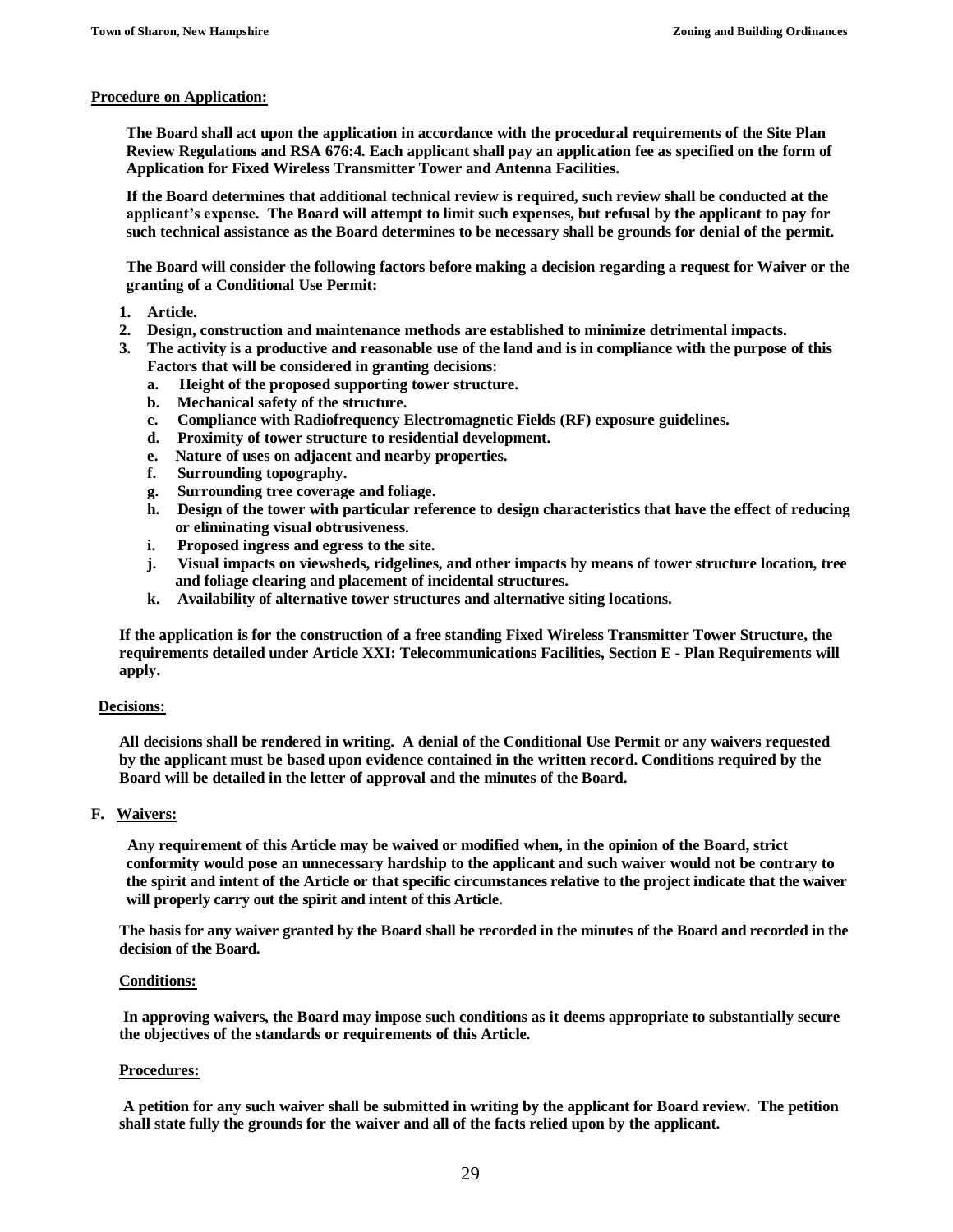#### **G. Bonding and Liability Insurance:**

**The applicant shall provide a surety bond or other appropriate security to the Town in an amount sufficient to cover the costs of removal and disposal of the facility components. The Board shall set the form and amount of the security.**

**The Board shall also require the applicant to submit proof of appropriate liability insurance with respect to the proposed facilities prior to construction.** 

**The term of the bond shall be determined by the Board. The Selectmen shall administer the bond requirements. In addition, if the Board requires an engineering assessment in order to set the amount of the bond, the cost shall be borne by the applicant.** 

#### **H. Removal of Abandoned Antennas and Towers:**

**Any antenna or tower that is not operated for a continuous period of 12 months shall be considered abandoned and hazardous to the public health and safety, unless the owner of said tower provides proof of quarterly inspections with results satisfactory to the Board.**

**The owner shall remove the abandoned structure within ninety (90) days of receipt of a declaration of abandonment from the Town. A declaration of abandonment shall be issued only following a duly noticed public hearing in accord with Town Regulations. Abutters and the last known owner/operator of the tower shall also receive notice.**

**If the abandoned tower is not removed within ninety (90) days, the Town may execute the security and have the tower removed. If there are two or more users of a single tower, this provision shall not become effective until all users cease using the tower.**

### **I. Administration and Enforcement:**

**It shall be the duty of the Board of Selectmen, and they are hereby given the power and authority, to enforce the provisions of this Article. The Selectmen may appoint an agent to enforce this Article.**

**Upon any well-founded information that this Article is being violated, the Selectmen shall take immediate steps to enforce the provisions of the Article by seeking an injunction in the Superior Court or by any other legal action.** 

### **J. Appeals:**

**Pursuant to RSA 676:5, any decision made under this Article cannot be appealed to the Board of Adjustment, but to the superior court as provided by RSA 677:15.**

### **ARTICLE XXIII: Highland Conservation District**

### **A. Authority & Purpose**

**In order to promote the public health, safety and general welfare of the Town and as authorized by the provisions of New Hampshire RSA 674:16-17 and 674:20 (Zoning Ordinances/Districts/Land Use Controls), and RSA 674:21, Innovative Land Use Controls, a Highlands Conservation District is established for the following purposes:**

- **1. Protect the public health, safety, and general welfare by controlling and guiding the use of land with elevations greater than 1,300 feet ASV (Above Sea Level) which generally have slopes greater than 15% making these areas especially subject to erosion and excess runoff,**
- **2. Protect wildlife habitats and maintain ecological balances,**
- **3. Prevent the Town from incurring unnecessary or excessive expenses related to the provision and maintenance of essential services and utilities, which could arise due to improper use of highlands,**
- **4. Protect, preserve and enhance those aesthetic values associated with the highlands of the Town of Sharon.**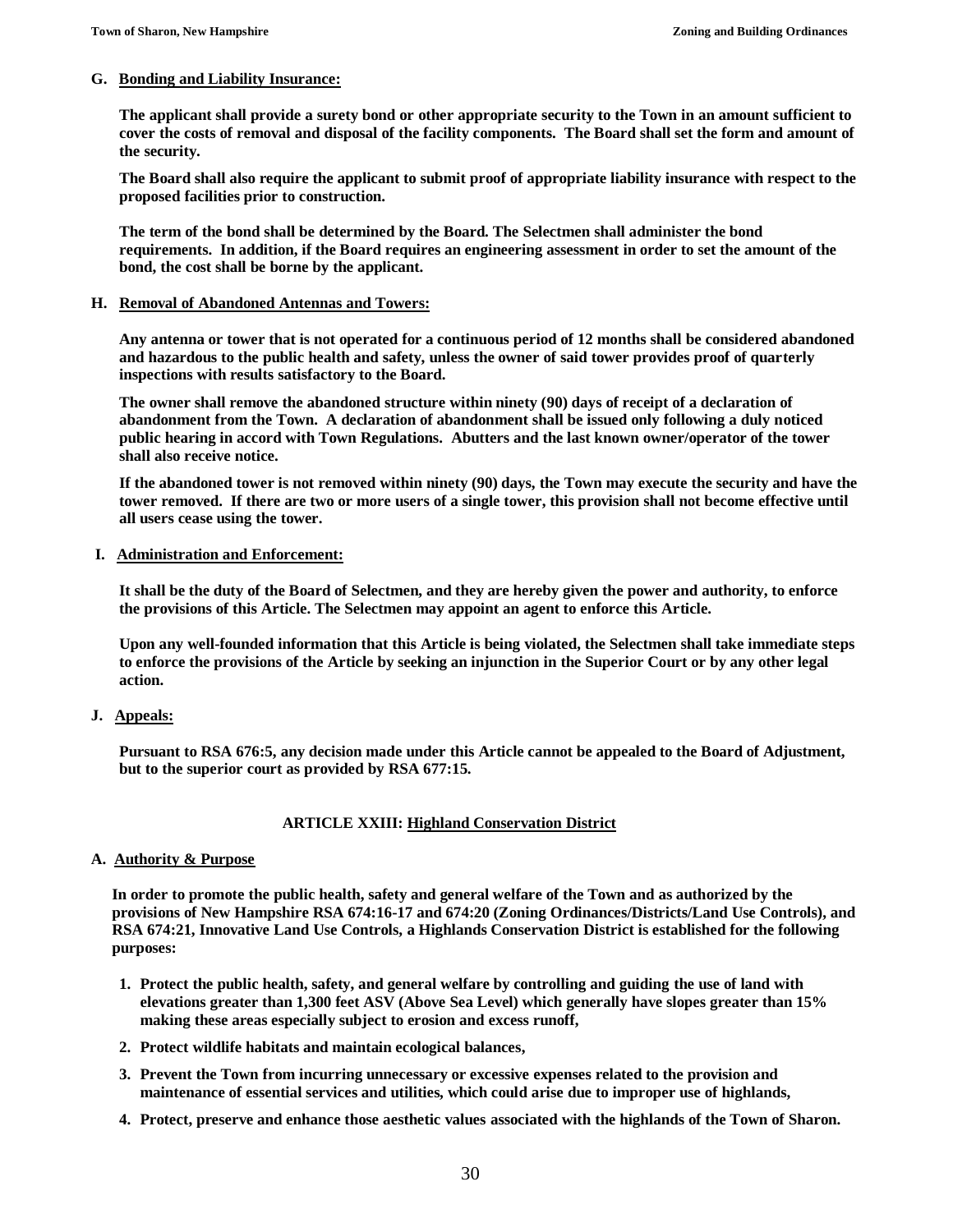**In all cases where the Highland Conservation District is superimposed over another zoning district in the Town of Sharon, the most restrictive regulations shall apply to the extent they are not inconsistent with the provisions of this article.**

## **B. Definitions:**

**Highland Conservation District: All areas shown on the Town of Sharon "Wetlands and Poorly Drained Soils," Map east of New Hampshire Route 123 and whose elevation is greater than one thousand three hundred (1,300) feet ASB.**

**Best Management Practices (BMPs): A proven or accepted structural, non-structural, or vegetative measure the application of which reduces erosion, sediment, or peak storm discharge, or improves the quality of storm water runoff. Measures or practices used to minimize the impact on steep slopes and critical elevation areas, such as those used to control erosion or reduce soil degradation, as referenced in Best Management Practices for Erosion Control on Timber Harvesting Operations in New Hampshire by J.B. Cullen, 1990, or as amended; and Best Management Practices for Erosion Control During Trail Maintenance and Construction. NH Department of Resources and Economic Development, 1994, or as amended.**

**Board refers to the Sharon Planning Board.**

**Development: Any construction or land grading activities other than for agricultural and silvi-cultural practices.**

**Erosion: The detachment and movement of soil or rock fragments by water, wind, ice or gravity.**

**Slope is a piece of land that is not flat or level. The percentage of slope is determined by dividing vertical distance (rise) by horizontal distance (run).**

**Steep Slope: is a slope of fifteen percent (15%) or greater over any 100 ft. segment prior to cut or fill.** 

**C. Application:**

**An application must be submitted to the Board for approval to develop or subdivide any tract of land in the Highland Conservation District, where one or more of the following are proposed:**

- **1. A cumulative disturbed area exceeding 20,000 square feet.**
- **2. Construction or reconstruction of a driveway.**
- **3. A subdivision.**
- **4. A septic system.**

### **D. Requirements:**

**A comprehensive written operational plan must be submitted which must include the following:**

- **1. Project description.**
- **2. Existing site conditions including use, topography showing five (5) foot contours, storm water patterns and soils.**
- **3. Proposed development.**
- **4. Structural measures for erosion control and sedimentation control based on Best Management Practices as defined in this ordinance.**
- **5. Temporary nonstructural measures to control erosion and storm run-off.**
- **6. Project schedule.**
- **7. Provisions for permanent maintenance controlling erosion and run-off.**
- **E. Application Requirements:**
	- **1. Layout requirements: The layout submitted with this application shall comply with the plat requirements specified by the Subdivision Regulations of the Town of Sharon. In addition, the layout shall show the boundaries of the proposed operations within the property lines, the location and size of the proposed structures and other areas where the existing vegetative cover would be disturbed. It shall also show the location of all measures taken by the operation plan.**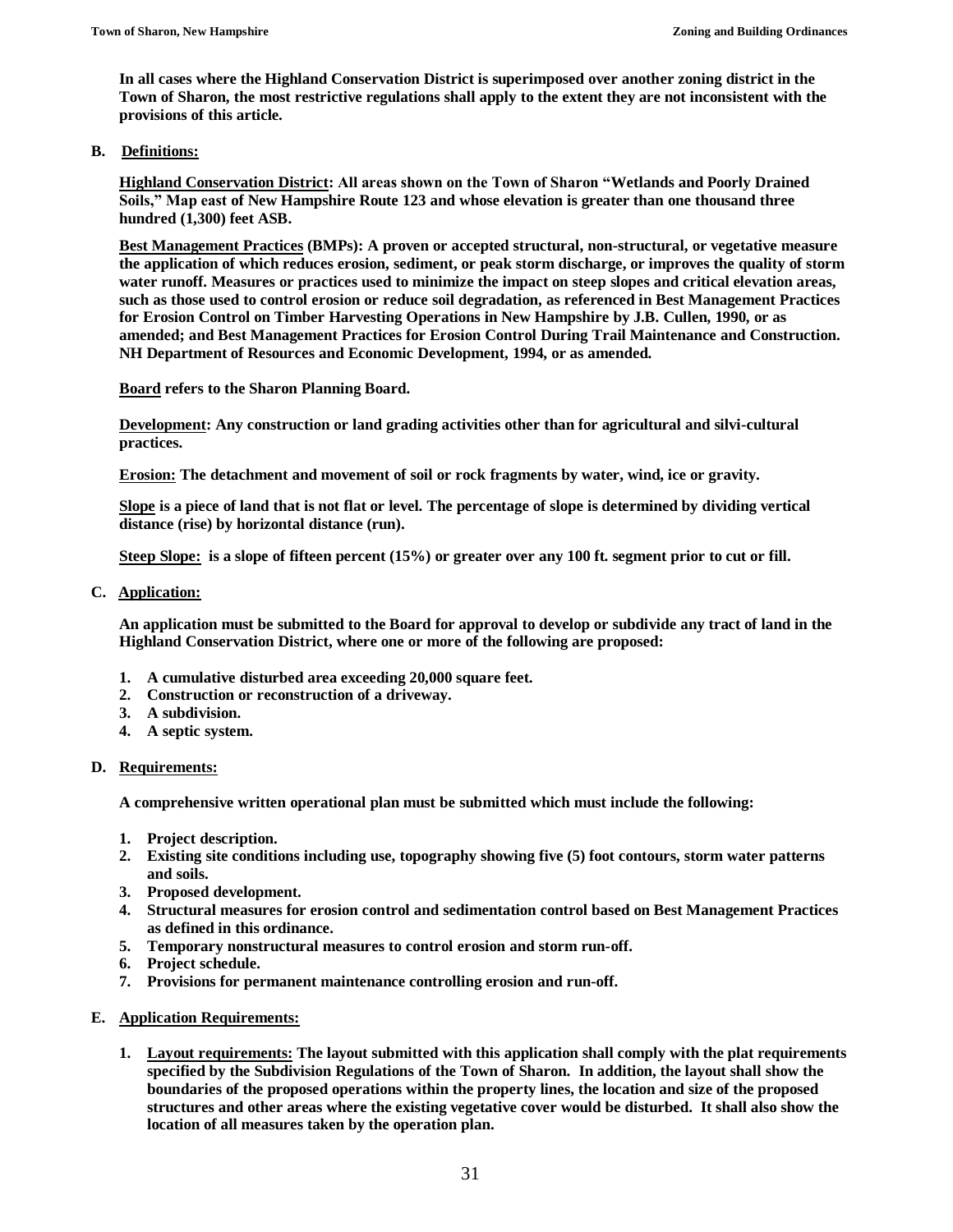- **2. All Operational Plans must be prepared by a New Hampshire licensed certified engineer or erosion and sediment control specialist.**
- **3. If disapproved, a written list of deficiencies and the procedure for filing a revised plan will be given to the applicant.**
- **4. The Board may waive the requirement for all or part of the operational plan or layout if it determines that the are unnecessary or excessive because of size, character or natural conditions of the site or because the proposal has a minimal environmental impact.**
- **5. All requests for waivers and actions thereon shall be made in writing by the applicant with supporting technical documentation to demonstrate minimal environmental impact.**
- **6. The Applicant hall bear all financial responsibility for plans and layouts deemed necessary by the Board to fulfill the requirements of the application with the Highland Conservation District regulations.**
- **7. The applicant shall bear financial responsibility for the installation, construction, inspection and disposition of all storm water management and control measures required by the provisions of this regulation.**
- **8. If the Board determines that additional technical review is required, such review shall be conducted at the applicant's expense. The Board will attempt to limit such expense, but refusal by the applicant to pay for such technical assistance as the Board determines shall be grounds for denial of the permit.**
- **F. Timber Harvesting: Repealed (March 11, 2014)**
- **G. Access and Services:**
	- **1. Driveways and other land clearing shall be designed so as to not cause erosion. No portion of a driveway in the Highland Conservation District can exceed fifteen percent (15%).**
	- **2. An adequate surface storm-water drainage system shall be designed in order to minimize erosion and sedimentation to the maximum extent possible both during and after construction.**
	- **3. Engineering data prepared by an engineer licensed to practice in the State of New Hampshire shall be submitted to show that the following conditions have been met:**
		- **a. Sediment in the runoff water both during and after construction shall b trapped by the use of sediment basins or other acceptable methods, until the disturbed area is stabilized.**
		- **b. The storm drainage system and culvert capacity shall be based upon a design flow with a minimum return interval of a 10 year/24 hour storm.**
		- **c. No new drainage-ways shall be created nor additional runoff directed to adjacent properties unless necessary easements are obtained.**
	- **4. If the septic and leaching field are located on a slope of fifteen degrees (15%) or greater:**
		- **a. The septic system and leaching must be designed by a certified septic designed registered with the State of New Hampshire.**
		- **b. The septic system must be designed to overcome the adverse land conditions to the satisfaction of the Planning Board. This may include slope stability as well as control f effluent seepage problems.**
	- **5. If the building site is located on a slope of fifteen degrees (15%) or greater:**
		- **a. Engineering data shall be submitted to show that the proposed structure is of sound engineering design.**
		- **b. Footings shall extend to stable soil or rock.**
		- **c. Setbacks and lot size shall be calculated at one hundred and fifty percent (150%) of the Rural-Residential requirements.**
		- **d. Access roads shall be designed to provide for safe access and be approved by the Fire Chief and/or State Fire Marshall. Such access roads will allow for safety and emergency apparatus and vehicles to reach the site without backing or departing the access road.**
		- **e. No Access road within the Highland Conservation District shall exceed fifteen percent (15%) grade.**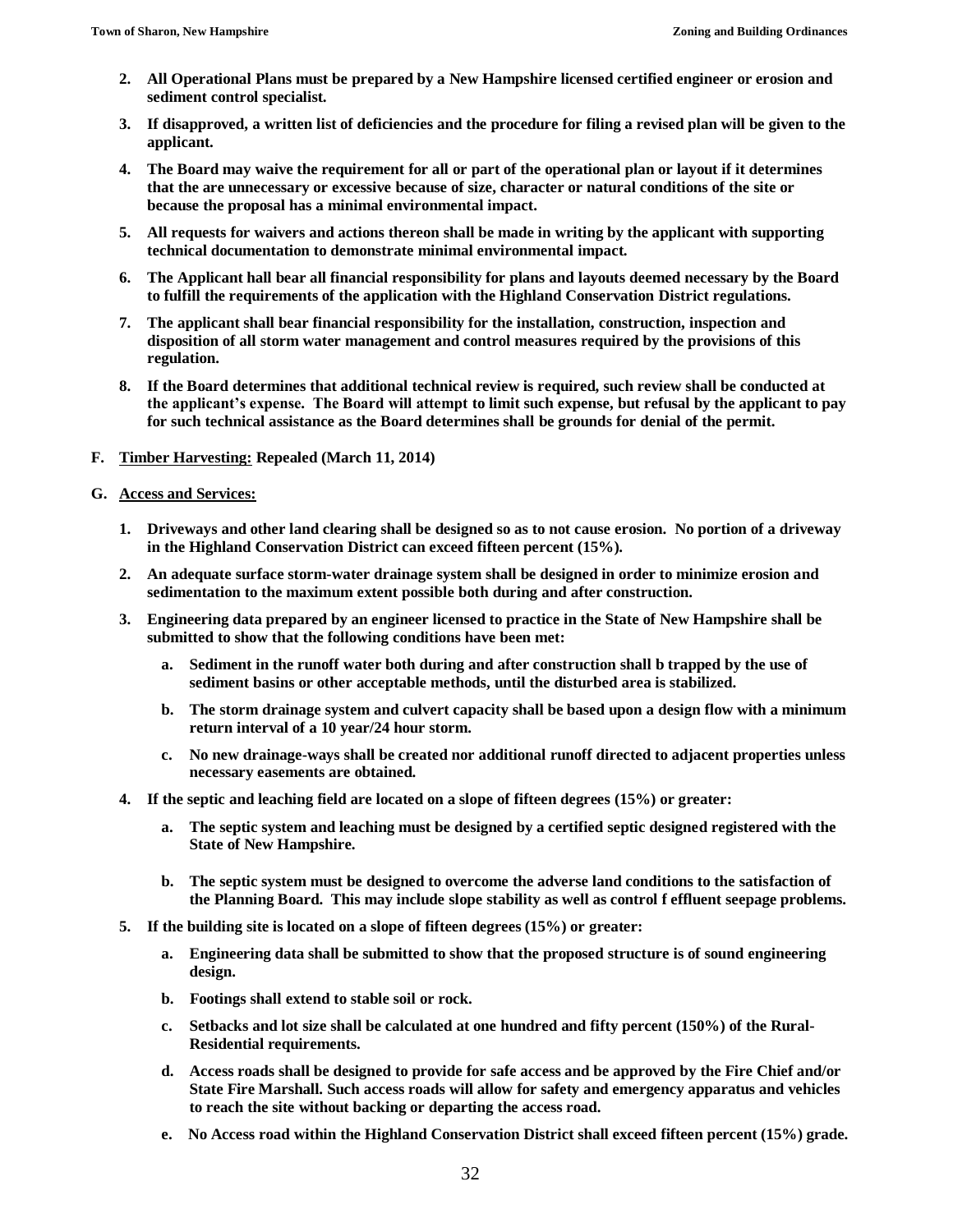## **H. Penalties, Enforcement and Town Liability:**

- **1. Any violation of these regulations shall be subject to a penalty of one hundred dollars (\$100) per day for each day of the violation.**
- **2. The Board is hereby authorized and empowered to adopt such rules and require such reasonable fees as are necessary for the efficient administration of this ordinance.**
- **3. The Selectmen or their appointed agent shall be responsible for enforcement of the provisions of this Ordinance.**
- **4. Upon receipt of any well-founded information that this ordinance is being violated, the Board or Conservation Commission shall report the violation to the Selectmen.**

**Upon receipt that this ordinance is being violated, the Selectmen or their appointed agent shall notify, in writing, the owner or tenant of the property on which the violation is alleged to occur with a copy of such notification to the Board. If appropriate, the Selectmen shall also notify the US Army Corps of Engineers, or such other State or Federal Agency as may have jurisdiction of the violation.**

- **5. Any person acting in violation of this ordinance or portion thereof, shall be penalized in accordance with NH RSA676:15-17.**
- **6. In any case where changes in topography alter the course of water flow, normal or excessive, so as to cause damage to the neighboring properties or those down-stream, the Town of Sharon shall be held harmless from any claims for damage resulting from the applicant's action, even if the applicant's Operational Plan has been approved by the Sharon Planning Board.**

## **I. Separability:**

**If any section, clause, provision, or portion of these regulations is held to be invalid or unconstitutional by any court or competent authority, such holding shall not invalidate any other section, clause, provision, or portion of this article.**

**J. Effective Date:**

**This Article shall take effect upon its passage, and as amended.**

## **ÅRTICLE XXIV: SMALL\_WIND ENERGY SYSTEMS**

## **A. Purpose and Intent:**

**This small wind energy systems ordinance is enacted in accordance with RSA 674:62-66, and the purposes outlined in RSA 672:1 IⅡ-a. The purpose of this ordinance is to accommodate small wind energy systems in appropriate locations, while protecting the public's health, safety and welfare. In addition, this ordinance provides a permitting process for small wind energy systems to ensure compliance with the provisions of the requirements and standards established herein.**

**These regulations provide for small wind energy systems that accommodate generation of electricity (SWES-Electric) and small wind energy systems that accommodate other uses, such as pumping water, energizing a grist or sawmill, and similar uses (SWES-Other). Some portions of this article relate only to SWES-Electric or only to SWES-Other and will be so identified. All other components of this Article will apply to both SWES-Electric and SWES-Other.**

- **B. Definitions:**
	- **Average Tree Canopy Height: means the average height found by inventorying the height above ground level of all trees forming the canopy within a radius of one hundred and fifty (150') feet. Canopy height is determined utilizing**
	- **Meteorological Tower (met tower): includes the tower base plate, anchors, guy wires and hardware, anemometers (wind speed indicators), wind direction vanes, booms to hold equipment for anemometers and vanes, data loggers, instrument wiring, and any telemetry devised that are used to monitor or transmit wind speed and wind flow characteristics over a period of time for either instantaneous wind information or to characterize the wind resources at a given location. For the purposes of this ordinance,**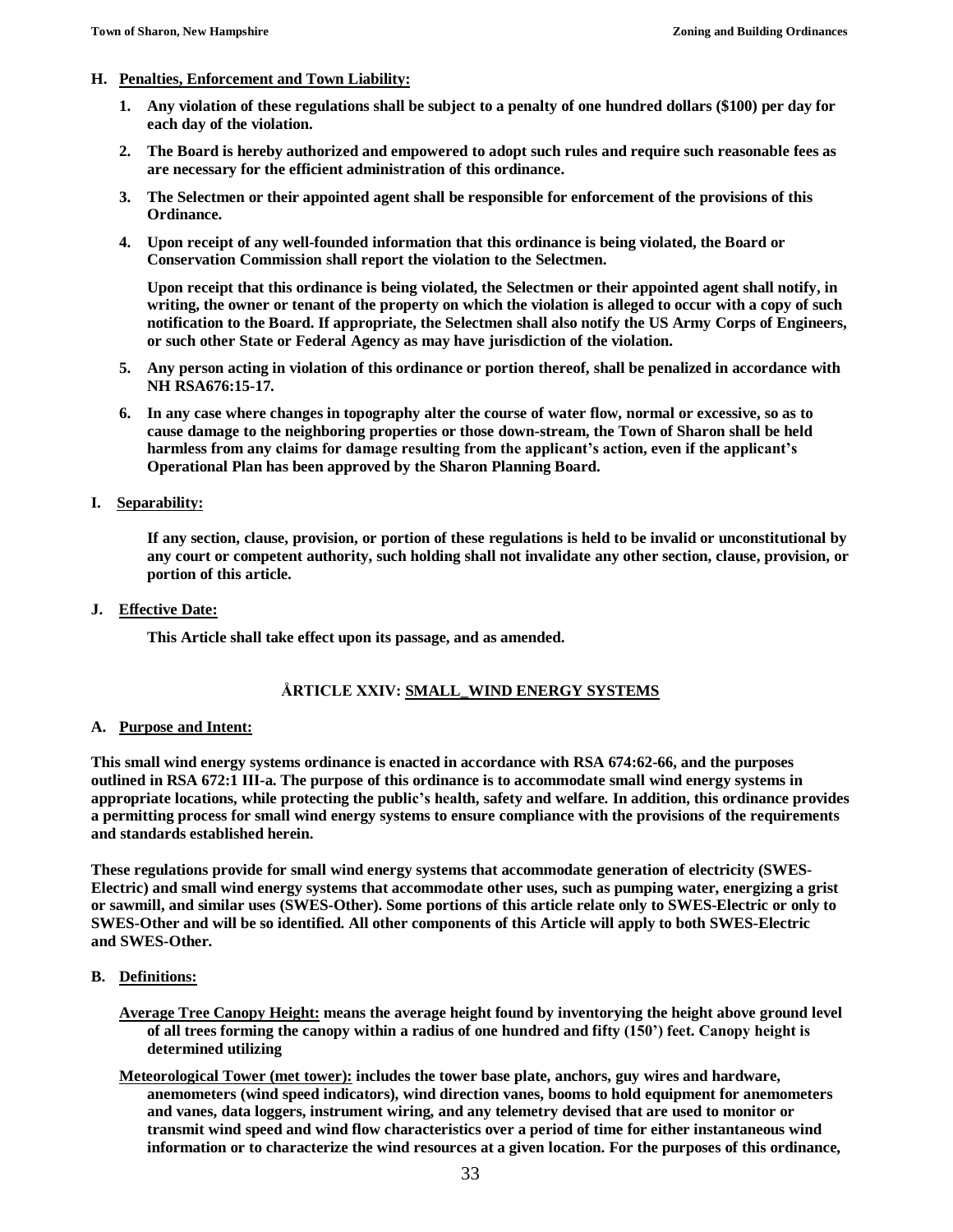**met towers shall refer only to those whose purpose are to analyze the environmental factors needed to assess the potential to install, construct or erect a small wind energy system.**

- **Modification: Any change to the small wind energy system that materially alters the size, type or location of the Small wind energy system. Like-kind replacements shall not be construed to be a modification.**
- **Net metering: (SWES-Electric) The difference between the electricity supplied to a customer over the electric distribution system and the electricity generated by the customer's small wind energy system that is fed back into the electric distribution system over a billing period.**
- **Power grid: (SWES-Electric) The transmission system, managed by ISO New England (or successors), created to balance the supply and demand for electricity in New England.**
- **Shadow flicker: The visible flicker effect when rotating blades of the wind generator pass between the sun and an observer, casting a readily observable, moving shadows on the observer and his/her immediate environment thereby causing a repeating pattern of light and shadow.**
- **Small wind electric energv svstem: (SWES-Electric) A wind energy conversion system consisting of a wind generator, a tower, and associated control or conversion electronics, which has a rate capacity of 1OO kilowatts or less and used primarily for onsite consumption.**
- **Small wind other energy system: (SWES-Other) A wind energy conversion system consisting of a wind generator, a tower, and associated control or conversion systems to provide mechanical energy to operate non-electrical machines.**
- **System height: The vertical distance from ground to the tip of the wind generator blade when it is at its highest point.**

**Tower: The monopole, guyed monopole or lattice structure that supports a wind generator.**

- **Tower height: The height above grade of the fixed portion of the tower, excluding the wind generator or blades.**
- **Wind generator: The blades and associated mechanical and electrical conversion components mounted on top of the tower whose purpose is to convert kinetic energy of the wind into rotational energy used to generate electricity.**
- **C. Procedure for Review:**
	- **1. Conditional Use Permit: Small wind energy systems and met towers are an accessory use permitted in all zoning districts where structures of any sort are allowed. No small wind energy system shall be erected, constructed or installed without first receiving a Conditional Use Permit from the Planning Board. A Conditional Use Permit shall be required for any physical modification to an existing small wind energy system.**
	- **2. Applications: Applications submitted to the Planning Board shall contain a site plan with the following information:**
		- **a) Property lines and physical dimensions of the applicant's property.**
		- **b) Location, dimensions and types of existing major structures on the property.**
		- **c) Location of the proposed small wind energy system, foundations, guy anchors and associated equipment.**
		- **d) Tower foundation blueprints or drawings.**
		- **e) Tower blueprints or drawings.**
		- **f) Setback requirements as outlined in the ordinance.**
		- **g) The right-of-ways of any public road that is contiguous with the property.**
		- **h) Any overhead utility lines.**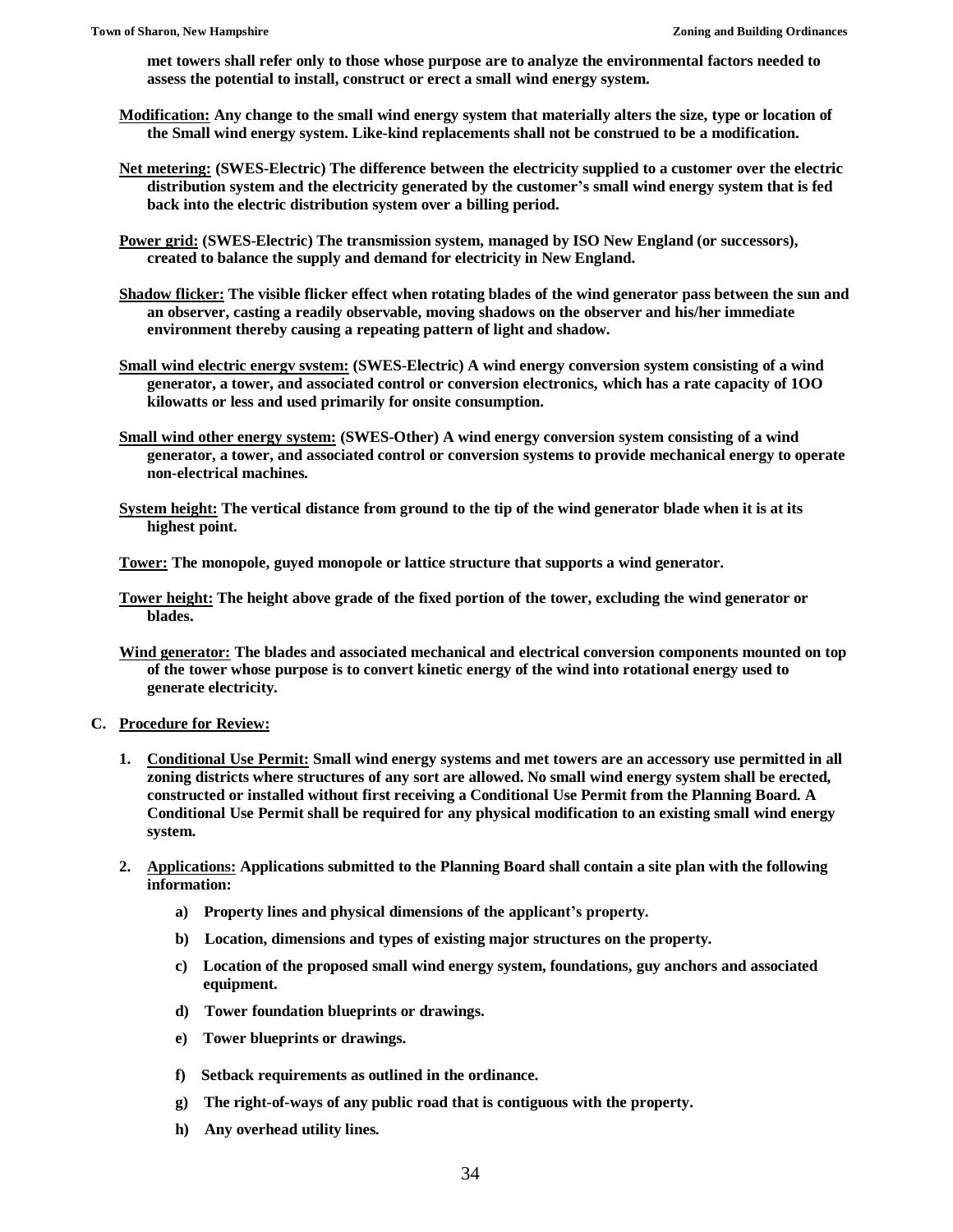- **i) Small wind energy system specifications, including manufacturer, model, rotor diameter, tower height, tower type, nameplate generation capacity (SWES-Electric).**
- **j) Small wind energy systems that will be connected to the power grid shall include a copy of the application for interconnection with the applicable electric utility provider.**
- **k) Sound level analysis prepared by the wind generator manufacturer or qualified engineer.**
- **l) Electric components in sufficient detail to allow for a determination that the manner of installation conforms to the applicable Building Code (SWES-Electric).**
- **m) Evidence of compliance or non-applicability with Federal Aviation Administration requirements.**
- **n) A notarized list of all abutters to the applicant's property, prepared no more than thirty (30) days prior to submission.**
- **o) Scaled plans or drawings showing the location and distance in feet of any abutter's structures within five hundred (500) feet of the proposed tower.**

#### **3. Abutter and Regional Notification:**

- **a) When the Panning Board receives an Application for a Small Wind Energy System, which includes a listing of abutters and appropriate fees, the Board shall notify all abutters and the local governing body by certified mail of a Public Hearing.In accordance with RSA 674:66, the Public Hearing must be scheduled at least thirty (30) days after notification and indicate that the applicant is making application for a Conditional Use Permit to construct a small wind energy system.**
- **b) The Board shall also review the application for regional impacts per RSA 36:55 and if determined to have potential impacts, the Planning Board shall follow the procedures set forth in RSA 36:57,IV.**
- **c) At the aforementioned Public Hearing, the Planning Board will first determine that the application is complete, as detailed in Section 2 above. Any written comments received that bear on the completeness of the application will be read aloud, and the applicant may speak to the completeness of the application, followed by members of the public and/or regional representatives.**
- **d) Upon closing the discussions with the applicant and public, the Planning Board will determine if the application, as presented, is complete. If not complete, the application will be returned to the applicant with information detailing the missing information. If found to be complete, the Board may reopen the Public Hearing for discussion on the merits of the application or may adjourn the Public Hearing to a determined time and place.**
- **e) The Public Hearing shall allow the applicant to describe the proposal and respond to any questions from the Board. Prior to opening the hearing to comments from the abutters, local and regional officials and the public, any submitted written comments will be read by the secretary.**
- **f) Upon completion of the period of comment by the public, the board will close the public session, but may further question the applicant. The Board will then vote to approve, conditionally approve or deny the application or adjourn to a later date for continued board review.**
- **g) The Board's decision will be made and transmitted to the applicant and the abutters within forty-five (45) days of the final adjournment of the public hearing. If the decision is to conditionally approve or to deny, the decision announcement will include all conditional requirements or the reason(s) for denial. The conditions or reasons for denial may be appealed to the Zoning Board of Adjustment, as provided in RSA 676-677, as amended.**

### **D. Standards:**

### **Setbacks:**

**1. The setback shall be calculated based on the system height multiplied by the following standards: Occupied building on Participating Landowner Property - 0 Occupied building on Abutting Property - 1.5 Property lines of Abutting Property - 1.25 Utility Lines - 1.1 Public Road - 1.5**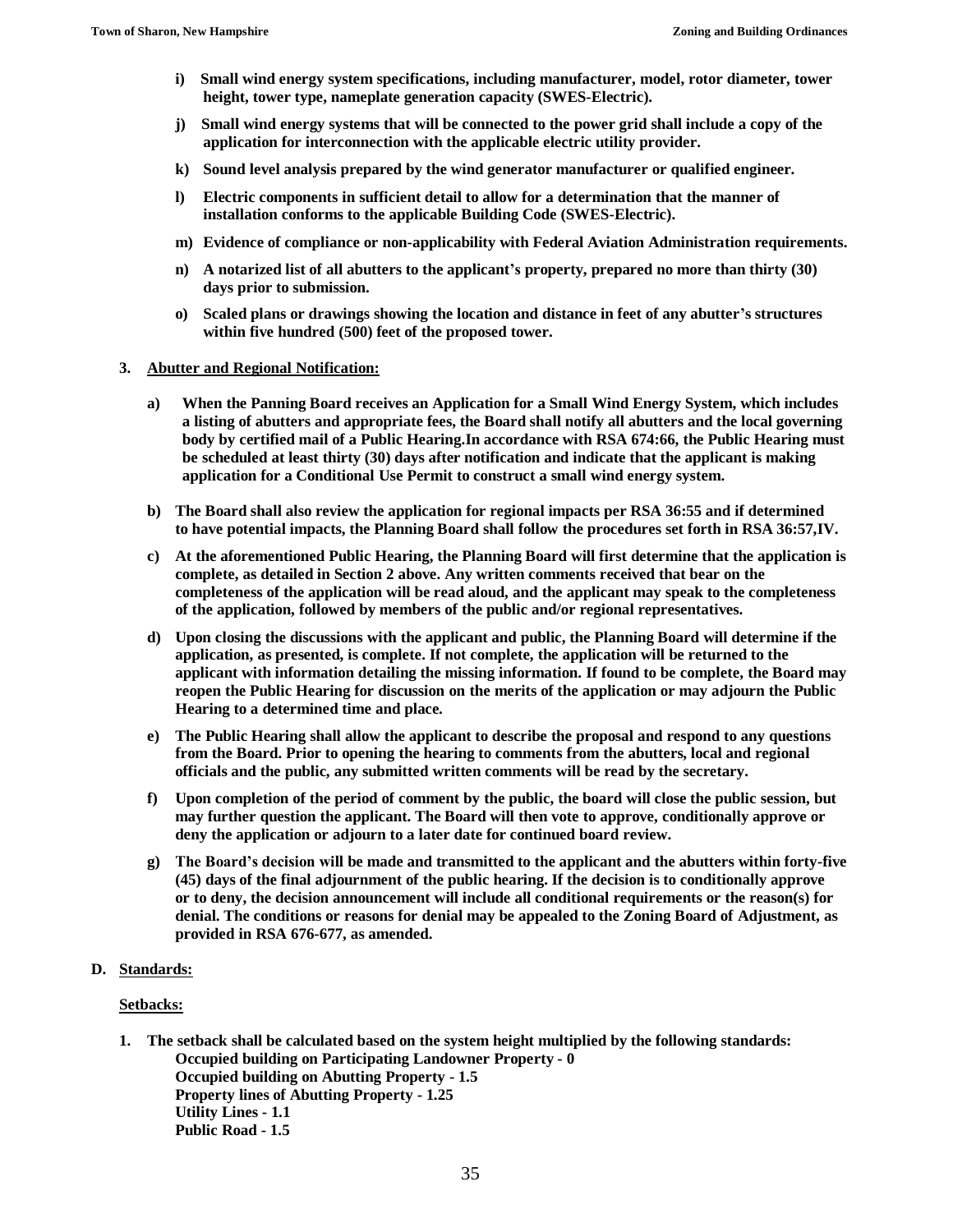- **2. Small wind energy systems must meet all setback requirements for principal structures within the zoning district in which the system will be located, except that guy wires used to support the tower are exempt from all setback requirements.**
- **3. Tower: The tower shall be erected and maintained at the lowest feasible height. In no case shall the height of any tower exceed thirty-five (35) feet above the Average Tree Canopy Height, or One hundred (100) feet above ground, whichever is greater.**
- **4. Sound level: The small wind energy system shall not emit sounds that exceed fifty-five (55) decibels using a scale (dBA) as measured at the site property line, except during short-term events such as severe wind storms and utility outages.**
- **5. Shadow Flicker: Small wind energy systems shall be sited in a manner that does not result in significant shadow flicker impacts. Significant shadow flicker is defined as more than thirty (30) hours per year of occurrences of shadow flicker on the abutting residential buildings. The applicant bears the burden of proving that the shadow flicker will not have a significant adverse impact on adjacent or neighboring uses. Potential shadow flicker will be addressed either through siting or mitigation measures.**
- **6. Signs: All signs including flags, streamers and decorative items, both temporary and permanent, are prohibited on the small wind energy systems, except for manufacturer identification or approved warning signs.**
- **7. Code Compliance: The small wind energy system shall comply with all applicable sections of the New Hampshire State Building Code.**
- **8. Aviation: The small wind energy system shall be built to comply with all applicable Federal Aviation Administration regulations including but not limited to 14 C.F.R. part 77, Subpart B regarding installations close to airports, and the New Hampshire Aviation regulations, including but not limited to RSA 422-B, as amended.**
- **9. Visual Impacts: It is inherent that small wind energy systems may pose some visual impacts due to the tower height needed to access wind resources. The purpose of this section is to reduce the visual impacts, without restricting the applicant's access to the optimal wind resources on the property.**
	- **a) The applicant shall demonstrate through project site planning and proposed mitigation that the small wind energy system's visual impacts will be minimized for surrounding neighbors and the community. This may include, but not be limited to information regarding site selection, wind generator design or appearance, buffering, and screening of ground mounted electrical and control equipment. All electrical conduits shall be underground except when the financial costs are prohibitive.**
	- **b) The color of the small wind energy system shall either be the stock color from the manufacturer or painted with a non-reflective, unobtrusive color that blends in with the surrounding environment. Approved colors include but are not limited to white, off-white or gray.**
	- **c) A small wind energy system shall not be artificially lit unless such lighting is required by the Federal Aviation Administration (FAA). If lighting is required, the applicant shall provide a copy of the FAA determination to establish the required markings and/or lights for the small wind energy system.**
- **10. Approved Wind Generators: (SWES-Electric). The manufacturer and model of the wind generator to be used in the proposed small wind energy system must have been approved by the California Energy Commission or the New York State Energy Research and Development Authority, or a similar list approved by the State of New Hampshire, if available.**
- **11. Utility Connection; (SWES-Electric) If the proposed small wind energy system is to be connected to the power grid through net metering, it shall adhere to the provisions of RSA 362-A:9, as amended.**
- **12. Access: The tower shall be designed and installed so as not to provide step bolts or a ladder readily accessible to the public for a minimum height of eight (8) feet above the ground. All ground-mounted electrical and control equipment shall be labeled and secured to prevent unauthorized access.**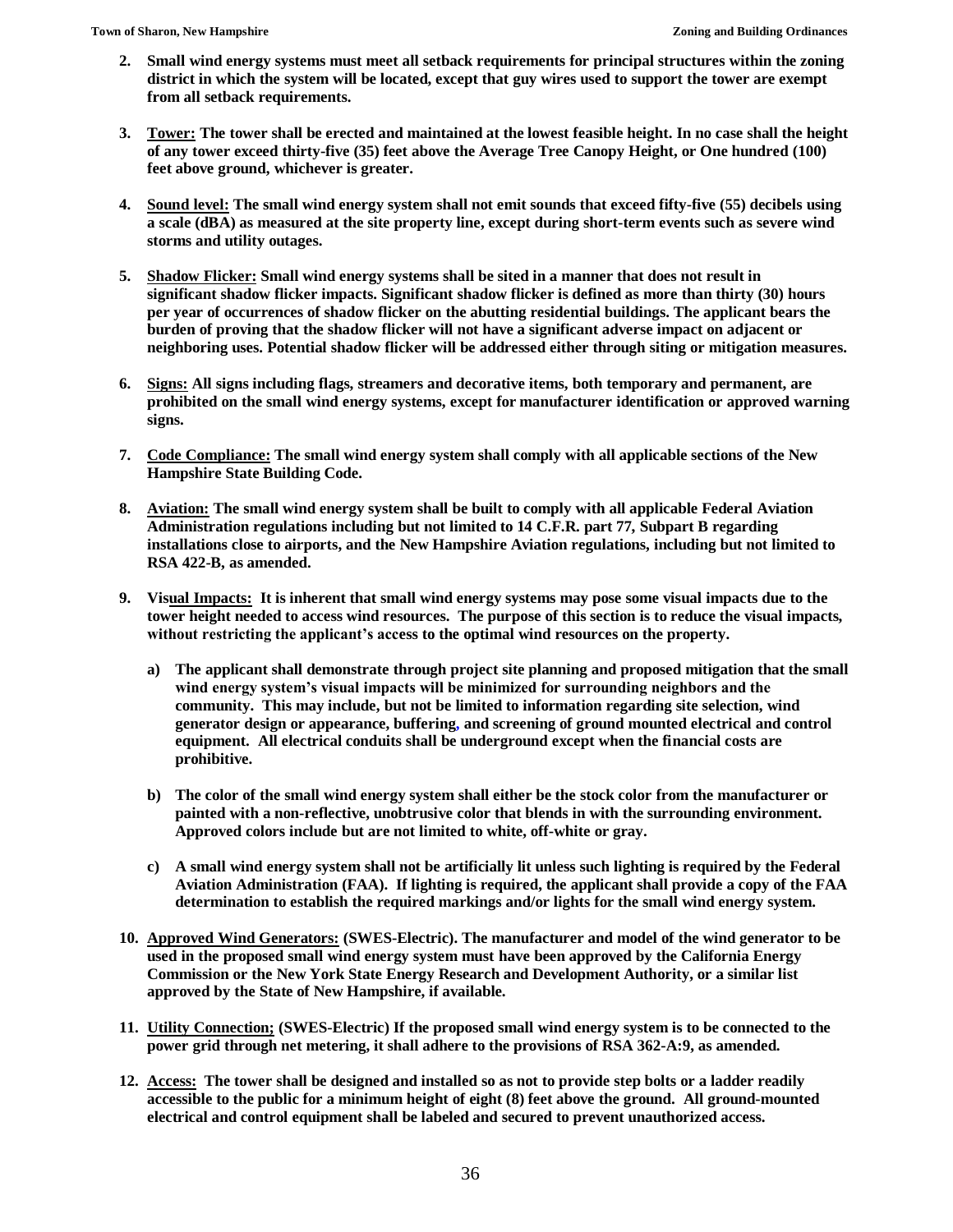**13. Clearing: Clearing of natural vegetation shall be limited to that which is necessary for the construction, operation and maintenance of the small wind energy system and as otherwise prescribed by applicable laws, regulations and ordinances.**

### **E. Abandonment:**

- **1. At such time that a small wind energy system is scheduled to be abandoned or discontinued, the applicant will notify the Planning Board by certified U.S. Mail of the proposed date of abandonment or discontinuance of operations.**
- **2. Upon the abandonment or discontinuation of use, the owner shall physically remove the small wind energy system within ninety (90) days from the date of abandonment or discontinuance of use. The period may be extended at the request of the owner and at the discretion of the Planning Board. "Physically remove" shall include but not be limited to:**
	- **a) Removal of the wind generator and tower and related above-grade structures.**
	- **b) Restoration of the location of the small wind energy system to its natural condition, except that any landscaping, grading or below-ground foundation may remain in its same condition that existed at the time of initiation of abandonment.**
- **3. In the event that an owner fails to give such notice, the system shall be considered abandoned or discontinued if the system is out-of-service for a continuous twelve (12) month period. After twelve (12) months of inoperability, the Planning Board may issue a Notice of Abandonment to the owners of the small wind energy system. The owner shall have the right to respond to the Notice of Abandonment within thirty (30) days from Notice receipt date. After review of the information provided by the owner, the Planning Board shall determine if the small wind energy system has been abandoned. If it is determined that the small wind energy system has not been abandoned, the Planning Board shall withdraw the Notice of Abandonment and notify the owner of the withdrawal.**
- **4. If the owner fails to respond to the Notice of Abandonment or if, after review by the Planning Board, it is determined that the small wind energy system has been abandoned or discontinued, the owner of the small wind energy system shall remove the wind generator and town at the owner's sole expense within three (3) months of receipt of the Notice of Abandonment. If the owner fails to physically remove the small wind energy system after the Notice of Abandonment procedure, the Board of Selectmen may pursue legal action to have the small wind energy system removed at the owner's expense.**

### **F. Violation:**

**It is unlawful for any person to construct, install, or operate a small wind energy system that is not in compliance with this ordinance. Small wind energy systems installed prior to the adoption of the ordinance are exempt from this ordinance except when modifications are proposed to the small wind energy system, or if such small wind energy system has not been operated for a period of twelve (12) months, which would invoke Section E: Abandonment.**

### **G. Penalties:**

**Any person who fails to comply with any provision of this ordinance or a Conditional Use Permit or a Notice of Abandonment issued pursuant to this ordinance shall be subject to enforcement and penalties as allowed by RSA 676:17 and 676:17-a.**

## **H. Separability:**

**If any section, clause, provision or portion of these regulations is held to be invalid or unconstitutional by any court or competent authority, such holding shall not invalidate any other section, clause, provision, or portion of this regulation.**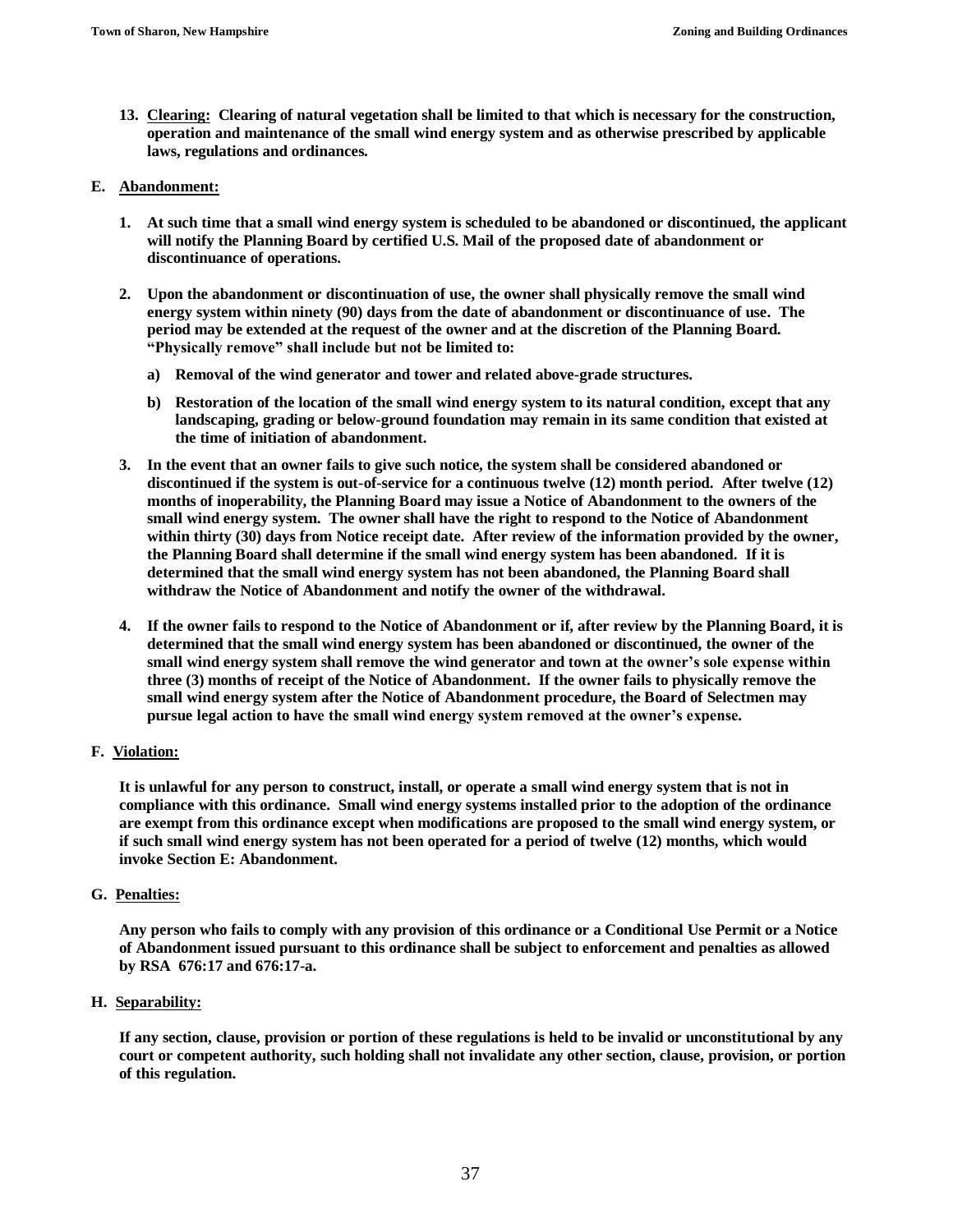## **ARTICLE XXV: Accessory Dwelling Units**

## **A. PURPOSE:**

**For the purpose of providing expanding housing opportunities and flexibility in household arrangements, accessory dwelling units shall be permitted in any residential district in conformance with this article, and with the purpose and authority granted under New Hampshire RSA 674:71-73 effective June 1, 2017.**

## **B. DEFINITIONS:**

- **Accessory Dwelling Unit (ADU) means a residential living unit that is within or attached to a single-family dwelling, and that provides independent living facilities for one or more persons, including provisions for sleeping, eating, cooking and sanitation on the same parcel of land as the principal dwelling unit it accompanies.**
- **Attached Accessory Dwelling Unit means the expansion of the principal dwelling unit by enlarging the original footprint of the structure but requiring that there be a common wall(s) between the principal dwelling and the ADU, such wall(s) being part of the original structure. The ADU may be entirely within the new footprint or utilize some re-purposed space from within the original principal dwelling.**
- **Detached Accessory Dwelling Unit means a complete accessory unit as defined above, developed apart from the principal dwelling. This would be achieved either by constructing a separate structure for this purpose or the combining an existing or newly constructed structure for a garage, barn, work-shed or similar with an Accessory Dwelling Unit. Under this article, the construction of such an Accessory Dwelling Unit would be illegal, but units constructed prior to March 9, 2010 may be considered as a legal non-conforming ADUs under conditions outlined in Section E. EXISTING ACCESSORY DWELLING UNITS below.**
- **Internal Accessory Dwelling Unit means a complete accessory unit as defined above, developed entirely within the principal dwelling, and without any increase in the footprint of the principal dwelling. This would be achieved by re-purposing space within the principal dwelling, expanding the living space of the structure by converting and/or expanding space within the existing footprint of the structure.**
- **Memorandum of Adequate Notice means a document filed in the Hillsborough County Registry of Deeds that gives notice of the conditions of approval for a Conditional Use Permit for an ADU to be granted to owner(s) of the subject property as imposed by the Sharon Planning Bard.**
- **Owner for the purpose to this article, shall be considered to be one or more individuals named on the property deeds and/or town records as having an obligation for property taxes on the lot. For those properties owned by a corporation or family trust, the owner(s) must "be one or more individual trustees" or "one or more individual shareholders of the corporation." Ownership of the property cannot be as a condominium or Co-Operative.**
- **Principal Residence, for the purpose of this article, shall be considered as the property wherein the owner(s) (as defined above) resides for the majority of the year (a minimum of 183 days within a calendar year).**

## **C. REQUIREMENTS AND LIMITATIONS:**

- **1. ADUs are intended to be secondary and accessory to the principal single-family dwelling unit which shall be developed in a manner which does not alter the character or architectural continuity of the principle dwelling unit as a single-family residence.**
- **2. Owner Occupied: The principal dwelling unit or the accessory dwelling unit shall be Owner(s) occupied as a Principal Residence.**
- **3. Only one ADU shall be allowed per principal dwelling unit. No ADU shall have more than two (2) bedrooms. Occupancy of the bedrooms within the ADU must conform to the policy adopted by the United States Department of Housing and Urban Development, as outlined in the "Keating Memoranda" dated February 21, 1991 and March 20, 1991.**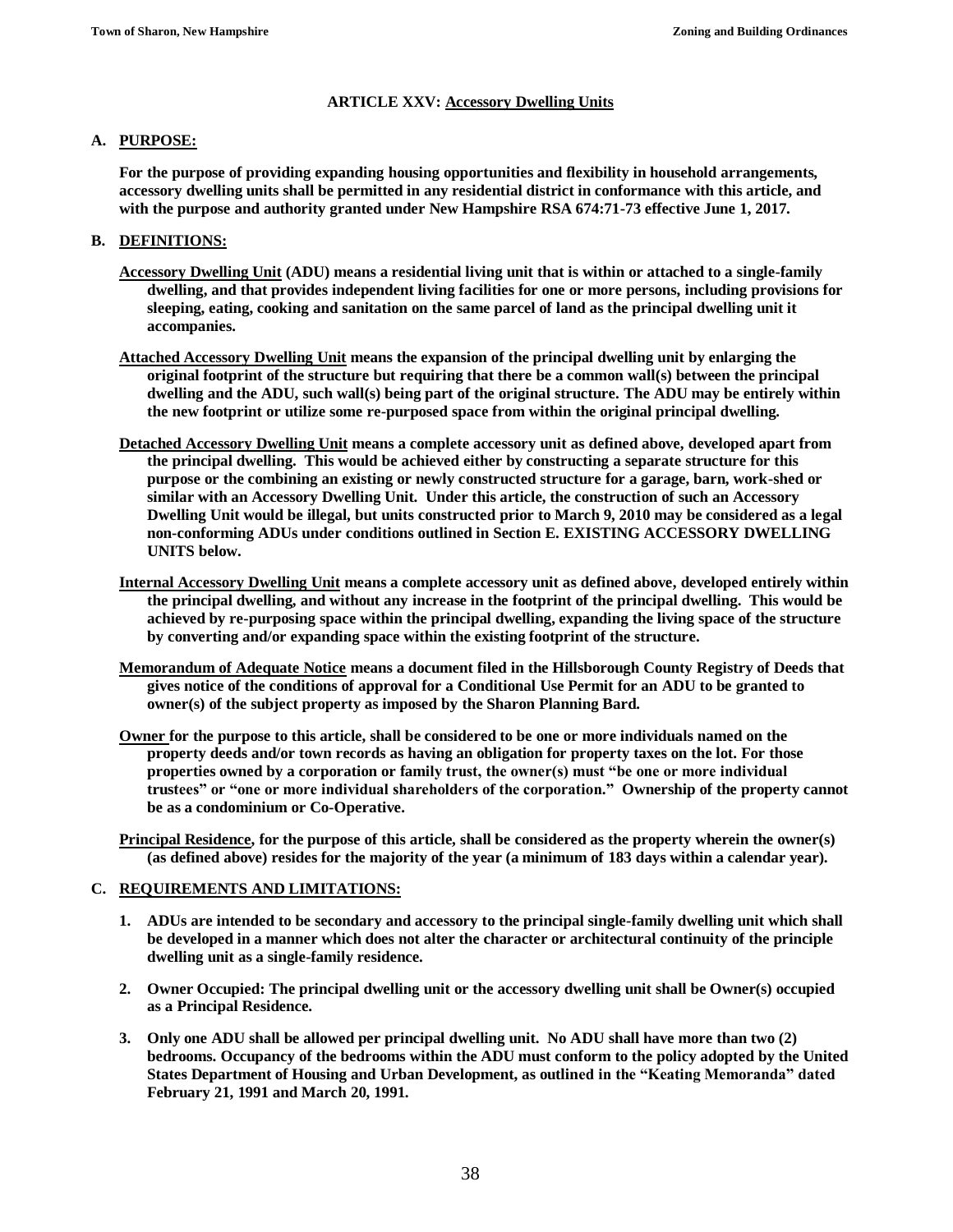- **4. There shall be no exterior alterations, enlargements, or extensions to the principal structure which alters its character or appearance as a single-family residence. Any necessary additional entrances or exits shall be located to the side or rear of the principal structure whenever possible.**
- **5. The ADU shall have an area no greater than seven-hundred and fifty (750) square feet, measured by the outside dimension of an exterior wall or the interior dimension of a common wall. There must be an internal door between the principal dwelling unit and the accessory dwelling unit, such door shall be lockable, and the owner shall retain a key.**
- **6. Attached ADUs shall be designed to allow for re-incorporation into the principal dwelling units. The accessory dwelling unit and principal dwelling unit must share internal heated living space access through a common wall.**
- **7. Each dwelling unit must have at least two (2) access/egress routes, and each unit must be equipped with fire alarm and carbon monoxide warning systems.**
- **8. RSA 485-A:38. requires the property owner to submit an application for approval of a newly designed sewage disposal system to the NH Department of Environmental Services (NHDES) prior to adding an ADU. The newly designed system does not have to be installed unless the property's existing sewage disposal system is in failure or never received state approval. If the existing sewage system is in failure or never received state approval, a newly designed sewage disposal system approved by the NHDES must be installed prior to receipt of a Conditional Use Permit. Copies of the NHDES approval(s) must be provided to the Planning Board when making application**.
- **9. The existing or proposed water source must indicate sufficient volume and recharge capability to service the combined residence and ADU.**
- **10. There shall be adequate parking spaces provided for the entire structure. Off-street parking must be provided, and adequate provisions must exist for ingress, egress and turning of vehicles within the site. Both units must share a single curb break.**
- **11. The practice of renting or leasing of either the primary residence and/or the Accessory unit for periods less that thirty-two days must be treated as a Bed and Breakfast and be pre-approved by the Zoning Board of Adjustment under the appropriate regulations**

### **D. OWNER OCCUPIED:**

**The principal dwelling unit or the Accessory Dwelling Unit shall be owner occupied, as noted in Section C:2. If the property owner cannot comply with this provision due to hardship such as but not limited to, job relocation, medical/family emergency or military deployment; the owner may apply to the Zoning Board of Adjustment for a Special Exception. Such relief may be reviewed by the Zoning Board of Adjustment annually, but only in very extenuating circumstance shall relief be granted for a continuous term greater than two (2) continuous years.**

**In the absence of "Owner Occupancy", adequate provision shall be made for performance of the "Owner's" responsibilities, including property maintenance and adherence to the provisions of this Article, and noted in the ZBA's Special Exception Approval**

### **E. EXISTING ACCESSORY DWELLING UNITS:**

**To be considered a legal non-conforming ADU, it must have been constructed or installed prior to March 9, 2010. Upon application to the Planning Board, with adequate proof of the construction of the ADU prior to this date the board will scrutinize the application, with the focus of the Board when dealing with these existing nonconforming dwelling units is that such units meet the safety, sanitation and building codes, as well as comply with all the State requirements, prior to the granting of a Conditional Use Permit (which will indicate that such units are "Legal Non-conforming Accessory Dwelling Units".**

**Accessory Dwelling Units constructed after March 9, 2010, being contrary to the Zoning Ordinance in effect at that time, shall apply to the Planning Board for a review of compliance with these regulations, and request any appropriate waivers. These applications shall be accompanied by a "Memorandum of Adequate Notice" filed at the Hillsborough County Registry of Deeds, filing fee, plans and any other documentation requested by the Board to enable them to evaluate sufficient compliance**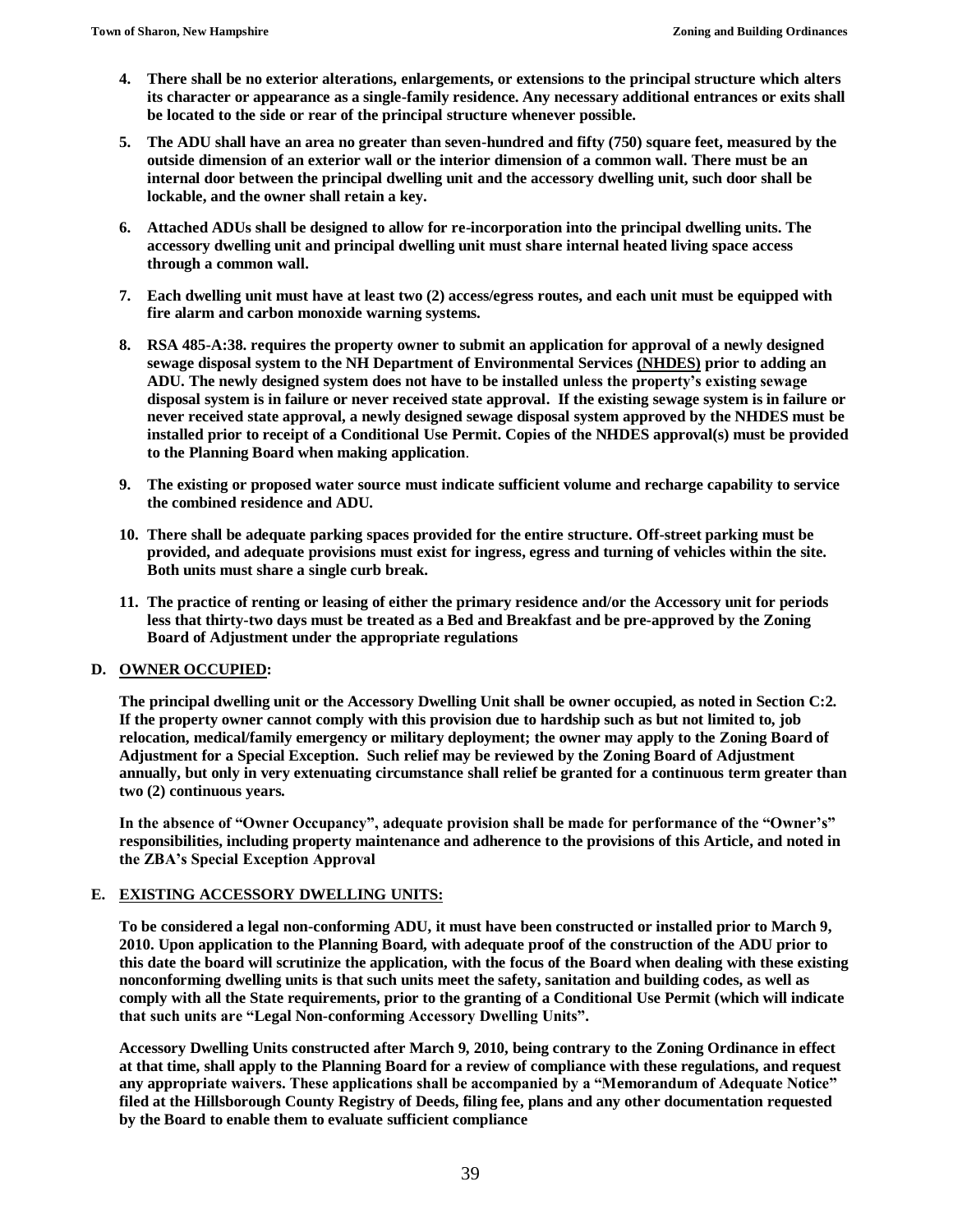## **F. FAILURE TO COMPLY:**

**If an owner fails to comply with the requirement of this article, the use of the accessory dwelling unit shall be terminated with six (6) months of the date of notice from the Town Administrator. The owner shall then be subject, under RSA 676:17, for each day the accessory dwelling unit fails to comply with the requirements of this termination notice and shall be subject to a civil penalty of \$275 for the first offense, and \$550 for subsequent offenses, for each day that such violation is found to continue after the date on which the violator receives written notice from the municipality that the violator is in violation. Each day that a violation continues shall be a separate offense**

## **G. PRELIMINARY REVIEW:**

**All applicants are encouraged to participate in a preliminary review with the Planning Board, the purpose of which is to discuss the proposed plan in conceptual terms, to acquaint the applicants with the application process and information that the Planning Board may request, to suggest methods for resolving any problems in the development design and layout, and to make the potential applicant aware of any pertinent conditions that might impact the property in question.**

**The preliminary review does not invoke jurisdiction of the Planning Board. As such, no processing time limits, as delineated in RSA 676: 4 shall apply. The preliminary review shall be informational and shall not bind the applicant or the planning board. An applicant desiring to participate in a preliminary review should advise the board in writing, at least ten (10) days prior to a scheduled board meeting.**

### **H. APPLICATION**

**All Applications for a Conditional Use Permit for an ADU shall be made on forms supplied by the Town Administrator or as available on the Town's Website and submitted to the Planning Board together with applicable fees and supporting documentation. Such applications must be received by the Planning Board at least twenty-one (21) days prior to a scheduled board meeting. Written requests for waivers should accompany the application.**

**Upon receipt of an Application for a Conditional Use Permit for an ADU, the Planning Board will review the submitted application and determine if all necessary information has been provided. If all information has been provided, the Planning Board will schedule a Public Hearing on the merits of the application, which will be duly noticed, and with certified letters (return receipt requested) forwarded to all listed abutters.**

**If the application is found incomplete, the applicant will be advised, and a listing of the delinquent items forwarded within five (5) business days. The applicant can amend the Application by provided the missing items or withdrawn his/her application.**

## **I. STANDARDS FOR REVIEW**

- **1. In reviewing the proposed application, the Planning Board shall take into consideration the basic objectives of the Zoning and Building Ordinance. Special note shall be taken of the zone and the neighborhood in which the proposed project is to take place, and the review of the Application shall be in accord with the objectives indicated by this article, and for that zone and neighborhood.**
	- **a. The over-riding concern when reviewing an application for an ADU is whether the proposed project will be consistent with the principal dwelling in appearance, design, colors, materials and architectural integrity.**
	- **b. This proposed project must conform with these regulations and in keeping with the atmosphere of its neighborhood.**
- **2. In reviewing the Application regarding adequate provisions of off-street parking, the Planning Board shall require that:**
	- **a Each automobile parking space shall not be less than two hundred (200) square feet, and not less than ten (10) feet wide. In addition, there shall be provided adequate interior driveways and entrance and exit driveways to connect each parking space with the public right-of-way.**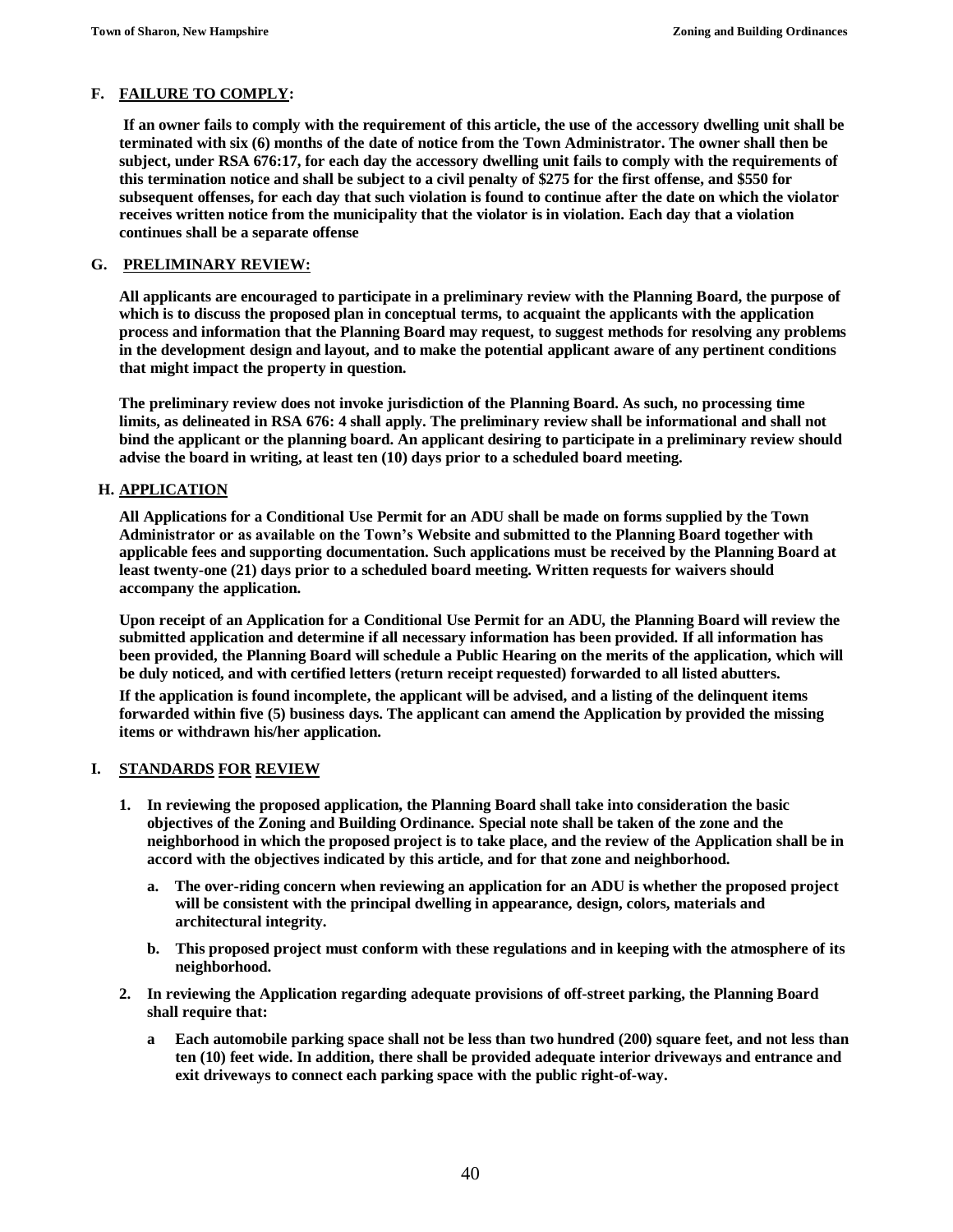**b. All such off-street parking facilities shall be so drained as to prevent damage to abutting properties or public streets and shall be designed and installed in accord with standards set forth by the Planning Board in regard to the grade of each parking space, and the surface treatment and marking of the parking area. Such parking shall be properly maintained to insure the maximum efficiency.**

## **J. APPROVAL**

- **1. The Conditional Use Permit will be issued to the Owner(s) when, in the opinion of the Planning Board, the proposed use fulfills the intent and criteria set forth herein and that a "Memorandum of Adequate Notice" has been filed and acknowledged at the Hillsborough County Registry of Deeds.**
- **2. The Planning Board may attach such conditions to the approval of the Application as it deems reasonable and necessary to assure that the proposed use will be consistent with the purpose and intent of these regulations.**

## **K. WAIVERS**

**The Board may waive any portion of these regulations if it finds, by majority vote, that:**

- **1. Strict conformity would post an unnecessary hardship to the applicant and such waiver would not be contrary to the spirit and intent of the regulations; or**
- **2. Specific circumstances relative to the plan, or conditions of the land in such location, indicate that the waiver will properly carry out the spirit and intent of the regulations.**
- **3. The basis for any waiver granted by the Planning Board shall be recorded in the minutes of the Board.**

# **Article XXVI: Solar Collection Systems**

## **A. Authority and Purpose**

**The Town of Sharon solar collection system ordinance is enacted in accordance with RSA 674:17(I)(j), and the purposes outlined in RSA 672:1-III-a as amended. The purpose of this ordinance is to accommodate solar energy collection systems and distributed generation resources in appropriate locations, while protecting the public's health, safety and welfare. The Town of Sharon intends to facilitate the State and National goals of developing clean, safe, renewable energy resources in accordance with the enumerated polices of NH RSA 362-F and 374-G that include national security and economic and environmental sustainability.**

## **B. Definitions**

## **Residential renewable energy system:**

**A residential renewable energy system is defined as a solar electric system designed to provide power for the principal use of the property on which the energy system is located. It shall not be used for the generation of power for the sale of energy to other users, although this provision shall not be interpreted to prohibit the sale of excess power generated to the local utility company or the storage of such excess energy by the installation of batteries or similar devices. Such systems of up to 30kW shall be allowed as a right, requiring only compliance with setbacks. A building permit and electrical inspection may be required to ensure compliance with electrical and building code provisions.**

### **Shared Solar Energy System:**

**A solar energy system that serves a group of local energy users situated on one or more separate lots, which are not necessarily contiguous. These systems may be connected to privately owned distribution lines or utility owned distribution or transmission lines. Users are typically connected to the shared system through a group net metering agreement, power purchasing agreement, or other similar agreement or method.** 

### **All other solar:**

**Systems intended to provide power for non-residential use, or intended primarily to produce power for sale, shall be allowed in all zoning districts but are subject to a modified site plan review by the Planning Board and use permitted by a Conditional Use Permit.**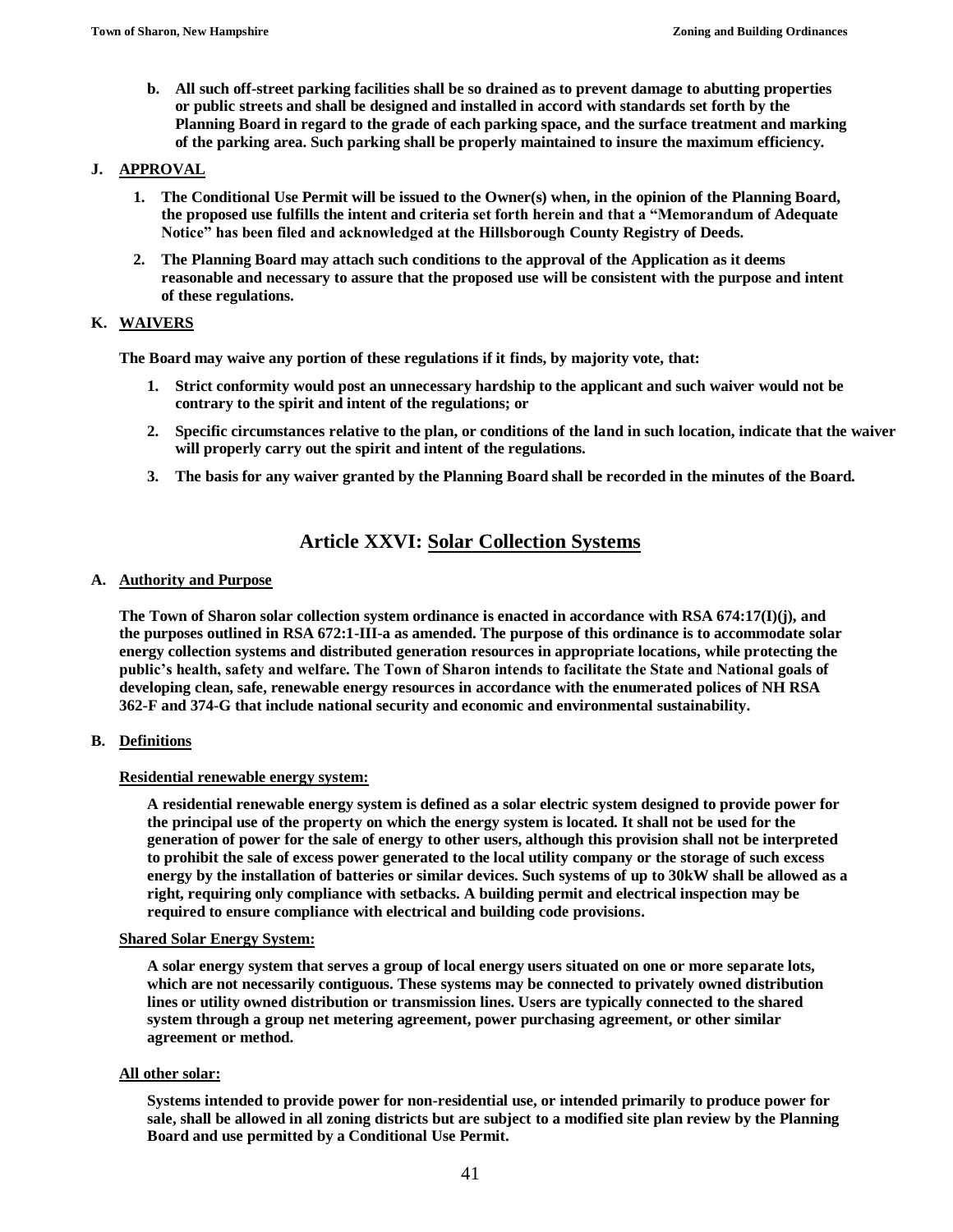- **C. Specific Solar System Requirements and Exemptions:**
	- **1. Any Solar Collection system must meet all setback and heights regulations of the Town of Sharon.**
	- **2. Any Solar Collection system must meet all State and Federal requirements.**
	- **3. The applicant must provide notice of the expected output (kWs).**
	- **4. If connected to a utility, copies of the utility approval must be provided.**
	- **5. For a roof-mounted solar array no further review is required.**
	- **6. Freestanding solar array shall be allowed by Application for site plan review (detailed below) to the Planning Board.**
	- **7. Municipal Systems: All solar collection systems for municipal use are exempt from land use regulations pursuant to NH RSA 674:54.**
	- **8. Shared Solar Energy System: Together with the requirements listed below, the application must include a certified copy of the agreement of all principals involved with the collaboration, detailing the intended management of the system, the ongoing financial requirements and the procedure regarding the change**
	- **9. Details of ownership or withdrawal of any principals.**

## **D. Application Requirements:**

**Application for site plan review shall be submitted to and processed by the Planning Board in the same manner as applications for subdivision approval. (See Section III, Sharon Land Subdivision Control Regulations.). A completed application shall consist of the following items unless a written request for waiver(s) is granted by the Board.**

- **1. A completed application form, accompanied by:**
	- **a. Names and addresses of all abutters, as defined in Sharon's Zoning and Building Ordinance, Article XVII, Definitions,**
	- **b. A letter of authorization from the owner, if the applicant is not the owner,**
	- **c. Names and addresses of all holders of conservation, preservation or agricultural preservation restrictions,**
	- **d. Payment to cover filing and notification fees, and**
	- **e. Six (6) paper copies of the plan.**
- **2. The plan shall have the following information:**
	- **a. Names & addresses of owner(s) of record; name & address of applicant, if different from owner; tax map and lot number(s).**
	- **b. Signature, license number, and/or seal of the preparer of the plan, and every engineer, architect, land surveyor, and soil scientist whose professional seal appears on the plan.**
	- **c. Lot lines for parent lot(s) with metes & bounds description showing dimensions to the hundredths of a foot, bearings to at least minutes, and curve data.**
	- **d. Approximate location of driveways and/or roads to abutting properties within 200' of the site.**
	- **e. Location of buildings and location of all applicable setbacks.**
	- **f. Natural Features/Environmental Conditions: including location of any rivers, streams, ponds, lakes, or other watercourses or bodies of water, wetlands and location of open space and wooded areas.**
	- **g. Location and height (in feet) of all buildings and any other structures on the site.**
	- **h. Location and type of existing easements and location of stone walls, architectural or historic features.**